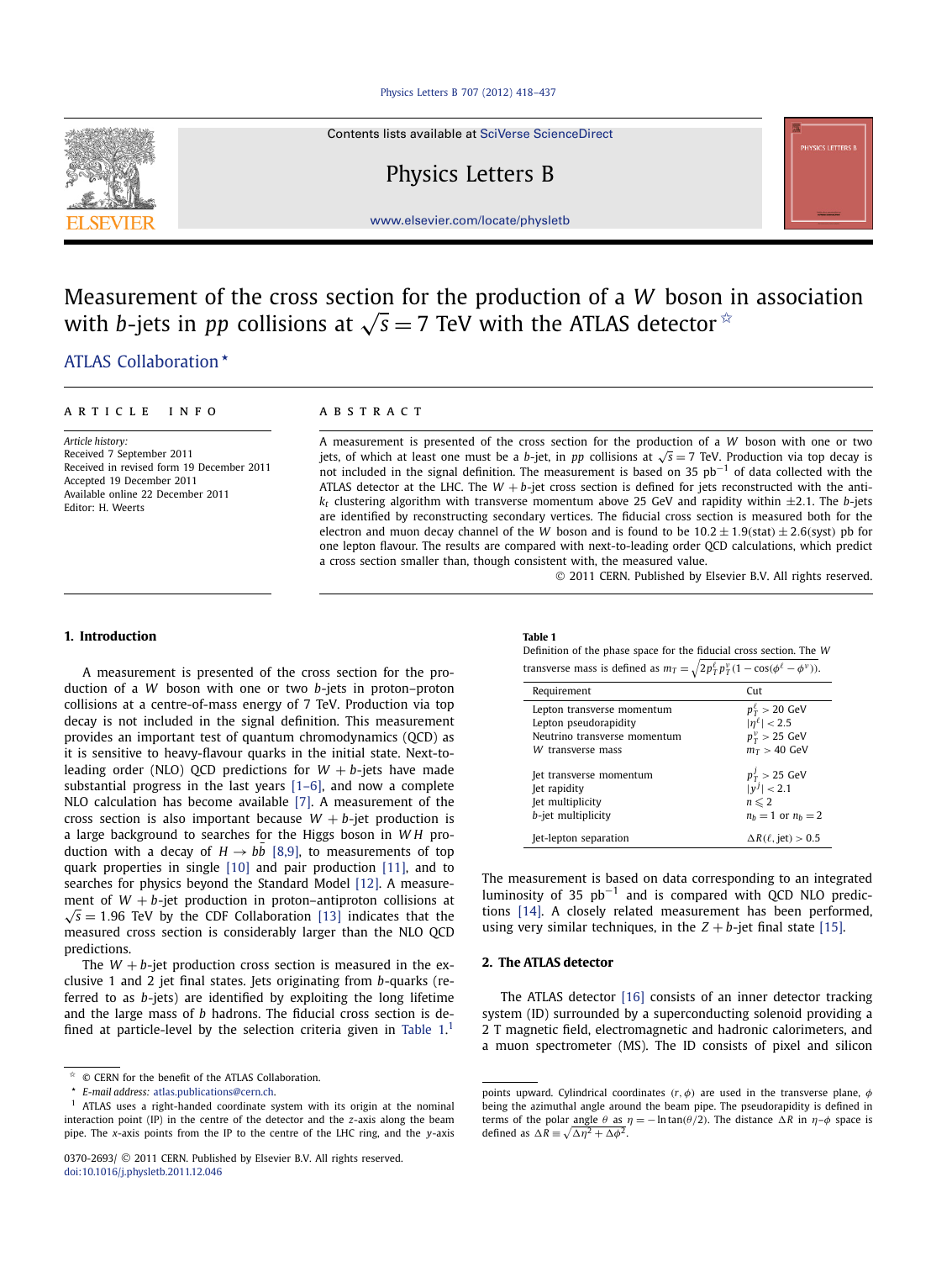microstrip detectors inside a transition radiation tracker. The electromagnetic calorimeter is a lead liquid-argon (LAr) detector in the barrel ( $|\eta|$  < 1.475) and the endcap (1.375 <  $|\eta|$  < 3.2) regions. Hadron calorimetry is based on two different detector technologies. The barrel ( $|\eta|$  < 0.8) and extended barrel (0.8 <  $|\eta|$  < 1.7) calorimeters are composed of scintillator/steel, while the hadronic endcap calorimeters  $(1.5 < |\eta| < 3.2)$  are LAr/copper. The forward calorimeters  $(3.1 < |\eta| < 4.9)$  are instrumented with LAr/tungsten and LAr/copper, providing electromagnetic and hadronic energy measurements, respectively. The MS consists of three large superconducting toroids and a system of three stations of trigger chambers and precision tracking chambers.

#### **3. Simulated event samples**

Monte Carlo (MC) simulated event samples with full detector simulation [\[17\],](#page-6-0) based on the GEANT4 program [\[18\]](#page-6-0) corrected for all known detector effects, are used to model the  $W + b$ -jet signal and most of the backgrounds, as well as to unfold the measured  $W + b$ -jet yield to obtain the fiducial cross section.

The processes of *W* boson production in association with *b*-jets, *c*-jets and light-flavour jets are simulated separately using the Alpgen [\[19\]](#page-6-0) generator, interfaced to Herwig [\[20\]](#page-6-0) for parton shower and fragmentation, and JIMMY [\[21\]](#page-6-0) for the underlying event simu-lation. The MLM [\[22\]](#page-6-0) matching scheme as implemented in ALPGEN is used to remove overlaps between the *n* and  $n+1$  parton samples from the matrix element (ME) and the parton shower. In addition, overlap between heavy-flavour quarks that originate from ME production and those that originate from the parton shower is removed.

The  $Z +$  jets background is simulated with ALPGEN interfaced to Herwig using the same configuration as for  $W +$  jets. The diboson (*W W* , *W Z*, *Z Z*) background is simulated with Herwig. The *t*-channel and *W t*-channel single top processes are simulated with AcerMC [\[23\],](#page-6-0) while the *s*-channel process is simulated with MC@NLO [\[24\].](#page-6-0) The inclusive  $W$  + jets and  $Z$  + jets cross sections are normalized to NNLO predictions [\[25\],](#page-6-0) and the cross sections of the other backgrounds are normalized to NLO predictions [\[26\].](#page-6-0) The  $t\bar{t}$  background is simulated with MC@NLO interfaced to HERwig. The  $t\bar{t}$  normalisation is extracted from the data.

Multiple interactions per bunch crossing are accounted for by overlaying simulated minimum bias events. To match the observed instantaneous luminosity profile, the MC events are reweighted to yield the same distribution of the number of primary vertices as measured in the data.

## **4. Event selection**

The analysis is based on the 2010 data set using 35  $pb^{-1}$ of integrated luminosity with an uncertainty of 3.4% [\[27,28\].](#page-6-0) The data are collected using a single electron or muon high  $p<sub>T</sub>$  trigger. Trigger thresholds are low enough to ensure that leptons with  $p_T > 20$  GeV lie in the efficiency plateau. All events are required to have a primary vertex that is reconstructed from at least three tracks with  $p_T > 150$  MeV.

Final states are selected with exactly one isolated electron or muon. Electrons are required to satisfy  $E_T > 20$  GeV and  $|\eta|$  < 2*.*47. Electrons in the region between the barrel and the endcap electromagnetic calorimeters (1*.*<sup>37</sup> *<* |*η*| *<* <sup>1</sup>*.*52) are removed. In addition to the tight selection as defined in Ref. [\[29\],](#page-6-0) a  $p_T$ - and  $\eta$ dependent requirement on a combination of calorimeter and track isolation is designed to yield constant efficiency and to reduce the large background from multi-jet production. Muon candidates are constructed from matched ID and MS tracks and are required to satisfy  $p_T > 20$  GeV and  $|\eta| < 2.4$ . Muons within a distance  $\Delta R < 0.4$  of a jet are rejected. In addition the calorimeter transverse energy and the sum of track transverse momenta within  $\Delta R < 0.3$  of the muon must both be less than 4 GeV.

Jets are reconstructed using the anti-*kt* [\[30\]](#page-6-0) algorithm with a radius parameter  $R = 0.4$ . To take into account the differences in calorimeter response to electrons and hadrons, a  $p_T$ - and  $\eta$ dependent factor, derived from simulated events, is applied to each jet to provide an average energy scale correction [\[31\]](#page-7-0) back to particle level. Events with one or two reconstructed jets are selected with jet  $p_T > 25$  GeV and rapidity  $|y| < 2.1$ . All jets within  $\Delta R < 0.5$  of a selected electron are removed. Jets produced in additional interactions are removed by requiring that 75% of the sum of the transverse momenta of the tracks associated to each jet is consistent with originating from the primary vertex.

The reconstruction of the missing transverse momentum ( $E_T^{\text{miss}}$ ) [\[29\]](#page-6-0) is based on the energy deposits in calorimeter cells grouped into three-dimensional clusters. Corrections for electromagnetic to hadronic energy scale, dead material, out-of-cluster energy as well as muon momentum for the muon channel are applied. The *W* boson transverse mass  $(m<sub>T</sub>)$  is calculated from the measured lepton momentum, the missing transverse momentum and the opening angle between the two according to the formula  $m_T = \sqrt{2p_T^{\ell}p_T^{\nu}(1-\cos(\phi^{\ell}-\phi^{\nu}))}$ . For both lepton channels  $E_T^{\text{miss}} > 0$ 25 GeV and  $m<sub>T</sub> > 40$  GeV is required.

The algorithm used to tag *b*-jets, SV0 [\[32\],](#page-7-0) is based on the decay length significance between the primary vertex and the displaced secondary vertex reconstructed in the jet. Jets with a decay length significance greater than 5.85 are considered to be *b*-jet candidates, referred to as *b*-tagged jets. This working point of the SV0 algorithm ensures about 35% efficiency for *b*-jets with a mistag rate of about 0.3%, and 8% for light- and *c*-jets, respectively. The *b*tagging efficiency is measured in a sample enriched in *b*-jets by requiring that the jet contains a muon, which is expected to come predominantly from a semileptonic *b* hadron decay [\[33\].](#page-7-0) The muon momentum relative to the jet axis, referred to as  $p_T^{rel}$ , is used to discriminate *b*-jets from *c*- and light-flavour jets. The ratio of the *b*-tagging efficiency measured in data and in the MC simulation is applied to the simulated samples in the form of a correction factor. This correction factor does not show any strong dependence on jet  $p<sub>T</sub>$  or  $\eta$  and is consistent with unity. The total uncertainty on the correction factor ranges from 6% to 13%. These results are confirmed with independent *b*-tagging efficiency measurements in  $t\bar{t}$ events and alternatively using partial reconstruction of *b* hadrons in jets in  $D^*\mu$  final states [\[33\].](#page-7-0)

The overall fraction of  $W + b$ -jet events with two  $b$ -tagged jets is negligible (2%). Most of the  $W + b$ -jet events with two true  $b$ jets are reconstructed as events with one *b*-jet candidate. This is due to the requirement of central and high  $p<sub>T</sub>$  jets and to the *b*-tagging efficiency of about 35%. In addition, events containing more than one *b*-jet candidate are predicted to be dominated by  $t\bar{t}$ . Therefore events are selected with one and only one tagged jet despite the measurement also being sensitive to the production of  $W + b$ -jet with two true *b*-jets.

#### **5. Background estimation and cross section extraction**

Charm hadrons also have an appreciable lifetime which can result in reconstructed displaced secondary vertices. Light-flavour jets can also be misidentified as *b*-jets due to hadronic interactions and photon conversions in detector material, long-lived lightflavour hadrons like  $\Lambda$  and  $K_S^0$  and wrongly reconstructed displaced vertices. The invariant mass of the secondary vertex,  $m_{SV}$ , is correlated with the mass of the parent hadron and thus discriminates between *b*-, *c*- and light-flavour jets. The number of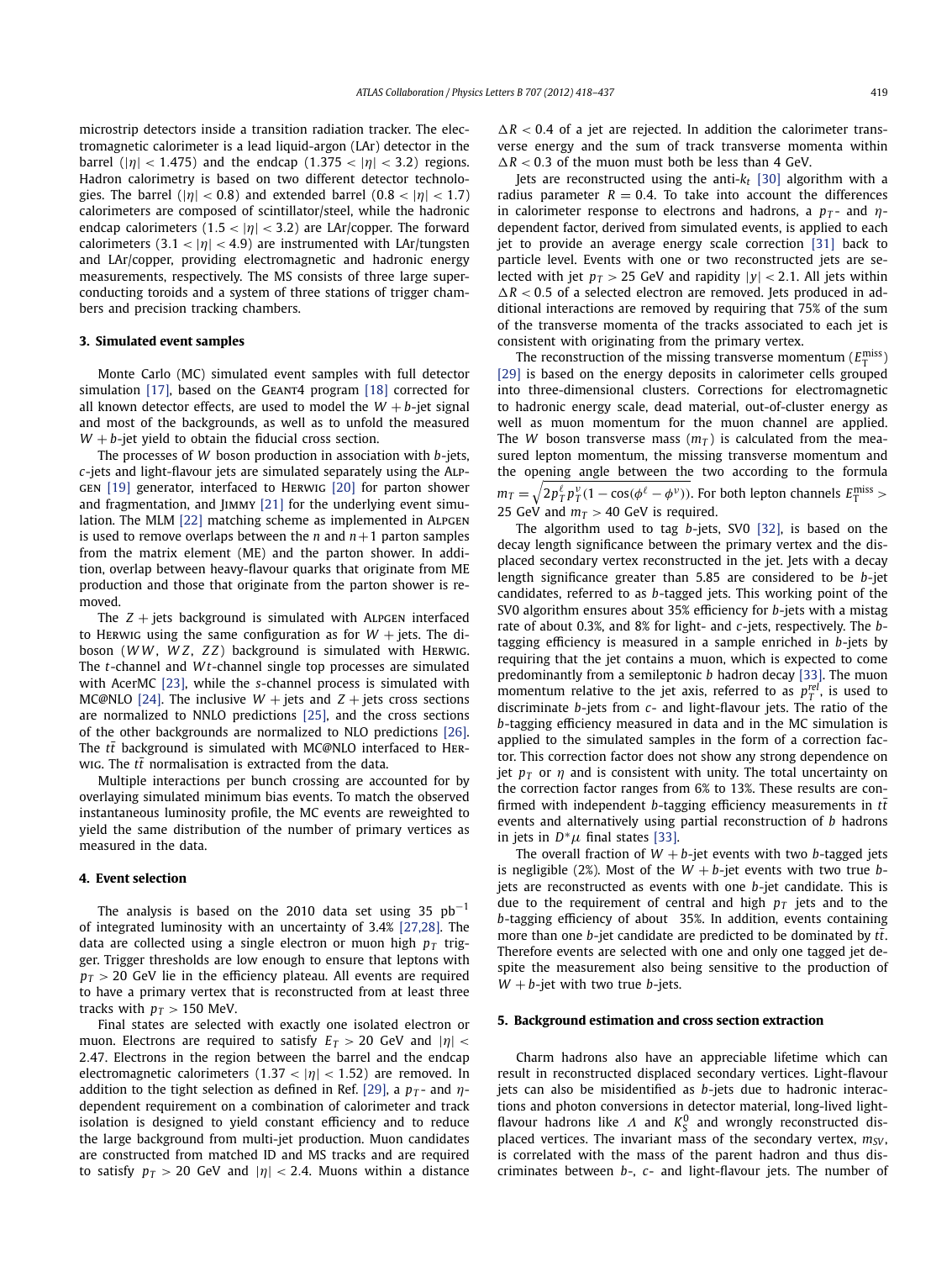<span id="page-2-0"></span>

**Fig. 1.** (Top)  $E_{\text{T}}^{\text{miss}}$  distribution in the electron channel in the combined 1- and 2jet bin without applying the  $E_{\rm T}^{\rm miss}$  selection criterion. (Bottom)  $m_T$  distribution in the muon channel in the 1-jet bin without applying the  $m<sub>T</sub>$  selection criterion after applying the *b*-tagging requirement. Non-multi-jet contributions are normalized to their MC predictions.

 $W + b$ -jet events is extracted from data by fitting the measured *mSV* distribution with a linear combination of templates for *b*-, *c*- and light-flavour jets using a binned maximum likelihood fit, while the expected contributions from non- $W$  + jets background processes are constrained in the fit using the estimated template shapes and normalisations. The  $m_{SV}$  is calculated from the tracks associated to the secondary vertex assuming they are pions. The fit procedure is validated with simulated pseudo-experiments with flavour compositions and background levels similar to the measured ones.

The non- $W$  + jets background sources comprise top quark pair, single top, multi-jet and the other electroweak (EW) production processes,  $Z + \text{jets}$  and dibosons.

The  $t\bar{t}$  background is estimated from data by applying the same secondary vertex mass fit to a control region enriched in  $t\bar{t}$  using the same event selection except requiring four or more jets instead of one or two. Backgrounds to the  $t\bar{t}$  process are estimated in the same way as for the fit in the signal region. The *W* + *b*-jet contamination in the *tt* control region is at the 5% level and is extrapolated from the measured yield in the signal region by using ALPGEN and an uncertainty of  $\pm 100\%$ . The measured  $t\bar{t}$ yield,  $n_{t\bar{t},\text{measured}}^{\geqslant 4\text{jets}}$ , is then projected into the signal region using MC simulation:  $n_{t\bar{t}}^{1,2\text{jets}} = n_{t\bar{t},\text{measured}}^{\geq 4\text{jets}}$ . *<sup>n</sup>*1*,*2jets *tt*¯*,*expected *n* -4jets *tt*¯*,*expected . This data-driven *tt*¯ yield estimate is in good agreement with MC@NLO prediction and has the advantage that it is almost completely independent of the *b*-tagging uncertainty. The  $t\bar{t}m_{SV}$  template is modelled using MC simulation.



**Fig. 2.**  $m_{SV}$  distributions for the *b*-tagged jet in data and MC, where the  $W +$  jets samples are normalized to the results of the maximum likelihood fit and non-*W* + jets backgrounds are normalized to the estimates as given in the text, in the 1-jet bin in the electron channel (top) and the muon channel (bottom). The stack order is the same as in the legend.

As the multi-jet background is difficult to model with simulation, data-driven techniques similar to those described in Ref. [\[11\]](#page-6-0) are used to estimate this background in each jet multiplicity bin and lepton flavour. The multi-jet background in the electron channel arises mainly from non-prompt electrons and a small amount of fake electrons such as electrons from photon conversions and misidentified jets with high electromagnetic fractions. A binned likelihood template fit of the  $E_{\text{T}}^{\text{miss}}$  distribution is used to estimate the multi-jet background. The  $E_{\text{T}}^{\text{miss}}$  template for multi-jet events is modelled using a complementary data sample where the full event selection including the *b*-tagging requirement is satisfied but electrons are required to fail certain selection criteria and to satisfy a looser identification requirement. This selection is dominated by multi-jet events. The  $E_{\text{T}}^{\text{miss}}$  template for the other contributions is modelled using MC simulation. The results of the fit are shown in Fig. 1, where the fit region goes from  $0-100$  GeV. The  $m_{SV}$  template is modelled using the same control region used to model the multi-jet  $E_{\text{T}}^{\text{miss}}$  template.

The muon multi-jet background is dominated by non-prompt muons and extracted using the matrix method [\[11\].](#page-6-0) The method is based on the difference in efficiency for a 'real' (prompt) or a 'fake' (non-prompt) muon that satisfies a loose selection criterion, to also satisfy the standard selection criterion. Fig. 1 illustrates that the muon multi-jet background is well modelled with this method. The shape of the  $m_{SV}$  template is modelled using a control re-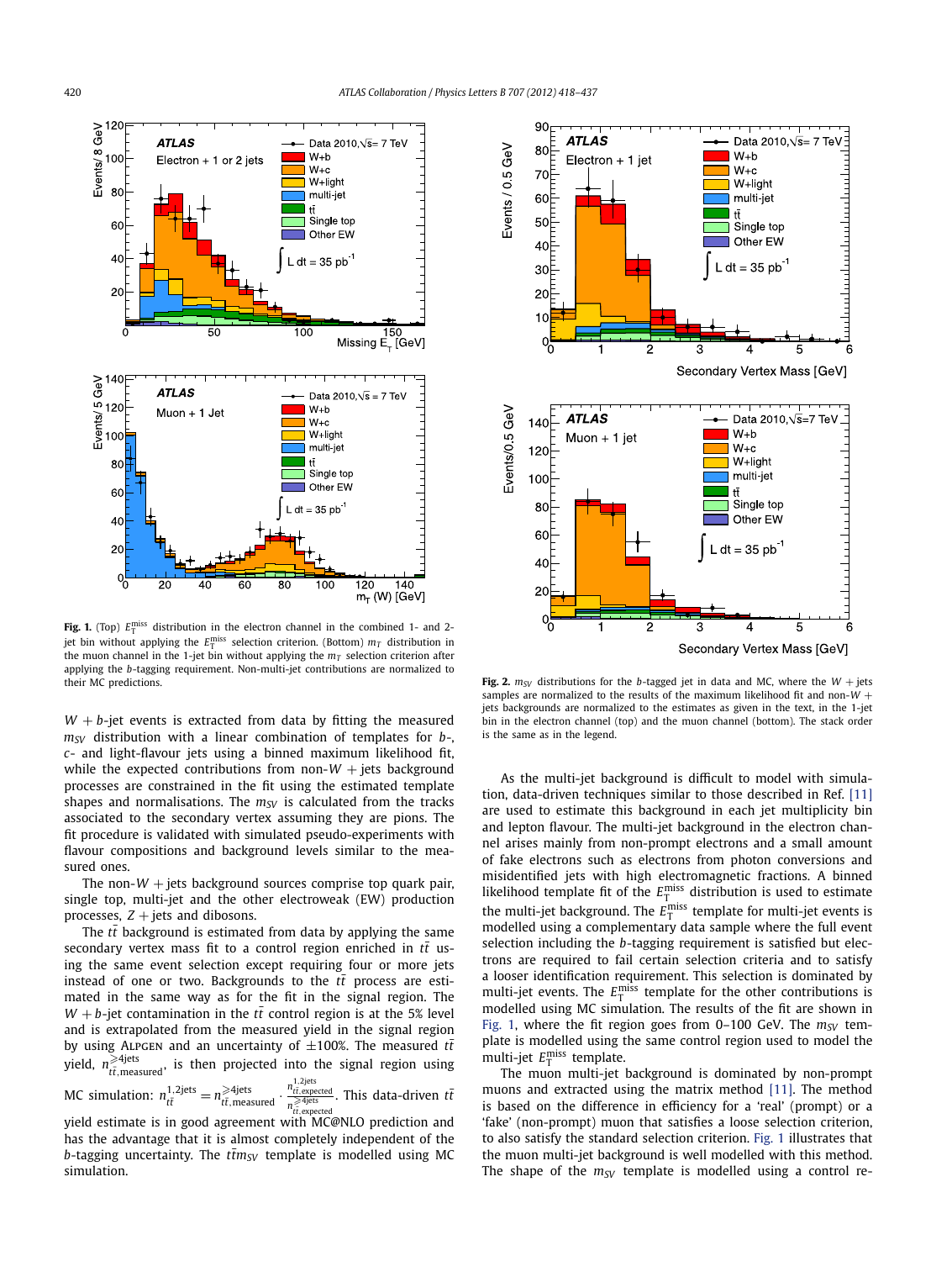<span id="page-3-0"></span>

**Fig. 3.**  $m_{SV}$  distributions for the *b*-tagged jet in data and MC, where the  $W +$  jets samples are normalized to the results of the maximum likelihood fit and non-*W* + jets backgrounds are normalized to the estimates as given in the text, in the 2-jet bin in the electron channel (top) and the muon channel (bottom). The stack order is the same as in the legend.

gion enriched in multi-jet events where the full event selection including the *b*-tagging requirement is satisfied but  $E_{\text{T}}^{\text{miss}} < 10$  GeV is required. For both lepton flavours the multi-jet background is dominated by real *b*-jets. The validity of these approaches to the multi-jet background estimates are verified on samples of simulated events.

The  $m_{SV}$  distributions in data and MC, where the  $W +$ jets samples are normalized to the results of the maximum likelihood fit, are shown in [Figs. 2 and 3.](#page-2-0) The fit results are also shown in [Table 2](#page-4-0) and are converted into a  $W + b$ -jet fiducial cross section times the branching fraction for one lepton flavour, including corrections for all known detector effects:

$$
\sigma_{W+b-\text{jet}}^j \times \mathcal{B}(W \to \ell \nu) = \frac{n_{\text{tag}}^j \cdot f_{W+b-\text{jet}}^j}{\int L \, dt \cdot U^j},\tag{1}
$$

where the index  $j = 1, 2$  indicated the jet multiplicity,  $n_{\text{tag}}^j$  the number of selected events with exactly one *b*-tagged jet,  $f_{W+b-jet}^j$ the fitted fraction of signal events,  $\int L dt$  the integrated luminosity, and  $U^j$  the  $W + b$ -jet correction factor which includes the acceptance and efficiency effects.

The correction factor is calculated from the simulation as the ratio of  $W + b$ -jet events which satisfy the offline selection requirements to the  $W + b$ -jet events which satisfy the fiducial particle-level selection criteria, summarized in [Table 1.](#page-0-0) At the par-



**Fig. 4.** Invariant mass of the  $W + b$ -jet system in the electron channel. The neutrino *pz* is obtained by imposing the *W* invariant mass and using the smallest in absolute value of the two solutions. The  $W +$  jets samples are normalized to the results of the maximum likelihood fit and non- $W$  + jets backgrounds are normalized to the estimates as given in the text.

ticle level jets are reconstructed with the anti- $k_t$  algorithm using all stable particles ( $\tau > 10$  ps), *b*-jets are defined by the presence of a *b* hadron with  $p_T > 5$  GeV associated to the jet requiring  $\Delta R$ (jet, *b* hadron) < 0.3, and only weakly-decaying *b* hadrons are considered. Leptons are defined by including the energy of all radiated photons within  $\Delta R = 0.1$  around the lepton.

The small contributions to the measured  $W + b$ -jet yield from  $W \rightarrow \tau v$  decays (less than 5%, where the *τ* decays to an electron or muon) are treated as background and corrected for. The final correction factors are 0.17 and 0.21 in the electron channel and 0.23 and 0.28 in the muon channel for the 1-jet and 2-jet bin, respectively. The correction factor is dominated by the *b*-tagging requirement which has an efficiency of about 35%. The correction factor in the electron channel is smaller than in the muon channel due to tighter electron selection in order to reduce the larger multi-jet background. Relative uncertainties on the correction factors vary between 12% and 14% and are dominated by the uncertainty on the *b*-tagging efficiency, as discussed below.

#### **6. Systematic uncertainties**

Systematic uncertainties on the measured  $W + b$ -jet cross section are derived from the non- $W$  + jets background estimate, the modelling of the  $m_{SV}$  templates and the correction factor of the fitted  $W + b$ -jet event distributions to derive the cross section. All correlations between systematic uncertainties are accounted for.

The largest uncertainty is related to the calibration of the *b*tagging efficiency, which impacts not only the  $W + b$ -jet acceptance and efficiency, but also the template shapes and the normalisation of the single top background. The uncertainty on the *b*-tagging efficiency is estimated to be between 6% for high jet  $p_T > 60$  GeV to 13% at the low  $p_T$  end of 25 GeV [\[33\].](#page-7-0) The uncertainty is driven by the *b*-decay modelling, the MC statistics, the modelling of the muon  $p_T$  spectrum and the uncertainty on the jet energy scale. The impact of the *b*-tagging efficiency uncertainty on the  $t\bar{t}$  background is strongly reduced since this background is extracted from data.

The systematic uncertainties on the  $m_{SV}$  templates are evaluated from direct comparisons of the  $m_{SV}$  shapes of the data and the simulation in three multi-jet control regions (an example of the agreement between data and simulation in such control regions can be seen in Fig. 19 of Ref. [\[33\]\)](#page-7-0). Two of these control regions are used to determine systematic uncertainties on the bottom and charm template shapes. Since both charm and bottom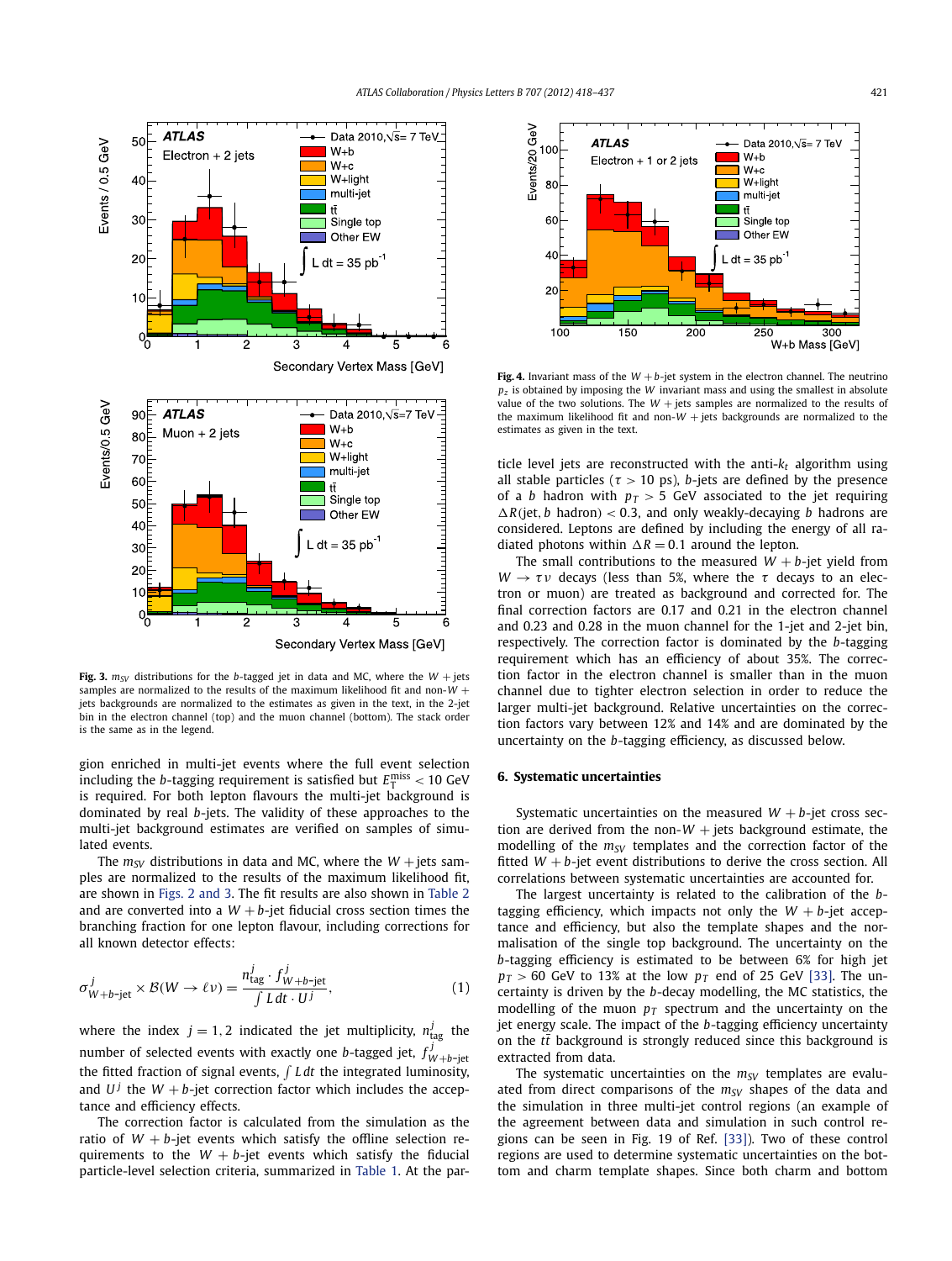<span id="page-4-0"></span>**Table 2**

Fitted event yields for the W + jet contributions including the statistical uncertainty from the binned likelihood fit, compared to the ALPGEN MC prediction normalized to the NNLO inclusive *W* cross section [\[25\],](#page-6-0) per lepton channel and jet multiplicity. The data-driven multi-jet and *tt* estimates and the other background estimates normalized to (N)NLO cross sections are also shown. The statistical uncertainty on the MC prediction is negligible and is not shown. No attempt to compare the fitted and predicted event yields is made, therefore the systematic uncertainties on the predicted event yields have not been estimated. Uncertainties on the MC shapes that affect the *W* +*b*-jets fitted event yield are discussed in Section 6.

|                        | $W \rightarrow \mu \nu$ , 1-jet |                          | $W \rightarrow \mu \nu$ , 2-jet |                   | $W \rightarrow e \nu$ , 1-jet |                          | $W \rightarrow e \nu$ , 2-jet |                          |
|------------------------|---------------------------------|--------------------------|---------------------------------|-------------------|-------------------------------|--------------------------|-------------------------------|--------------------------|
|                        | Pred.                           | Fit result               | Pred.                           | Fit result        | Pred.                         | Fit result               | Pred.                         | Fit result               |
| $W + b$                | 25                              | $28 \pm 13$              | 26                              | $62 \pm 18$       | 18                            | $33 \pm 12$              | 19                            | $38 \pm 14$              |
| $W + c$                | 108                             | $170 \pm 20$             | 45                              | $54 \pm 19$       | 84                            | $105 \pm 18$             | 36                            | $24 \pm 15$              |
| $W$ + light            | 38                              | $21.2 \pm 9.9$           | 20                              | $21 \pm 10$       | 30                            | $22 \pm 10$              | 17                            | $14.4 \pm 7.7$           |
| Multi-jets             | 8                               | $\overline{\phantom{0}}$ | 10                              | $\qquad \qquad =$ | 10                            | $\equiv$                 | 5.8                           | $\overline{\phantom{m}}$ |
| tt                     | 11                              | $\overline{\phantom{0}}$ | 44                              | $\qquad \qquad$   | 8.1                           | $\overline{\phantom{0}}$ | 33                            | $\overline{\phantom{a}}$ |
| Single top             | 17                              | $\overline{\phantom{a}}$ | 23                              |                   | 14                            | $\overline{\phantom{0}}$ | 18                            | $\overline{\phantom{0}}$ |
| Other backgrounds      | 3.9                             |                          | 2.5                             |                   | 1.9                           |                          | 2.1                           |                          |
| <b>Total Predicted</b> | 212                             | $\overline{\phantom{a}}$ | 170                             |                   | 167                           | $\overline{\phantom{0}}$ | 131                           |                          |
| Data                   | 261                             | $\qquad \qquad$          | 217                             |                   | 194                           |                          | 136                           | $\overline{\phantom{0}}$ |

jet tags are caused by displaced tracks from real vertex decays, it is natural to determine their uncertainties together from control regions that enhance the heavy-flavour fractions. One of these control regions is taken from events in which two jets are *b*-tagged, increasing the probability that both of the selected jets are from heavy-flavour production. The other region is taken from *b*-tagged jets which are also required to contain muons, which is very rare for light-flavour jets. Both of these control regions are determined to have a light-flavour contamination of less than 10%. The bottom and charm  $m_{SV}$  templates used in the  $W +$  jets fit are then transformed simultaneously by multiplying by the ratio of the data to the simulation in the control region for each  $m_{SV}$  bin. The shapes of the simulated heavy-flavour backgrounds (in particular the top backgrounds) are also transformed simultaneously. In each lepton channel, out of the two control regions, the transformation resulting in the larger variation is chosen to assess the systematic uncertainty.

Additional studies are performed to account for the possibility that the charm and the bottom templates may not transform in exactly the same manner. This is tested by transforming the charm and the bottom templates one at a time instead of together. It is observed that varying both the charm and the bottom templates together leads to the maximum systematic bias, with most of the effect coming from the distortion of the *b*-template shape, and only about a third of the effect coming from the distortion of the charm template shape. The reason that the charm shape plays such a small role in the fit results is that the template shapes below about  $m_{SV} = 1.5$  GeV do not strongly influence the final fitted *b*-normalisation. The *b*-normalisation is mostly constrained by the high  $m_{SV}$  tail where there is very little background, especially in the one jet fits. In fact, fitting the  $m_{SV}$  distribution only for  $m_{SV} > 1.5$  GeV does not considerably reduce the analysis sensitivity or bias the final results.

The uncertainty on the measured  $tt$  yield in the  $\geqslant$  4-jet bin is dominated by the limited data statistics. The number of  $t\bar{t}$  events is alternatively estimated using a tag-counting method [\[33\].](#page-7-0) The use of simulated  $tt$  samples for the projection from the  $\geqslant$  4-jet bin gives rise to systematic uncertainties from the choice of generator, the amount of QCD initial and final state radiation (ISR/FSR) and uncertainties on the PDF. The uncertainty due to the choice of generator is evaluated by comparing the predictions of MC@NLO with those of Powheg [\[34–36\]](#page-7-0) interfaced to either Herwig or PYTHIA [\[37\].](#page-7-0) The dominant uncertainty is represented ISR/FSR, and it is evaluated by studies using the AcerMC generator interfaced to Pythia, and by varying the parameters controlling ISR and FSR in a range consistent with experimental data [\[38\].](#page-7-0) The uncertainty in the PDFs used to generate  $t\bar{t}$  events is evaluated using a range of current PDF sets with the procedure described in Ref. [\[38\].](#page-7-0) ISR/FSR and PDF uncertainties are evaluated in the same way for the single top background.

Both the  $t\bar{t}$  and single top background are irreducible in the sense that both backgrounds contain a *W* boson, at least one *b*jet, and additional jets. While the  $t\bar{t}$  background is extracted from the data, this is not possible for single top due to the limited statistics. Therefore, more details are given here on the single top background. The selection efficiency for single top is considerably larger than for the  $W + b$ -jet signal, mainly due to the different  $p_T$ spectrum of the *b*-jet. The corresponding single top fiducial cross sections as defined in [Table 1](#page-0-0) for one lepton flavour are 1.4 pb and 1.8 pb in the 1-jet and 2-jet bin, respectively. The secondary vertex mass shapes for the single top background and  $W + b$ -jet signal are found to be in good agreement. The invariant mass distribution of  $W + b$ -jet in [Fig. 4](#page-3-0) illustrates good agreement between data and the fit results.

Uncertainties on the signal modelling are estimated by reweighting the spectra of both the  $b$ -jet  $p_T$  and the opening angle between the *bb* pairs to match either the HERWIG parton showering or the Alpgen matrix element shapes. The parton shower model leads to softer *b*-jets and a narrower angle between the quarks in the bb pairs. These modelling uncertainties affect both the acceptance and efficiency, and the fit templates. It should be noted, however, that even large changes in the bottom quark production model have very little effect on the fit template shapes. The fit template shape dependence on jet kinematics is weak. The shape also does not depend much on the mode of production for the heavy-flavour jets except in the rare cases when the two *b* quarks are produced close to each other such that their fragments are not resolved in separate jets. Similarly, even large biases in the charm quark production kinematics (including varying the rate of *Wc* production by  $\pm 100\%$ .) have no significant effect on the fit template shapes.

The systematic uncertainty on the multi-jet background estimate in the electron channel is assessed by changing the requirements which define the control region to model the  $E_{\text{T}}^{\text{miss}}$  template. The uncertainty on the  $m_{SV}$  template shape is estimated in the same way. In addition the nominal  $E_{\text{T}}^{\text{miss}}$  fit range (0–100 GeV) is reduced to both 10–100 and 0–60 GeV. Uncertainties on the EW and top contamination in the control region are found to be negligible. The uncertainty on the multi-jet background normalisation in the electron channel is estimated to be 50% and is limited by low statistics. The systematic uncertainty on the muon multijet background is dominated by the validity of the assumptions which go into the matrix method, which is assessed with closure tests in simulated samples. The uncertainty on the  $m_{SV}$  template is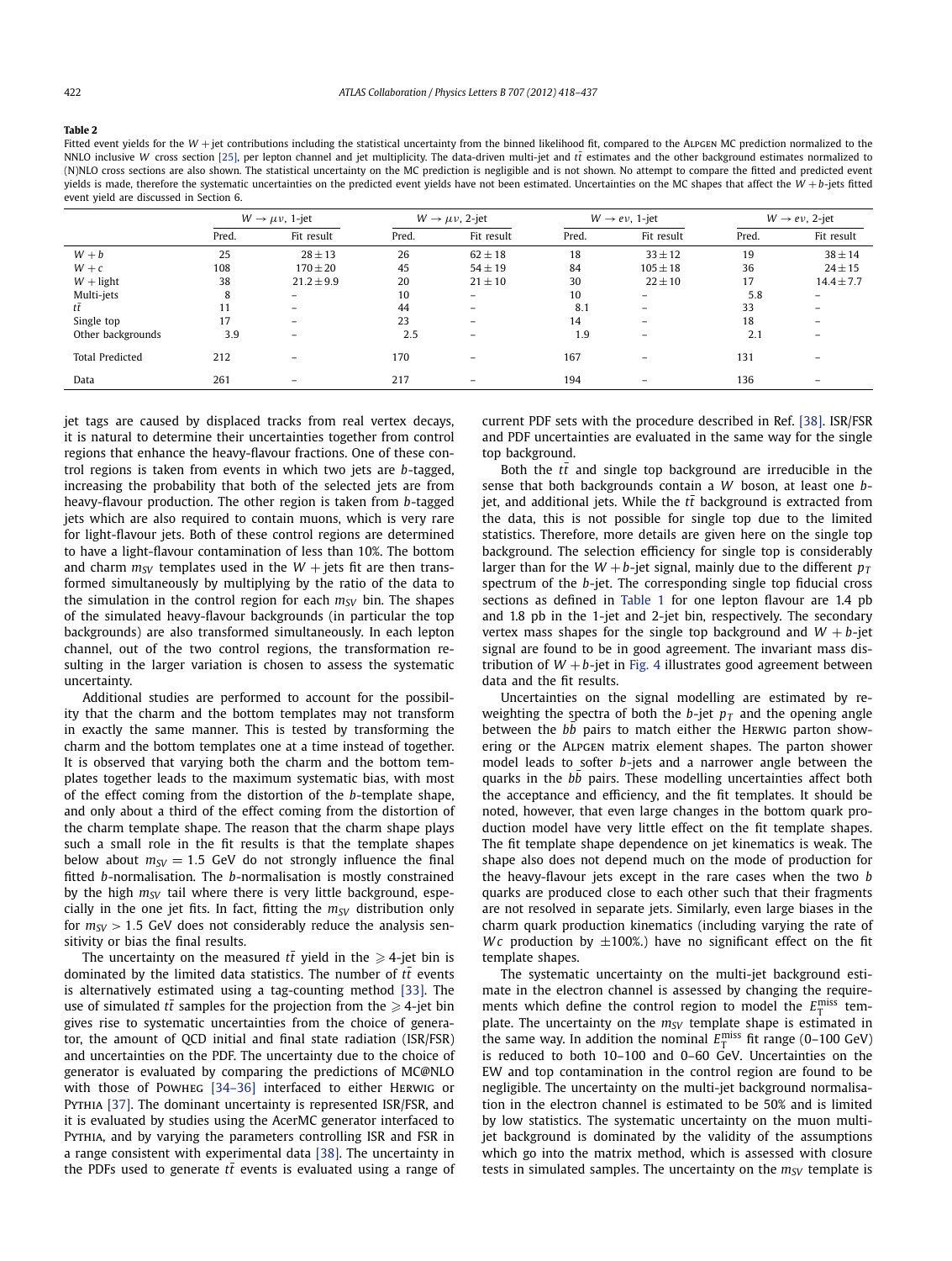#### **Table 3**

Measured fiducial W + b-jet cross sections for one lepton flavour with statistical and systematic uncertainty and breakdown of relative systematic uncertainties per lepton flavour, jet multiplicity, combined across jet bins and also across lepton flavour. Uncertainties due to limited MC statistics are combined in the template shape uncertainties since this is where the low statistics has the biggest impact.

| Fiducial cross section [pb] |       |     |           |                                         |     |           |           |      |           |
|-----------------------------|-------|-----|-----------|-----------------------------------------|-----|-----------|-----------|------|-----------|
|                             | 1 jet |     |           | 2 jet                                   |     |           | $1+2$ jet |      |           |
|                             | μ     | e   | $\mu$ & e | $\mu$                                   | e   | $\mu$ & e | $\mu$     | e    | $\mu$ & e |
| Measured cross section      | 3.5   | 5.5 | 4.5       | 6.2                                     | 5.1 | 5.7       | 9.7       | 10.7 | 10.2      |
| Statistical uncertainty     | 1.6   | 2.1 | 1.3       | 1.8                                     | 1.9 | 1.3       | 2.4       | 2.8  | 1.9       |
| Systematic uncertainty      | 1.1   | 1.7 | 1.3       | 1.5                                     | 1.5 | 1.4       | 2.4       | 3.0  | 2.6       |
|                             |       |     |           | Breakdown of systematic uncertainty [%] |     |           |           |      |           |
| b-tag efficiency            | 15    | 14  | 14        | 10                                      | 10  | 10        | 11        | 12   | 12        |
| Template shapes             | 16    | 13  | 12        | 10                                      | 12  | 10        | 11        | 11   | 10        |
|                             | 9     | 6   |           | 12                                      | 16  | 13        | 11        | 11   | 11        |
| Single top                  | 10    | b   | x         | 4                                       | 6   |           |           | h    | h         |
| Signal modeling             | 9     | 8   |           | 10                                      | 10  | 10        |           |      |           |
| Multi-jets                  |       | 18  | 11        |                                         | 8   |           |           | 13   |           |
| Jet uncertainties           |       | 6   |           |                                         | 10  |           |           |      |           |
| Lepton uncertainties        |       |     |           |                                         |     |           |           |      |           |
| $E_{\rm T}^{\rm miss}$      |       |     |           |                                         |     |           |           |      |           |
| Luminosity                  |       |     |           |                                         |     |           |           |      |           |
| Multiple interactions       | 5     |     |           |                                         |     |           |           |      |           |

estimated by an alternative shape determination using the matrix method bin by bin in  $m_{SV}$ . The uncertainty on the multi-jet background normalisation in the muon channel is estimated to be 30%. The multi-jet estimate in the muon channel is further validated by fitting the multi-jet background explicitly in the  $m_{SV}$  template fit by using the muon isolation variable as a second template. This independent multi-jet estimate gives consistent results.

The uncertainties on the light jet and *b*-jet energy scale [\[31\]](#page-7-0) as well as the jet energy resolution lead to an uncertainty on the correction factor for acceptance and efficiency and to a large uncertainty on the  $t\bar{t}$  background normalisation. The latter is driven by the projection of the measured  $tt$  yield in the  $\geqslant$  4-jet bin into the signal region. To a lesser extent uncertainties on the jet reconstruction efficiency also play a role in this uncertainty.

Uncertainties related to the lepton trigger and reconstruction efficiencies are evaluated using tag-and-probe measurements in  $Z \rightarrow ee$  or  $Z \rightarrow \mu\mu$  [\[29\].](#page-6-0) The lepton momentum scales and resolutions are determined from fits to the *Z*-mass peak [\[29\].](#page-6-0)

The missing transverse momentum is recalculated for each systematic shift applied to the electron, muon, and jet  $p<sub>T</sub>$ . Additional uncertainties are applied to soft jets, i.e. those with transverse momentum below 20 GeV, and to unassigned calorimeter clusters. To be conservative, this uncertainty is considered to be fully correlated with the uncertainty on the jet energy scale.

A 3.4% uncertainty on the integrated luminosity [\[27,28\]](#page-6-0) has an impact on the number of predicted single top,  $Z +$  jets and diboson events as well as the conversion from the measured  $W + b$ -jet yield to the cross section. Uncertainties due to multiple interactions and limited MC statistics are also considered. Table 3 gives a summary of all systematic uncertainties.

As a cross check the analysis is repeated using the alternative JetProb [\[39\]](#page-7-0) *b*-tagging algorithm, which gives results consistent with the default SV0 tagger. The JetProb tagger has a mistag rate that is more than an order of magnitude higher than the SV0 tagger and probes a very different mixture of signal and background.

#### **7. Results and conclusions**

The fiducial  $W + b$ -jet cross section in the phase space defined in [Table 1](#page-0-0) is measured in the 1- and 2-jet bin in the electron and muon channel. The results are combined across jet bins and lepton flavour by summing the corresponding measured cross sections as given in Eq. [\(1\).](#page-3-0) This linear addition is also performed for each of the systematic variations considered, in order to properly take into account the correlations among the different jet bins and lepton channels due to common systematic uncertainties. The leading uncertainties are related to the *b*-tagging calibration and the  $m_{SV}$ template shapes, the top quark background, both  $t\bar{t}$  and single top, the modelling of the signal, the multi-jet background and the jet energy scale uncertainty. Most of these systematic uncertainties exhibit a strong correlation with each other between the jet bins and lepton channels and therefore the relative systematic uncertainties are only slightly reduced in the combination.

The results are presented in Table 3 and [Fig. 5](#page-6-0) and are compared with QCD NLO predictions [\[14\]](#page-6-0) performed in the 5FNS (5 flavour number scheme) described in Refs. [\[3,4,7\].](#page-6-0) This calculation requires the combination of two contributions. The first contribution has a *bb* pair in the final state, and the *b* quarks are considered massive (4FNS). The second one has a *b* quark in the initial state and is treated in a scheme based on *b* quark PDFs where the *b* quark is assumed massless.

The 5FNS prediction is obtained using  $\alpha_s^{NLO}(m_Z) = 0.118$ ,  $m_b =$ 4.7 GeV and  $V_{us} = V_{cd} = 0.227$ . The NLO CTEQ6.6 [\[40\]](#page-7-0) PDF sets are used. The calculation is obtained with  $\mu_R = \mu_F = \mu_0 \equiv m_W + 2m_b$ , where  $\mu_R$  and  $\mu_F$  are the renormalisation and factorization scale. The dependence of the result on the choice of  $\mu_0$  is assessed by varying  $\mu$  between  $\mu_0/4$  and  $4\mu_0$ , as in Ref. [\[14\].](#page-6-0) These variations account for about a 25% uncertainty in the cross section. The PDF uncertainty, estimated to be at the most 7%, is obtained by comparing three different PDF sets: NNPDF2.1 [\[41\],](#page-7-0) CT10 [\[42\]](#page-7-0) MSTW2008 [\[43\].](#page-7-0)

This QCD NLO prediction is only available at the parton level with an undecayed *W* boson. The implementation of the NLO 4FNS in Powheg [\[34–36\]](#page-7-0) is used to calculate the *W* acceptance factor of  $0.465 \pm 0.003$ (stat). To compare with data the non-perturbative effects of the hadronization and the underlying event have to be considered. The impact of these effects has been evaluated using the Pythia PERUGIA 2011 tune [\[44\]](#page-7-0) on the Powheg prediction by comparing the results with hadronization and underlying event model turned on and off. The non-perturbative correction to the cross section is  $0.93 \pm 0.07$ , dominated by particles from *b* hadron decays landing outside the effective anti-*kt* jet cone. The systematic uncertainty accounts for the difference in the modelling of the non-perturbative physics in Pythia PERUGIA 2011, Pythia MC11,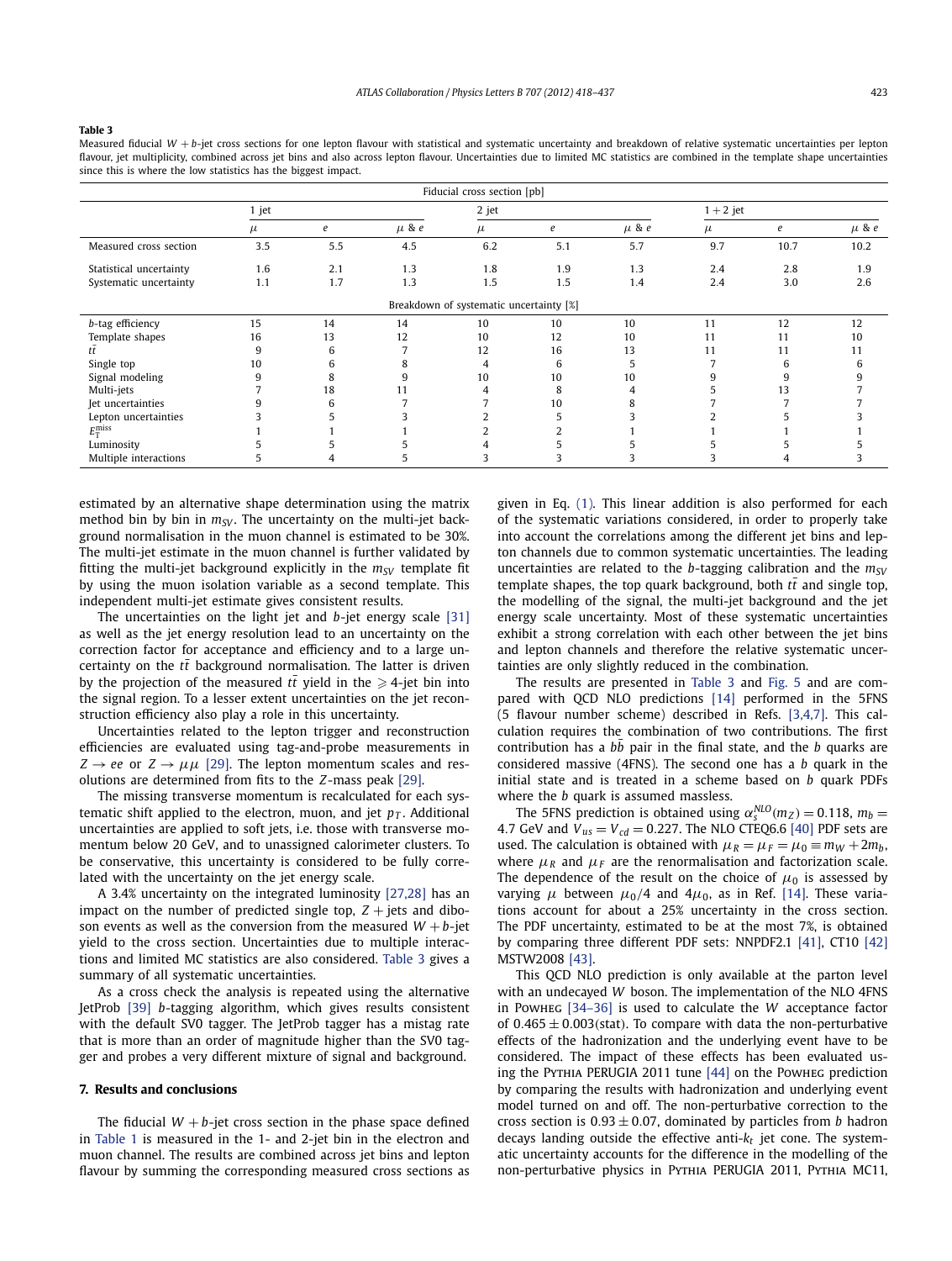#### <span id="page-6-0"></span>**Table 4**

Theoretical NLO predictions [14] for the  $W + b$ -jet fiducial cross section for one lepton flavour. The systematic uncertainties SC, PDF,  $m_b$ , and NP correspond to the renormalisation and factorization scale, PDF set, *b* quark mass, and non-perturbative correction, respectively, and they are obtained as described in the text.

|          | Fiducial cross section (NLO) [pb]                                                       |
|----------|-----------------------------------------------------------------------------------------|
| 1 i      | $2.9^{+0.4}_{-0.4}$ SC $^{+0.2}_{-0.0}$ PDF $^{+0.2}_{-0.1}$ m <sub>b</sub> $\pm$ 0.2NP |
| 2 i      | $1.9^{+0.8}_{-0.4}$ SC $^{+0.1}_{-0.0}$ PDF $^{+0.1}_{-0.1}$ m <sub>b</sub> ± 0.1NP     |
| $1 + 2i$ | $4.8^{+1.2}_{-0.7}$ SC $^{+0.3}_{-0.0}$ PDF $^{+0.3}_{-0.2}$ m <sub>b</sub> ± 0.3NP     |



**Fig. 5.** Measured fiducial cross section with the statistical (inner error bar) and statistical plus systematic (outer error bar) uncertainty in the electron, muon, and combined electron plus muon channel. The cross section is given in the 1, 2, and  $1 + 2$  iet exclusive bins. The measurements are compared with NLO [14] predictions. The yellow (shaded) band represents the total uncertainty on the prediction obtained by combining in quadrature the renormalisation and factorization scale, PDF set, and non-perturbative correction uncertainties. The leading order predictions from Alpgen interfaced with Herwig and Jimmy are given for *b*-jets generated only by the matrix element and by the matrix element and the parton shower. The prediction from Pythia is also shown. (For interpretation of the references to color in this figure legend, the reader is referred to the web version of this Letter.)

and HERWIG + JIMMY MC11 [\[45\],](#page-7-0) and the *b*-jet  $p_T$  spectrum modelling of Powheg. Fully corrected predictions are shown in Table 4 and Fig. 5. The fiducial  $W + b$ -jet cross section for one lepton flavour in the combined 1- and 2-jet bin is measured to be  $10.2 \pm$ 1.9(stat)  $\pm$  2.6(syst) pb. It is found to be larger than the NLO pre-<br>diction of  $4.8^{+1.2}_{-0.7}$ (scale) $^{+0.3}_{-0.0}$ (PDF) $^{+0.3}_{-0.2}$ (m<sub>b</sub>)  $\pm$  0.3(non-pert.) pb, but still consistent within 1*.*5*σ* . In addition the measured cross section is compared with the LO ALPGEN prediction of  $4.7 \pm 0.1$ (stat) pb, using the CTEQ6L1 [\[46\]](#page-7-0) PDF sets. Here the NNLO correction factor for the inclusive *W* cross section of 1.2 [25] is not applied.

In summary, the cross section for the production of a *W* boson with at least one *b*-jet has been measured in *pp* collisions at  $\sqrt{s}$  = 7 TeV. The cross section is measured separately with one and two associated jets. The results are consistent with the NLO expectations. The combined result lies above the expectation, but is consistent at the 1*.*5*σ* level.

## **Acknowledgements**

We are grateful to Laura Reina and Doreen Wackeroth for helpful correspondence and discussions. We thank CERN for the very successful operation of the LHC, as well as the support staff from our institutions without whom ATLAS could not be operated efficiently. We acknowledge the support of ANPCyT, Argentina; YerPhI, Armenia; ARC, Australia; BMWF, Austria; ANAS, Azerbaijan; SSTC, Belarus; CNPq and FAPESP, Brazil; NSERC, NRC and CFI, Canada;

CERN; CONICYT, Chile; CAS, MOST and NSFC, China; COLCIEN-CIAS, Colombia; MSMT CR, MPO CR and VSC CR, Czech Republic; DNRF, DNSRC and Lundbeck Foundation, Denmark; ARTEMIS, European Union; IN2P3-CNRS, CEA-DSM/IRFU, France; GNAS, Georgia; BMBF, DFG, HGF, MPG and AvH Foundation, Germany; GSRT, Greece; ISF, MINERVA, GIF, DIP and Benoziyo Center, Israel; INFN, Italy; MEXT and JSPS, Japan; CNRST, Morocco; FOM and NWO, Netherlands; RCN, Norway; MNiSW, Poland; GRICES and FCT, Portugal; MERYS (MECTS), Romania; MES of Russia and ROSATOM, Russian Federation; JINR; MSTD, Serbia; MSSR, Slovakia; ARRS and MVZT, Slovenia; DST/NRF, South Africa; MICINN, Spain; SRC and Wallenberg Foundation, Sweden; SER, SNSF and Cantons of Bern and Geneva, Switzerland; NSC, Taiwan; TAEK, Turkey; STFC, the Royal Society and Leverhulme Trust, United Kingdom; DOE and NSF, United States. The crucial computing support from all WLCG partners is acknowledged gratefully, in particular from CERN and the ATLAS Tier-1 facilities at TRIUMF (Canada), NDGF (Denmark, Norway, Sweden), CC-IN2P3 (France), KIT/GridKA (Germany), INFN-CNAF (Italy), NL-T1 (Netherlands), PIC (Spain), ASGC (Taiwan), RAL (UK) and BNL (USA) and in the Tier-2 facilities worldwide.

#### **Open access**

This article is published Open Access at [sciencedirect.com](http://www.sciencedirect.com). It is distributed under the terms of the Creative Commons Attribution License 3.0, which permits unrestricted use, distribution, and reproduction in any medium, provided the original authors and source are credited.

#### **References**

- [1] J.M. Campbell, R. Ellis, Phys. Rev. D 65 (2002) 113007.
- [2] F. Febres Cordero, L. Reina, D. Wackeroth, Phys. Rev. D 74 (2006) 034007.
- [3] S. Badger, J.M. Campbell, R.K. Ellis, J. High Energy Phys. 1103 (2011) 027.
- [4] F.F. Cordero, L. Reina, D. Wackeroth, PoS RADCOR2009 (2010) 055.
- [5] R. Frederix, S. Frixione, V. Hirschi, F. Maltoni, R. Pittau, et al., *W* and *Z/γ* <sup>∗</sup> boson production in association with a bottom–antibottom pair, arXiv:1106.6019, 2011.
- [6] C. Oleari, L. Reina,  $W \pm bb$  production in POWHEG, arXiv:1105.4488, 2011.
- [7] J.M. Campbell, et al., Phys. Rev. D 79 (2009) 034023.
- [8] ATLAS Collaboration, ATLAS sensitivity to the Standard Model Higgs in the *HW* and *H Z* channels at high transverse momenta, ATL-PHYS-PUB-2009-088, 2009. [9] ATLAS Collaboration, ATLAS sensitivity prospects for Higgs boson production at
- the LHC running at 7 8 or 9 TeV, ATL-PHYS-PUB-2010-015, 2010.
- [10] ATLAS Collaboration, Expected performance of the ATLAS experiment detector, trigger and physics, arXiv:0901.0512, 2009, pp. 869–1039.
- [11] ATLAS Collaboration, Eur. Phys. J. C 71 (2011) 1577.
- [12] H.-S. Goh, S. Su, Phys. Rev. D 75 (2007) 075010.
- [13] CDF Collaboration, Phys. Rev. Lett. 104 (2010) 131801.
- [14] F. Caola, et al., NLO QCD predictions for  $W + 1$  jet and  $W + 2$  jet production with at least one *b* jet at the 7 TeV LHC, arXiv:1107.3714, 2011.
- [15] ATLAS Collaboration, Phys. Lett. B 706 (2012) 295.
- [16] ATLAS Collaboration, J. Instrum. 3 (2008) S08003.
- [17] ATLAS Collaboration, Eur. Phys. J. C 70 (2010) 823.
- [18] S. Agostinelli, et al., Nucl. Instrum. Methods Phys. Res., Sect. A 506 (2003) 250.
- [19] M.L. Mangano, et al., J. High Energy Phys. 0307 (2003) 001.
- [20] G. Corcella, et al., J. High Energy Phys. 0101 (2001) 010.
- [21] J.M. Butterworth, J.R. Forshaw, M.H. Seymour, Z. Phys. C 72 (1996) 637.
- [22] J. Alwall, et al., Eur. Phys. J. C 53 (2008) 473.
- - [23] B.P. Kersevan, E. Richter-Was, The Monte Carlo event generator AcerMC version 2.0 with interfaces to PYTHIA 6.2 and HERWIG 6.5, arXiv:hep-ph/0405247, 2004.
	- [24] S. Frixione, B.R. Webber, J. High Energy Phys. 0206 (2002) 029.
	- [25] K. Melnikov, F. Petriello, Phys. Rev. D 74 (2006) 114017.
	- [26] J.M. Campbell, R.K. Ellis, D.L. Rainwater, Phys. Rev. D 68 (2003) 094021.
	- [27] ATLAS Collaboration, Updated luminosity determination in *pp* collisions at  $\sqrt{s}$  = 7 TeV using the ATLAS Detector, ATLAS-CONF-2011-011, 2011.
	- [28] ATLAS Collaboration, Eur. Phys. J. C 71 (2011) 1630.
	- [29] ATLAS Collaboration, J. High Energy Phys. 1012 (2010) 060.
	- [30] M. Cacciari, G.P. Salam, G. Soyez, J. High Energy Phys. 0804 (2008) 063.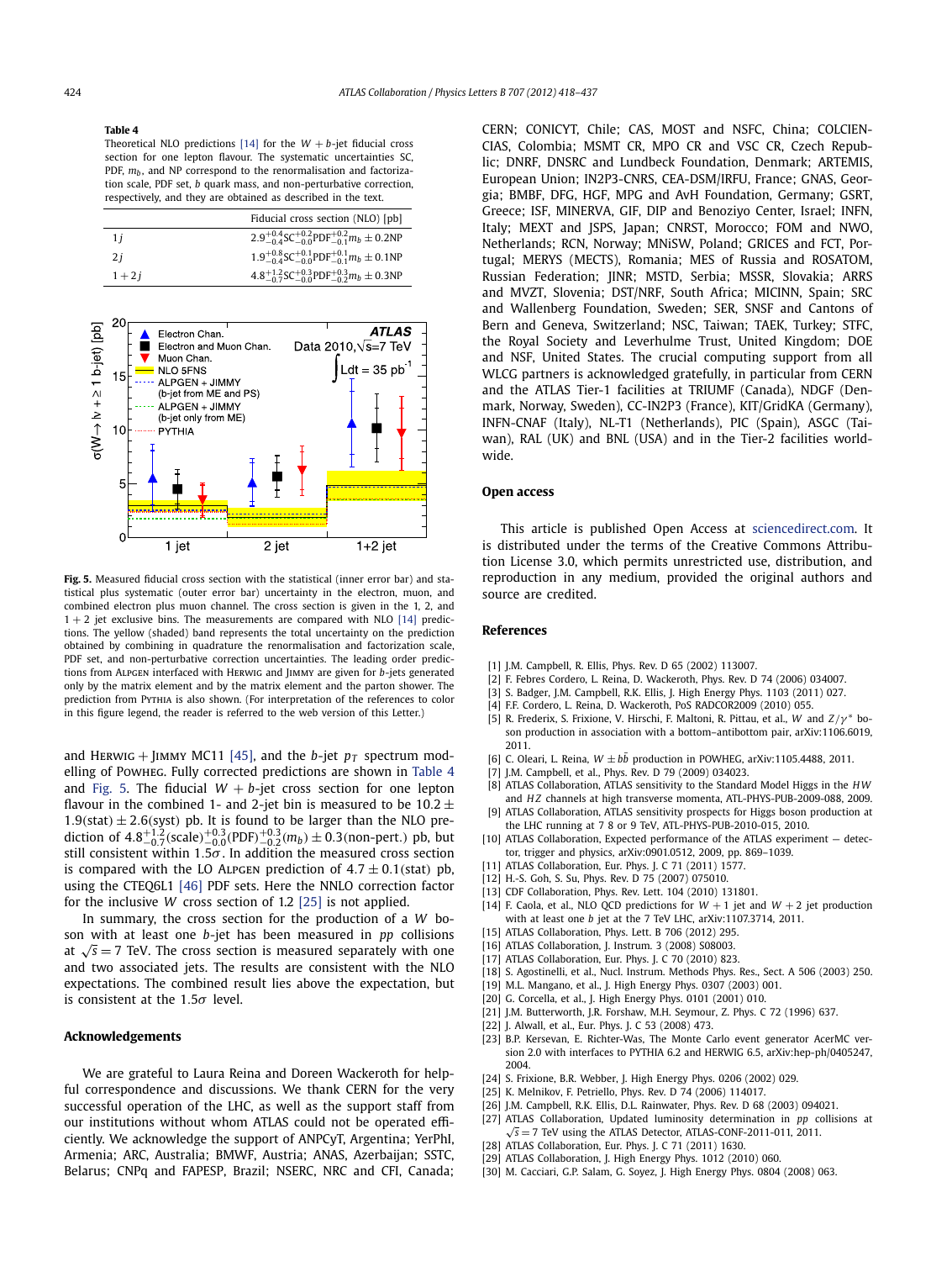- <span id="page-7-0"></span>[31] ATLAS Collaboration, Jet energy scale and its systematic uncertainty in proton– proton collisions at  $\sqrt{s}$  = 7 TeV in, ATLAS, 2010 data, ATLAS-CONF-2011-032.
- [32] ATLAS Collaboration, Performance of the ATLAS secondary vertex *b*-tagging algorithm in 7 TeV collision data, ATLAS-CONF-2010-042, 2010.
- [33] ATLAS Collaboration, Calibrating the *b*-tag efficiency and mistag rate in 35 pb−<sup>1</sup> of data with the ATLAS detector, ATLAS-CONF-2011-089, 2011. [34] P. Nason, J. High Energy Phys. 0411 (2004) 040.
- [35] S. Frixione, P. Nason, C. Oleari, J. High Energy Phys. 0711 (2007) 070.
- [36] S. Alioli, P. Nason, C. Oleari, E. Re, J. High Energy Phys. 1006 (2010) 043.
- [37] T. Sjöstrand, S. Mrenna, P. Skands, J. High Energy Phys. 0605 (2006) 026.
- [38] ATLAS Collaboration, Expected performance of the ATLAS experiment detector, trigger and physics, arXiv:0901.0512, 2009, pp. 874–881.

## **ATLAS Collaboration**

- [39] ATLAS Collaboration, Performance of impact parameter-based *b*-tagging algorithms with the ATLAS detector using proton–proton collisions at  $\sqrt{s} = 7$  TeV, ATLAS-CONF-2010-091, 2010.
- [40] P.M. Nadolsky, et al., Phys. Rev. D 78 (2008) 013004.
- [41] R.D. Ball, et al., Nucl. Phys. B 849 (2011) 296.
- [42] H.-L. Lai, et al., Phys. Rev. D 82 (2010) 074024.
- [43] A.D. Martin, W.J. Stirling, R.S. Thorne, G. Watt, Eur. Phys. J. C 63 (2009) 189.
- [44] P.Z. Skands, Phys. Rev. D 82 (2010) 074018.
- [45] ATLAS Collaboration, ATLAS tunes of PYTHIA6 and Pythia 8 for MC11, ATL-PHYS-PUB-2011-009, 2011.
- [46] J. Pumplin, et al., J. High Energy Phys. 0207 (2002) 012.

G. Aad <sup>48</sup>, B. Abbott <sup>111</sup>, J. Abdallah <sup>11</sup>, A.A. Abdelalim <sup>49</sup>, A. Abdesselam <sup>118</sup>, O. Abdinov <sup>10</sup>, B. Abi <sup>112</sup>, M. Abolins [88,](#page-17-0) H. Abramowicz [153,](#page-18-0) H. Abreu [115,](#page-17-0) E. Acerbi [89a](#page-17-0)*,*[89b,](#page-17-0) B.S. Acharya [164a](#page-18-0)*,*[164b,](#page-18-0) D.L. Adams [24](#page-16-0), T.N. Addy <sup>56</sup>, J. Adelman  $^{175}$  $^{175}$  $^{175}$ , M. Aderholz  $^{99}$ , S. Adomeit  $^{98}$ , P. Adragna  $^{75}$  $^{75}$  $^{75}$ , T. Adye  $^{129}$ , S. Aefsky  $^{22}$ , J.A. Aguilar-Saavedra [124b](#page-17-0)*,[a](#page-18-0)*, M. Aharrouche [81,](#page-17-0) S.P. Ahlen [21,](#page-16-0) F. Ahles [48](#page-16-0), A. Ahmad [148,](#page-18-0) M. Ahsan [40,](#page-16-0) G. Aielli [133a](#page-17-0)*,*[133b,](#page-17-0) T. Akdogan [18a,](#page-16-0) T.P.A. Åkesson [79,](#page-17-0) G. Akimoto [155,](#page-18-0) A.V. Akimov [94](#page-17-0), A. Akiyama [67,](#page-17-0) M.S. Alam <sup>1</sup>, M.A. Alam <sup>76</sup>, J. Albert <sup>[169](#page-18-0)</sup>, S. Albrand <sup>55</sup>, M. Aleksa <sup>29</sup>, I.N. Aleksandrov <sup>65</sup>, F. Alessandria <sup>89a</sup>, C. Alexa <sup>25a</sup>, G. Alexander <sup>153</sup>, G. Alexandre <sup>49</sup>, T. Alexopoulos <sup>9</sup>, M. Alhroob <sup>20</sup>, M. Aliev <sup>15</sup>, G. Alimonti <sup>89a</sup>, J. Alison [120,](#page-17-0) M. Aliyev [10,](#page-16-0) P.P. Allport [73,](#page-17-0) S.E. Allwood-Spiers [53,](#page-16-0) J. Almond [82,](#page-17-0) A. Aloisio [102a](#page-17-0)*,*[102b,](#page-17-0) R. Alon<sup>171</sup>, A. Alonso<sup>[79](#page-17-0)</sup>, M.G. Alviggi <sup>[102a](#page-17-0), [102b](#page-17-0)</sup>, K. Amako<sup>66</sup>, P. Amaral <sup>29</sup>, C. Amelung<sup>22</sup>, V.V. Ammosov [128,](#page-17-0) A. Amorim [124a](#page-17-0)*,[b](#page-18-0)*, G. Amorós [167,](#page-18-0) N. Amram [153,](#page-18-0) C. Anastopoulos [29,](#page-16-0) L.S. Ancu [16,](#page-16-0) N. Andari [115,](#page-17-0) T. Andeen [34,](#page-16-0) C.F. Anders [20,](#page-16-0) G. Anders [58a,](#page-17-0) K.J. Anderson [30,](#page-16-0) A. Andreazza [89a](#page-17-0)*,*[89b,](#page-17-0) V. Andrei <sup>58a</sup>, M.-L. Andrieux <sup>55</sup>, X.S. Anduaga <sup>70</sup>, A. Angerami <sup>34</sup>, F. Anghinolfi <sup>29</sup>, N. Anjos <sup>124a</sup>, A. Annovi <sup>[47](#page-16-0)</sup>, A. Antonaki <sup>8</sup>, M. Antonelli <sup>47</sup>, A. Antonov <sup>96</sup>, J. Antos <sup>144b</sup>, F. Anulli <sup>132a</sup>, S. Aoun <sup>[83](#page-17-0)</sup>, L. Aperio Bella<sup>4</sup>, R. Apolle<sup>[118](#page-17-0),*[c](#page-18-0)*</sup>, G. Arabidze<sup>88</sup>, I. Aracena<sup>143</sup>, Y. Arai <sup>66</sup>, A.T.H. Arce <sup>44</sup>, J.P. Archambault <sup>28</sup>, S. Arfaoui [29](#page-16-0)*,[d](#page-18-0)*, J.-F. Arguin [14,](#page-16-0) E. Arik [18a](#page-16-0)*,*[∗](#page-19-0), M. Arik [18a,](#page-16-0) A.J. Armbruster [87](#page-17-0), O. Arnaez [81](#page-17-0), C. Arnault [115,](#page-17-0) A. Artamonov [95,](#page-17-0) G. Artoni [132a](#page-17-0)*,*[132b](#page-17-0), D. Arutinov [20,](#page-16-0) S. Asai [155,](#page-18-0) R. Asfandiyarov [172,](#page-18-0) S. Ask [27,](#page-16-0) B. Åsman <sup>[146a](#page-18-0), 146b</sup>, L. Asquith <sup>5</sup>, K. Assamagan <sup>[24](#page-16-0)</sup>, A. Astbury <sup>169</sup>, A. Astvatsatourov <sup>52</sup>, G. Atoian <sup>175</sup>, B. Aubert  $^4$ , E. Auge  $^{115}$ , K. Augsten  $^{127}$ , M. Aurousseau  $^{145$ a, N. Austin  $^{73}$ , G. Avolio  $^{163}$ , R. Avramidou  $^9$ , D. Axen [168,](#page-18-0) C. Ay [54,](#page-16-0) G. Azuelos [93](#page-17-0)*,[e](#page-18-0)*, Y. Azuma [155,](#page-18-0) M.A. Baak [29,](#page-16-0) G. Baccaglioni [89a,](#page-17-0) C. Bacci [134a](#page-17-0)*,*[134b,](#page-18-0) A.M. Bach  $^{14}$ , H. Bachacou  $^{136}$ , K. Bachas  $^{29}$ , G. Bachy  $^{29}$ , M. Backes  $^{49}$ , M. Backhaus  $^{20}$  $^{20}$  $^{20}$ , E. Badescu  $^{25\mathrm{a}}$ , P. Bagnaia [132a](#page-17-0)*,*[132b](#page-17-0), S. Bahinipati [2,](#page-16-0) Y. Bai [32a,](#page-16-0) D.C. Bailey [158,](#page-18-0) T. Bain [158,](#page-18-0) J.T. Baines [129,](#page-17-0) O.K. Baker [175,](#page-18-0) M.D. Baker <sup>[24](#page-16-0)</sup>, S. Baker <sup>77</sup>, E. Banas <sup>38</sup>, P. Banerjee <sup>[93](#page-17-0)</sup>, Sw. Banerjee <sup>172</sup>, D. Banfi <sup>29</sup>, A. Bangert <sup>137</sup>, V. Bansal  $^{169}$ , H.S. Bansil  $^{17}$ , L. Barak  $^{171}$  $^{171}$  $^{171}$ , S.P. Baranov  $^{94}$ , A. Barashkou  $^{65}$ , A. Barbaro Galtieri  $^{14}$ , T. Barber [27,](#page-16-0) E.L. Barberio [86,](#page-17-0) D. Barberis [50a](#page-16-0)*,*[50b,](#page-16-0) M. Barbero [20,](#page-16-0) D.Y. Bardin [65,](#page-17-0) T. Barillari [99,](#page-17-0) M. Barisonzi <sup>[174](#page-18-0)</sup>, T. Barklow <sup>143</sup>, N. Barlow <sup>27</sup>, B.M. Barnett <sup>[129](#page-17-0)</sup>, R.M. Barnett <sup>14</sup>, A. Baroncelli <sup>134a</sup>, G. Barone <sup>[49](#page-16-0)</sup>, A.J. Barr <sup>118</sup>, F. Barreiro <sup>80</sup>, J. Barreiro Guimarães da Costa <sup>57</sup>, P. Barrillon <sup>115</sup>, R. Bartoldus <sup>143</sup>, A.E. Barton  $^{71}$ , D. Bartsch  $^{20}$ , V. Bartsch  $^{149}$ , R.L. Bates  $^{53}$ , L. Batkova  $^{144}$ , J.R. Batley  $^{27}$ , A. Battaglia  $^{16}$ , M. Battistin <sup>29</sup>, G. Battistoni <sup>89a</sup>, F. Bauer <sup>[136](#page-18-0)</sup>, H.S. Bawa <sup>[143](#page-18-0), [f](#page-18-0)</sup>, B. Beare <sup>158</sup>, T. Beau <sup>[78](#page-17-0)</sup>, P.H. Beauchemin <sup>118</sup>, R. Beccherle  $^{50a}$  $^{50a}$  $^{50a}$ , P. Bechtle  $^{41}$ , H.P. Beck  $^{16}$ , M. Beckingham  $^{48}$ , K.H. Becks  $^{174}$ , A.J. Beddall  $^{18c}$  $^{18c}$  $^{18c}$ , A. Beddall  $^{18}$ c, S. Bedikian  $^{175}$  $^{175}$  $^{175}$ , V.A. Bednyakov  $^{65}$ , C.P. Bee  $^{83}$ , M. Begel  $^{24}$ , S. Behar Harpaz  $^{152}$ , P.K. Behera  $^{63}$ , M. Beimforde  $^{99}$  $^{99}$  $^{99}$ , C. Belanger-Champagne  $^{85}$ , P.J. Bell  $^{49}$  $^{49}$  $^{49}$ , W.H. Bell  $^{49}$ , G. Bella  $^{153}$ , L. Bellagamba <sup>19a</sup>, F. Bellina <sup>29</sup>, M. Bellomo <sup>29</sup>, A. Belloni <sup>57</sup>, O. Beloborodova <sup>107</sup>, K. Belotskiy <sup>96</sup>, O. Beltramello <sup>29</sup>, S. Ben Ami <sup>152</sup>, O. Benary <sup>153</sup>, D. Benchekroun <sup>135a</sup>, C. Benchouk <sup>83</sup>, M. Bendel <sup>81</sup>, N. Benekos <sup>165</sup>, Y. Benhammou <sup>153</sup>, D.P. Benjamin <sup>[44](#page-16-0)</sup>, M. Benoit <sup>115</sup>, J.R. Bensinger <sup>22</sup>, K. Benslama <sup>130</sup>, S. Bentvelsen  $^{105}$  $^{105}$  $^{105}$ , D. Berge  $^{29}$ , E. Bergeaas Kuutmann  $^{41}$ , N. Berger  $^4$ , F. Berghaus  $^{169}$ , E. Berglund  $^{49}$ , J. Beringer [14,](#page-16-0) K. Bernardet [83,](#page-17-0) P. Bernat [77,](#page-17-0) R. Bernhard [48,](#page-16-0) C. Bernius [24,](#page-16-0) T. Berry [76,](#page-17-0) A. Bertin [19a](#page-16-0)*,*[19b,](#page-16-0) F. Bertinelli [29,](#page-16-0) F. Bertolucci [122a](#page-17-0)*,*[122b,](#page-17-0) M.I. Besana [89a](#page-17-0)*,*[89b,](#page-17-0) N. Besson [136](#page-18-0), S. Bethke [99,](#page-17-0) W. Bhimji [45,](#page-16-0) R.M. Bianchi [29,](#page-16-0) M. Bianco [72a](#page-17-0)*,*[72b,](#page-17-0) O. Biebel [98,](#page-17-0) S.P. Bieniek [77,](#page-17-0) K. Bierwagen [54,](#page-16-0) J. Biesiada [14](#page-16-0), M. Biglietti [134a](#page-17-0)*,*[134b,](#page-18-0) H. Bilokon [47](#page-16-0), M. Bindi [19a](#page-16-0)*,*[19b,](#page-16-0) S. Binet [115,](#page-17-0) A. Bingul [18c,](#page-16-0) C. Bini [132a](#page-17-0)*,*[132b,](#page-17-0) C. Biscarat  $^{177}$ , U. Bitenc  $^{48}$ , K.M. Black  $^{21}$ , R.E. Blair [5,](#page-16-0) J.-B. Blanchard  $^{115}$ , G. Blanchot  $^{29}$ , T. Blazek  $^{144}$ , C. Blocker  $^{22}$  $^{22}$  $^{22}$ , J. Blocki  $^{38}$ , A. Blondel  $^{49}$ , W. Blum  $^{81}$  $^{81}$  $^{81}$ , U. Blumenschein  $^{54}$ , G.J. Bobbink  $^{105}$ , V.B. Bobrovnikov  $^{107}$ , S.S. Bocchetta  $^{79}$ , A. Bocci  $^{44}$ , C.R. Boddy  $^{118}$ , M. Boehler  $^{41}$ , J. Boek  $^{174}$ , N. Boelaert  $^{35}$ ,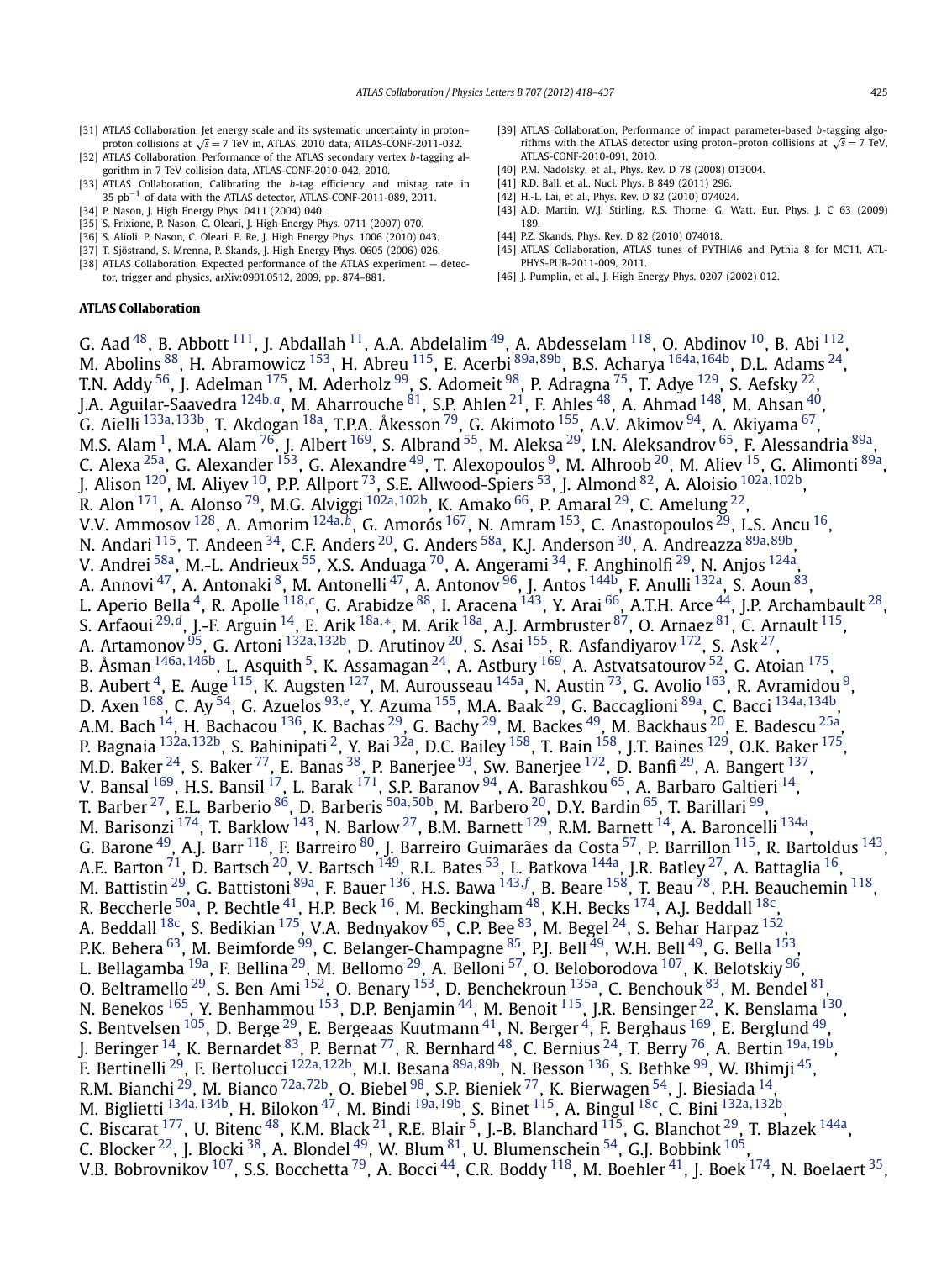S. Böser [77,](#page-17-0) J.A. Bogaerts [29,](#page-16-0) A. Bogdanchikov [107,](#page-17-0) A. Bogouch [90](#page-17-0)*,*[∗](#page-19-0), C. Bohm [146a,](#page-18-0) V. Boisvert [76,](#page-17-0) T. Bold [163](#page-18-0)*,[g](#page-18-0)*, V. Boldea <sup>25a</sup>, N.M. Bolnet <sup>136</sup>, M. Bona <sup>75</sup>, V.G. Bondarenko <sup>96</sup>, M. Bondioli <sup>163</sup>, M. Boonekamp <sup>136</sup>, G. Boorman  $^{76}$ , C.N. Booth  $^{139}$ , S. Bordoni  $^{78}$  $^{78}$  $^{78}$ , C. Borer  $^{16}$ , A. Borisov  $^{128}$ , G. Borissov  $^{71}$ , I. Borjanovic  $^{12a}$ , S. Borroni  $^{87}$ , K. Bos  $^{105}$  $^{105}$  $^{105}$ , D. Boscherini  $^{19a}$ , M. Bosman  $^{11}$ , H. Boterenbrood  $^{105}$ , D. Botterill  $^{129}$ , J. Bouchami  $^{93}$ , J. Boudreau  $^{123}$ , E.V. Bouhova-Thacker  $^{71}$  $^{71}$  $^{71}$ , C. Bourdarios  $^{115}$ , N. Bousson  $^{83}$ , A. Boveia  $^{30}$ , J. Boyd <sup>29</sup>, I.R. Boyko <sup>65</sup>, N.I. Bozhko <sup>128</sup>, I. Bozovic-Jelisavcic <sup>12b</sup>, J. Bracinik <sup>17</sup>, A. Braem <sup>29</sup>, P. Branchini <sup>[134a](#page-17-0)</sup>, G.W. Brandenburg <sup>57</sup>, A. Brandt <sup>7</sup>, G. Brandt <sup>15</sup>, O. Brandt <sup>54</sup>, U. Bratzler <sup>156</sup>, B. Brau <sup>84</sup>, J.E. Brau <sup>114</sup>, H.M. Braun <sup>174</sup>, B. Brelier <sup>[158](#page-18-0)</sup>, J. Bremer <sup>29</sup>, R. Brenner <sup>166</sup>, S. Bressler <sup>[152](#page-18-0)</sup>, D. Breton <sup>115</sup>, D. Britton  $^{53}$ , F.M. Brochu  $^{27}$  $^{27}$  $^{27}$ , I. Brock  $^{20}$  $^{20}$  $^{20}$ , R. Brock  $^{88}$ , T.J. Brodbeck  $^{71}$  $^{71}$  $^{71}$ , E. Brodet  $^{153}$ , F. Broggi  $^{89\mathrm{a}},$ C. Bromberg  $^{88}$ , G. Brooijmans  $^{34}$  $^{34}$  $^{34}$ , W.K. Brooks  $^{31\mathrm{b}}$ , G. Brown  $^{82}$ , H. Brown  $^7$  $^7$ , P.A. Bruckman de Renstrom <sup>38</sup>, D. Bruncko <sup>144b</sup>, R. Bruneliere <sup>[48](#page-16-0)</sup>, S. Brunet <sup>61</sup>, A. Bruni <sup>19a</sup>, G. Bruni <sup>19a</sup>, M. Bruschi  $^{19a}$ , T. Buanes  $^{13}$ , F. Bucci  $^{49}$ , J. Buchanan  $^{118}$ , N.J. Buchanan  $^2$ , P. Buchholz  $^{141}$ , R.M. Buckingham  $^{118}$ , A.G. Buckley  $^{45}$ , S.I. Buda  $^{25\text{a}}$ , I.A. Budagov  $^{65}$ , B. Budick  $^{108}$ , V. Büscher  $^{81}$ , L. Bugge  $\frac{117}{13}$  D. Buira-Clark <sup>118</sup>, O. Bulekov <sup>96</sup>, M. Bunse <sup>42</sup>, T. Buran <sup>117</sup>, H. Burckhart <sup>29</sup>, S. Burdin <sup>73</sup>, T. Burgess  $^{13}$ , S. Burke  $^{129}$ , E. Busato  $^{33}$ , P. Bussey  $^{53}$ , C.P. Buszello  $^{166}$ , F. Butin  $^{29}$ , B. Butler  $^{143}$ , J.M. Butler <sup>21</sup>, C.M. Buttar <sup>53</sup>, J.M. Butterworth  $^{77}$ , W. Buttinger  $^{27}$ , T. Byatt  $^{77}$ , S. Cabrera Urbán  $^{167}$ , D. Caforio [19a](#page-16-0)*,*[19b,](#page-16-0) O. Cakir [3a,](#page-16-0) P. Calafiura [14,](#page-16-0) G. Calderini [78,](#page-17-0) P. Calfayan [98,](#page-17-0) R. Calkins [106](#page-17-0), L.P. Caloba [23a,](#page-16-0) R. Caloi [132a](#page-17-0)*,*[132b,](#page-17-0) D. Calvet [33,](#page-16-0) S. Calvet [33,](#page-16-0) R. Camacho Toro [33,](#page-16-0) P. Camarri [133a](#page-17-0)*,*[133b,](#page-17-0) M. Cambiaghi [119a](#page-17-0)*,*[119b,](#page-17-0) D. Cameron [117,](#page-17-0) S. Campana [29,](#page-16-0) M. Campanelli [77,](#page-17-0) V. Canale [102a](#page-17-0)*,*[102b](#page-17-0), F. Canelli [30](#page-16-0)*,[h](#page-18-0)*, A. Canepa [159a,](#page-18-0) J. Cantero [80,](#page-17-0) L. Capasso [102a](#page-17-0)*,*[102b,](#page-17-0) M.D.M. Capeans Garrido [29,](#page-16-0) I. Caprini [25a,](#page-16-0) M. Caprini [25a,](#page-16-0) D. Capriotti [99,](#page-17-0) M. Capua [36a](#page-16-0)*,*[36b,](#page-16-0) R. Caputo [148,](#page-18-0) R. Cardarelli [133a,](#page-17-0) T. Carli [29,](#page-16-0) G. Carlino [102a,](#page-17-0) L. Carminati [89a](#page-17-0)*,*[89b,](#page-17-0) B. Caron <sup>159a</sup>, S. Caron <sup>48</sup>, G.D. Carrillo Montoya <sup>172</sup>, A.A. Carter <sup>[75](#page-17-0)</sup>, J.R. Carter <sup>27</sup>, J. Carvalho <sup>[124a](#page-17-0),*[i](#page-18-0)*</sup>, D. Casadei [108](#page-17-0), M.P. Casado [11,](#page-16-0) M. Cascella [122a](#page-17-0)*,*[122b,](#page-17-0) C. Caso [50a](#page-16-0)*,*[50b](#page-16-0)*,*[∗](#page-19-0), A.M. Castaneda Hernandez [172,](#page-18-0) E. Castaneda-Miranda <sup>172</sup>, V. Castillo Gimenez <sup>167</sup>, N.F. Castro <sup>124a</sup>, G. Cataldi <sup>72a</sup>, F. Cataneo <sup>29</sup>, A. Catinaccio [29](#page-16-0), J.R. Catmore [71](#page-17-0), A. Cattai [29,](#page-16-0) G. Cattani [133a](#page-17-0)*,*[133b,](#page-17-0) S. Caughron [88,](#page-17-0) D. Cauz [164a](#page-18-0)*,*[164c,](#page-18-0) P. Cavalleri [78,](#page-17-0) D. Cavalli [89a,](#page-17-0) M. Cavalli-Sforza [11,](#page-16-0) V. Cavasinni [122a](#page-17-0)*,*[122b,](#page-17-0) F. Ceradini [134a](#page-17-0)*,*[134b,](#page-18-0) A.S. Cerqueira [23a,](#page-16-0) A. Cerri [29,](#page-16-0) L. Cerrito [75,](#page-17-0) F. Cerutti [47,](#page-16-0) S.A. Cetin [18b,](#page-16-0) F. Cevenini [102a](#page-17-0)*,*[102b,](#page-17-0) A. Chafaq [135a](#page-18-0), D. Chakraborty  $^{106}$ , K. Chan  $^2$ , B. Chapleau  $^{85}$ , J.D. Chapman  $^{27}$ , J.W. Chapman  $^{87}$ , E. Chareyre  $^{78}$ , D.G. Charlton  $^{17}$  $^{17}$  $^{17}$ , V. Chavda  $^{82}$ , C.A. Chavez Barajas  $^{29}$  $^{29}$  $^{29}$ , S. Cheatham  $^{85}$ , S. Chekanov  $^5$ , S.V. Chekulaev  $^{159\mathrm{a}}$ , G.A. Chelkov  $^{65}$ , M.A. Chelstowska  $^{104}$ , C. Chen  $^{64}$ , H. Chen  $^{24}$ , S. Chen  $^{32c}$ , T. Chen  $^{32c}$ , X. Chen  $^{172}$ , S. Cheng <sup>32a</sup>, A. Cheplakov <sup>[65](#page-17-0)</sup>, V.F. Chepurnov <sup>65</sup>, R. Cherkaoui El Moursli <sup>135e</sup>, V. Chernyatin <sup>24</sup>, E. Cheu <sup>6</sup>, S.L. Cheung [158,](#page-18-0) L. Chevalier [136,](#page-18-0) G. Chiefari [102a](#page-17-0)*,*[102b,](#page-17-0) L. Chikovani [51a](#page-16-0), J.T. Childers [58a,](#page-17-0) A. Chilingarov [71,](#page-17-0) G. Chiodini <sup>72a</sup>, M.V. Chizhov <sup>65</sup>, G. Choudalakis <sup>30</sup>, S. Chouridou <sup>137</sup>, I.A. Christidi <sup>77</sup>, A. Christov <sup>48</sup>, D. Chromek-Burckhart [29,](#page-16-0) M.L. Chu [151,](#page-18-0) J. Chudoba [125,](#page-17-0) G. Ciapetti [132a](#page-17-0)*,*[132b,](#page-17-0) K. Ciba [37,](#page-16-0) A.K. Ciftci [3a,](#page-16-0) R. Ciftci [3a,](#page-16-0) D. Cinca [33,](#page-16-0) V. Cindro [74,](#page-17-0) M.D. Ciobotaru [163,](#page-18-0) C. Ciocca [19a](#page-16-0)*,*[19b,](#page-16-0) A. Ciocio [14,](#page-16-0) M. Cirilli [87,](#page-17-0) M. Ciubancan  $^{25\text{a}}$ , A. Clark  $^{49}$ , P.J. Clark  $^{45}$ , W. Cleland  $^{123}$ , J.C. Clemens  $^{83}$ , B. Clement  $^{55}$ , C. Clement [146a](#page-18-0)*,*[146b,](#page-18-0) R.W. Clifft [129,](#page-17-0) Y. Coadou [83](#page-17-0), M. Cobal [164a](#page-18-0)*,*[164c,](#page-18-0) A. Coccaro [50a](#page-16-0)*,*[50b,](#page-16-0) J. Cochran [64](#page-17-0), P. Coe  $^{118}$ , J.G. Cogan  $^{143}$ , J. Coggeshall  $^{165}$ , E. Cogneras  $^{177}$ , C.D. Cojocaru  $^{28}$ , J. Colas  $^4$ , A.P. Colijn  $^{105}$  $^{105}$  $^{105}$ , C. Collard  $^{115}$ , N.J. Collins  $^{17}$ , C. Collins-Tooth  $^{53}$  $^{53}$  $^{53}$ , J. Collot  $^{55}$ , G. Colon  $^{84}$ , P. Conde Muiño  $^{124a}$ , E. Coniavitis [118,](#page-17-0) M.C. Conidi [11,](#page-16-0) M. Consonni [104,](#page-17-0) V. Consorti [48,](#page-16-0) S. Constantinescu [25a,](#page-16-0) C. Conta [119a](#page-17-0)*,*[119b,](#page-17-0) F. Conventi [102a](#page-17-0)*,[j](#page-18-0)* , J. Cook [29,](#page-16-0) M. Cooke [14,](#page-16-0) B.D. Cooper [77,](#page-17-0) A.M. Cooper-Sarkar [118,](#page-17-0) N.J. Cooper-Smith [76,](#page-17-0) K. Copic [34,](#page-16-0) T. Cornelissen [50a](#page-16-0)*,*[50b,](#page-16-0) M. Corradi [19a,](#page-16-0) F. Corriveau [85](#page-17-0)*,[k](#page-18-0)*, A. Cortes-Gonzalez [165,](#page-18-0) G. Cortiana [99,](#page-17-0) G. Costa <sup>89a</sup>, M.J. Costa <sup>167</sup>, D. Costanzo <sup>139</sup>, T. Costin <sup>30</sup>, D. Côté <sup>29</sup>, L. Courneyea <sup>169</sup>, G. Cowan <sup>76</sup>, C. Cowden [27,](#page-16-0) B.E. Cox [82,](#page-17-0) K. Cranmer [108,](#page-17-0) F. Crescioli [122a](#page-17-0)*,*[122b,](#page-17-0) M. Cristinziani [20](#page-16-0), G. Crosetti [36a](#page-16-0)*,*[36b,](#page-16-0) R. Crupi [72a](#page-17-0)*,*[72b,](#page-17-0) S. Crépé-Renaudin [55](#page-16-0), C.-M. Cuciuc [25a](#page-16-0), C. Cuenca Almenar [175](#page-18-0), T. Cuhadar Donszelmann <sup>139</sup>, M. Curatolo <sup>47</sup>, C.J. Curtis <sup>17</sup>, P. Cwetanski <sup>61</sup>, H. Czirr <sup>141</sup>, Z. Czyczula <sup>117</sup>, S. D'Auria [53,](#page-16-0) M. D'Onofrio [73,](#page-17-0) A. D'Orazio [132a](#page-17-0)*,*[132b,](#page-17-0) P.V.M. Da Silva [23a,](#page-16-0) C. Da Via [82,](#page-17-0) W. Dabrowski [37,](#page-16-0) T. Dai [87,](#page-17-0) C. Dallapiccola [84](#page-17-0), M. Dam [35,](#page-16-0) M. Dameri [50a](#page-16-0)*,*[50b,](#page-16-0) D.S. Damiani [137,](#page-18-0) H.O. Danielsson [29,](#page-16-0) D. Dannheim  $^{99}$ , V. Dao  $^{49}$ , G. Darbo  $^{50$ a, G.L. Darlea  $^{25\mathrm{b}}$ , C. Daum  $^{105}$  $^{105}$  $^{105}$ , J.P. Dauvergne  $^{29}$ , W. Davey  $^{86}$ , T. Davidek [126](#page-17-0), N. Davidson [86,](#page-17-0) R. Davidson [71,](#page-17-0) E. Davies [118](#page-17-0)*,[c](#page-18-0)*, M. Davies [93,](#page-17-0) A.R. Davison [77,](#page-17-0) Y. Davygora [58a,](#page-17-0) E. Dawe [142](#page-18-0), I. Dawson [139,](#page-18-0) J.W. Dawson [5](#page-16-0)*,*[∗](#page-19-0), R.K. Daya [39,](#page-16-0) K. De [7,](#page-16-0) R. de Asmundis [102a,](#page-17-0) S. De Castro [19a](#page-16-0)*,*[19b,](#page-16-0) P.E. De Castro Faria Salgado [24,](#page-16-0) S. De Cecco [78,](#page-17-0) J. de Graat [98,](#page-17-0) N. De Groot [104,](#page-17-0)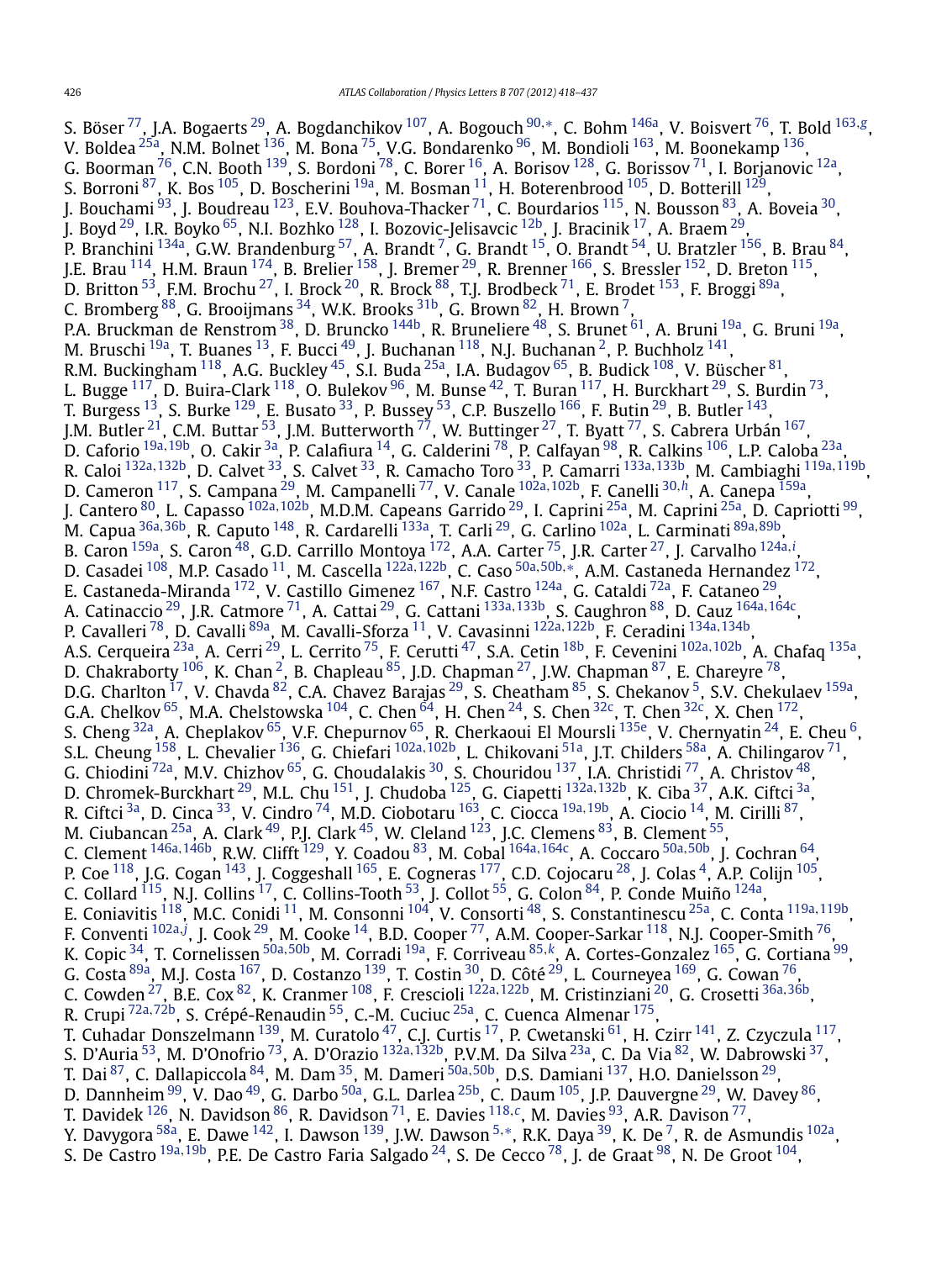P. de Jong [105,](#page-17-0) C. De La Taille [115](#page-17-0), H. De la Torre [80](#page-17-0), B. De Lotto [164a](#page-18-0)*,*[164c,](#page-18-0) L. De Mora [71,](#page-17-0) L. De Nooij [105,](#page-17-0) D. De Pedis [132a,](#page-17-0) A. De Salvo [132a,](#page-17-0) U. De Sanctis [164a](#page-18-0)*,*[164c,](#page-18-0) A. De Santo [149,](#page-18-0) J.B. De Vivie De Regie [115,](#page-17-0) S. Dean [77,](#page-17-0) R. Debbe [24](#page-16-0), D.V. Dedovich [65](#page-17-0), J. Degenhardt [120,](#page-17-0) M. Dehchar [118,](#page-17-0) C. Del Papa [164a](#page-18-0)*,*[164c,](#page-18-0) J. Del Peso [80,](#page-17-0) T. Del Prete [122a](#page-17-0)*,*[122b,](#page-17-0) M. Deliyergiyev [74,](#page-17-0) A. Dell'Acqua [29,](#page-16-0) L. Dell'Asta [89a](#page-17-0)*,*[89b,](#page-17-0) M. Della Pietra [102a](#page-17-0)*,[j](#page-18-0)* , D. della Volpe [102a](#page-17-0)*,*[102b,](#page-17-0) M. Delmastro [29,](#page-16-0) P. Delpierre [83,](#page-17-0) N. Delruelle [29](#page-16-0), P.A. Delsart <sup>[55](#page-16-0)</sup>, C. Deluca <sup>148</sup>, S. Demers <sup>175</sup>, M. Demichev <sup>65</sup>, B. Demirkoz <sup>[11](#page-16-0), !</sup>, J. Deng <sup>163</sup>, S.P. Denisov <sup>128</sup>, D. Derendarz <sup>38</sup>, J.E. Derkaoui <sup>135d</sup>, F. Derue <sup>78</sup>, P. Dervan <sup>73</sup>, K. Desch <sup>[20](#page-16-0)</sup>, E. Devetak <sup>148</sup>, P.O. Deviveiros <sup>158</sup>, A. Dewhurst [129,](#page-17-0) B. DeWilde [148,](#page-18-0) S. Dhaliwal [158,](#page-18-0) R. Dhullipudi [24](#page-16-0)*,[m](#page-18-0)*, A. Di Ciaccio [133a](#page-17-0)*,*[133b](#page-17-0), L. Di Ciaccio [4,](#page-16-0) A. Di Girolamo [29,](#page-16-0) B. Di Girolamo [29](#page-16-0), S. Di Luise [134a](#page-17-0)*,*[134b,](#page-18-0) B. Di Micco [29,](#page-16-0) R. Di Nardo [133a](#page-17-0)*,*[133b,](#page-17-0) A. Di Simone [133a](#page-17-0)*,*[133b,](#page-17-0) R. Di Sipio [19a](#page-16-0)*,*[19b,](#page-16-0) M.A. Diaz [31a,](#page-16-0) F. Diblen [18c,](#page-16-0) E.B. Diehl [87,](#page-17-0) J. Dietrich [41](#page-16-0), T.A. Dietzsch [58a,](#page-17-0) S. Diglio [115,](#page-17-0) K. Dindar Yagci [39,](#page-16-0) J. Dingfelder [20,](#page-16-0) C. Dionisi [132a](#page-17-0)*,*[132b](#page-17-0), P. Dita [25a,](#page-16-0) S. Dita [25a,](#page-16-0) F. Dittus  $^{29}$  $^{29}$  $^{29}$ , F. Djama  $^{83}$ , T. Djobava  $^{51\mathrm{b}}$ , M.A.B. do Vale  $^{23\mathrm{a}}$ , A. Do Valle Wemans  $^{124\mathrm{a}}$ , T.K.O. Doan  $^4$ , M. Dobbs [85,](#page-17-0) R. Dobinson [29](#page-16-0)*,*[∗](#page-19-0), D. Dobos [29,](#page-16-0) E. Dobson [29,](#page-16-0) M. Dobson [163,](#page-18-0) J. Dodd [34,](#page-16-0) C. Doglioni [118,](#page-17-0) T. Doherty [53,](#page-16-0) Y. Doi [66](#page-17-0)*,*[∗](#page-19-0), J. Dolejsi [126,](#page-17-0) I. Dolenc [74,](#page-17-0) Z. Dolezal [126,](#page-17-0) B.A. Dolgoshein [96](#page-17-0)*,*[∗](#page-19-0), T. Dohmae [155,](#page-18-0) M. Donadelli <sup>[23d](#page-16-0)</sup>, M. Donega <sup>120</sup>, J. Donini <sup>55</sup>, J. Dopke <sup>29</sup>, A. Doria <sup>102a</sup>, A. Dos Anjos <sup>172</sup>, M. Dosil <sup>[11](#page-16-0)</sup>, A. Dotti [122a](#page-17-0)*,*[122b,](#page-17-0) M.T. Dova [70,](#page-17-0) J.D. Dowell [17,](#page-16-0) A.D. Doxiadis [105,](#page-17-0) A.T. Doyle [53,](#page-16-0) Z. Drasal [126,](#page-17-0) J. Drees [174,](#page-18-0) N. Dressnandt  $^{120}$ , H. Drevermann  $^{29}$ , C. Driouichi  $^{35}$  $^{35}$  $^{35}$ , M. Dris  $^9$ , J. Dubbert  $^{99}$ , T. Dubbs  $^{137}$ , S. Dube  $^{14}$ , E. Duchovni <sup>171</sup>, G. Duckeck <sup>98</sup>, A. Dudarev <sup>29</sup>, F. Dudziak <sup>[64](#page-17-0)</sup>, M. Dührssen <sup>29</sup>, I.P. Duerdoth <sup>82</sup>, L. Duflot <sup>115</sup>, M.-A. Dufour <sup>85</sup>, M. Dunford <sup>29</sup>, H. Duran Yildiz <sup>3b</sup>, R. Duxfield <sup>139</sup>, M. Dwuznik <sup>37</sup>, F. Dydak <sup>29</sup>, M. Düren  $^{52}$ , W.L. Ebenstein  $^{44}$ , J. Ebke  $^{98}$ , S. Eckert  $^{48}$ , S. Eckweiler  $^{81}$ , K. Edmonds  $^{81}$ , C.A. Edwards  $^{76}$ , N.C. Edwards  $^{53}$ , W. Ehrenfeld  $^{41}$ , T. Ehrich  $^{99}$ , T. Eifert  $^{29}$ , G. Eigen  $^{13}$ , K. Einsweiler  $^{14}$  $^{14}$  $^{14}$ , E. Eisenhandler  $^{75}$ , T. Ekelof  $^{166}$ , M. El Kacimi  $^{135c}$ , M. Ellert  $^{166}$ , S. Elles  $^4$ , F. Ellinghaus  $^{81}$ , K. Ellis  $^{75}$ , N. Ellis  $^{29}$ , J. Elmsheuser  $^{98}$ , M. Elsing  $^{29}$ , D. Emeliyanov  $^{129}$ , R. Engelmann  $^{148}$ , A. Engl  $^{98}$ , B. Epp  $^{62}$ , A. Eppig  $^{87}$ , J. Erdmann  $^{54}$ , A. Ereditato  $^{16}$ , D. Eriksson  $^{146}$ , J. Ernst  $^1$ , M. Ernst  $^{24}$ , J. Ernwein  $^{136}$ , D. Errede  $^{165}$ , S. Errede  $^{165}$ , E. Ertel  $^{81}$  $^{81}$  $^{81}$ , M. Escalier  $^{115}$ , C. Escobar  $^{167}$ , X. Espinal Curull  $^{11}$ , B. Esposito  $^{47}$ , F. Etienne  $^{83}$ , A.I. Etienvre [136,](#page-18-0) E. Etzion [153,](#page-18-0) D. Evangelakou [54,](#page-16-0) H. Evans [61,](#page-17-0) L. Fabbri [19a](#page-16-0)*,*[19b,](#page-16-0) C. Fabre [29,](#page-16-0) R.M. Fakhrutdinov [128,](#page-17-0) S. Falciano [132a,](#page-17-0) Y. Fang [172,](#page-18-0) M. Fanti [89a](#page-17-0)*,*[89b,](#page-17-0) A. Farbin [7,](#page-16-0) A. Farilla [134a,](#page-17-0) J. Farley [148,](#page-18-0) T. Farooque  $^{158}$ , S.M. Farrington  $^{118}$ , P. Farthouat  $^{29}$ , P. Fassnacht  $^{29}$ , D. Fassouliotis  $^8$ , B. Fatholahzadeh  $^{158}$ , A. Favareto [89a](#page-17-0)*,*[89b,](#page-17-0) L. Fayard [115,](#page-17-0) S. Fazio [36a](#page-16-0)*,*[36b,](#page-16-0) R. Febbraro [33,](#page-16-0) P. Federic [144a,](#page-18-0) O.L. Fedin [121,](#page-17-0) W. Fedorko  $^{88}$  $^{88}$  $^{88}$ , M. Fehling-Kaschek  $^{48}$ , L. Feligioni  $^{83}$ , D. Fellmann  $^5$ , C.U. Felzmann  $^{86}$ , C. Feng  $^{32\mathrm{d}}$ , E.J. Feng  $30$ , A.B. Fenyuk  $^{128}$ , J. Ferencei  $^{144b}$ , J. Ferland  $^{93}$ , W. Fernando  $^{109}$ , S. Ferrag  $^{53}$ , J. Ferrando  $^{53}$ , V. Ferrara $^{41}$  $^{41}$  $^{41}$ , A. Ferrari  $^{166}$ , P. Ferrari  $^{105}$ , R. Ferrari  $^{119}$ , A. Ferrer  $^{167}$ , M.L. Ferrer  $^{47}$ , D. Ferrere  $^{49}$ , C. Ferretti <sup>87</sup>, A. Ferretto Parodi <sup>[50a](#page-16-0),50b</sup>, M. Fiascaris <sup>30</sup>, F. Fiedler <sup>81</sup>, A. Filipčič <sup>74</sup>, A. Filippas <sup>9</sup>, F. Filthaut [104,](#page-17-0) M. Fincke-Keeler [169,](#page-18-0) M.C.N. Fiolhais [124a](#page-17-0)*,[i](#page-18-0)* , L. Fiorini [167,](#page-18-0) A. Firan [39,](#page-16-0) G. Fischer [41,](#page-16-0) P. Fischer <sup>20</sup>, M.J. Fisher  $^{109}$  $^{109}$  $^{109}$ , S.M. Fisher  $^{129}$ , M. Flechl  $^{48}$ , I. Fleck  $^{141}$ , J. Fleckner  $^{81}$ , P. Fleischmann  $^{173}$ , S. Fleischmann  $^{174}$  $^{174}$  $^{174}$ , T. Flick  $^{174}$ , L.R. Flores Castillo  $^{172}$ , M.J. Flowerdew  $^{99}$ , M. Fokitis  $^9$ , T. Fonseca Martin  $^{16}$ , D.A. Forbush  $^{138}$ , A. Formica  $^{136}$ , A. Forti  $^{82}$ , D. Fortin  $^{159a}$  $^{159a}$  $^{159a}$ , J.M. Foster  $^{82}$ , D. Fournier  $^{115}$ , A. Foussat  $^{29}$ , A.J. Fowler [44,](#page-16-0) K. Fowler [137,](#page-18-0) H. Fox [71,](#page-17-0) P. Francavilla [122a](#page-17-0)*,*[122b,](#page-17-0) S. Franchino [119a](#page-17-0)*,*[119b,](#page-17-0) D. Francis [29,](#page-16-0) T. Frank [171,](#page-18-0) M. Franklin [57,](#page-16-0) S. Franz [29,](#page-16-0) M. Fraternali [119a](#page-17-0)*,*[119b,](#page-17-0) S. Fratina [120,](#page-17-0) S.T. French [27,](#page-16-0) F. Friedrich [43,](#page-16-0) R. Froeschl $^{29}$ , D. Froidevaux $^{29}$ , J.A. Frost $^{27}$ , C. Fukunaga  $^{156}$ , E. Fullana Torregrosa $^{29}$ , J. Fuster  $^{167},$ C. Gabaldon [29,](#page-16-0) O. Gabizon [171,](#page-18-0) T. Gadfort [24,](#page-16-0) S. Gadomski [49,](#page-16-0) G. Gagliardi [50a](#page-16-0)*,*[50b,](#page-16-0) P. Gagnon [61,](#page-17-0) C. Galea [98,](#page-17-0) E.J. Gallas  $^{118}$ , M.V. Gallas  $^{29}$ , V. Gallo  $^{16}$ , B.J. Gallop  $^{129}$ , P. Gallus  $^{125}$  $^{125}$  $^{125}$ , E. Galyaev  $^{40}$ , K.K. Gan  $^{109}$  $^{109}$  $^{109}$ , Y.S. Gao [143](#page-18-0)*,[f](#page-18-0)* , V.A. Gapienko [128,](#page-17-0) A. Gaponenko [14](#page-16-0), F. Garberson [175,](#page-18-0) M. Garcia-Sciveres [14,](#page-16-0) C. García [167,](#page-18-0) J.E. García Navarro <sup>49</sup>, R.W. Gardner <sup>30</sup>, N. Garelli <sup>29</sup>, H. Garitaonandia <sup>105</sup>, V. Garonne <sup>29</sup>, J. Garvey <sup>17</sup>, C. Gatti $^{47}$ , G. Gaudio  $^{119$ a, O. Gaumer $^{49}$ , B. Gaur $^{141}$ , L. Gauthier  $^{136}$ , I.L. Gavrilenko  $^{94}$ , C. Gay  $^{168}$ , G. Gaycken  $^{20}$ , J.-C. Gayde  $^{29}$ , E.N. Gazis  $^9$ , P. Ge  $^{32{\rm d}}$ , C.N.P. Gee  $^{129}$ , D.A.A. Geerts  $^{105}$ , Ch. Geich-Gimbel  $^{20}$ , K. Gellerstedt <sup>[146a](#page-18-0), 146b</sup>, C. Gemme <sup>50a</sup>, A. Gemmell <sup>53</sup>, M.H. Genest <sup>98</sup>, S. Gentile <sup>[132a](#page-17-0), 132b</sup>, M. George <sup>54</sup>, S. George  $^{76}$ , P. Gerlach  $^{174}$ , A. Gershon  $^{153}$ , C. Geweniger  $^{58a}$ , H. Ghazlane  $^{135b}$ , P. Ghez [4,](#page-16-0) N. Ghodbane  $^{33}$ , B. Giacobbe [19a,](#page-16-0) S. Giagu [132a](#page-17-0)*,*[132b,](#page-17-0) V. Giakoumopoulou [8,](#page-16-0) V. Giangiobbe [122a](#page-17-0)*,*[122b,](#page-17-0) F. Gianotti [29,](#page-16-0) B. Gibbard  $^{24}$ , A. Gibson  $^{158}$ , S.M. Gibson  $^{29}$ , L.M. Gilbert  $^{118}$ , M. Gilchriese  $^{14}$  $^{14}$  $^{14}$ , V. Gilewsky  $^{91}$ , D. Gillberg  $^{28}$ , A.R. Gillman [129](#page-17-0), D.M. Gingrich [2](#page-16-0)*,[e](#page-18-0)*, J. Ginzburg [153](#page-18-0), N. Giokaris [8,](#page-16-0) M.P. Giordani [164c](#page-18-0), R. Giordano [102a](#page-17-0)*,*[102b,](#page-17-0) F.M. Giorgi <sup>15</sup>, P. Giovannini <sup>99</sup>, P.F. Giraud <sup>136</sup>, D. Giugni <sup>89a</sup>, M. Giunta <sup>93</sup>, P. Giusti <sup>19a</sup>, B.K. Gjelsten <sup>117</sup>,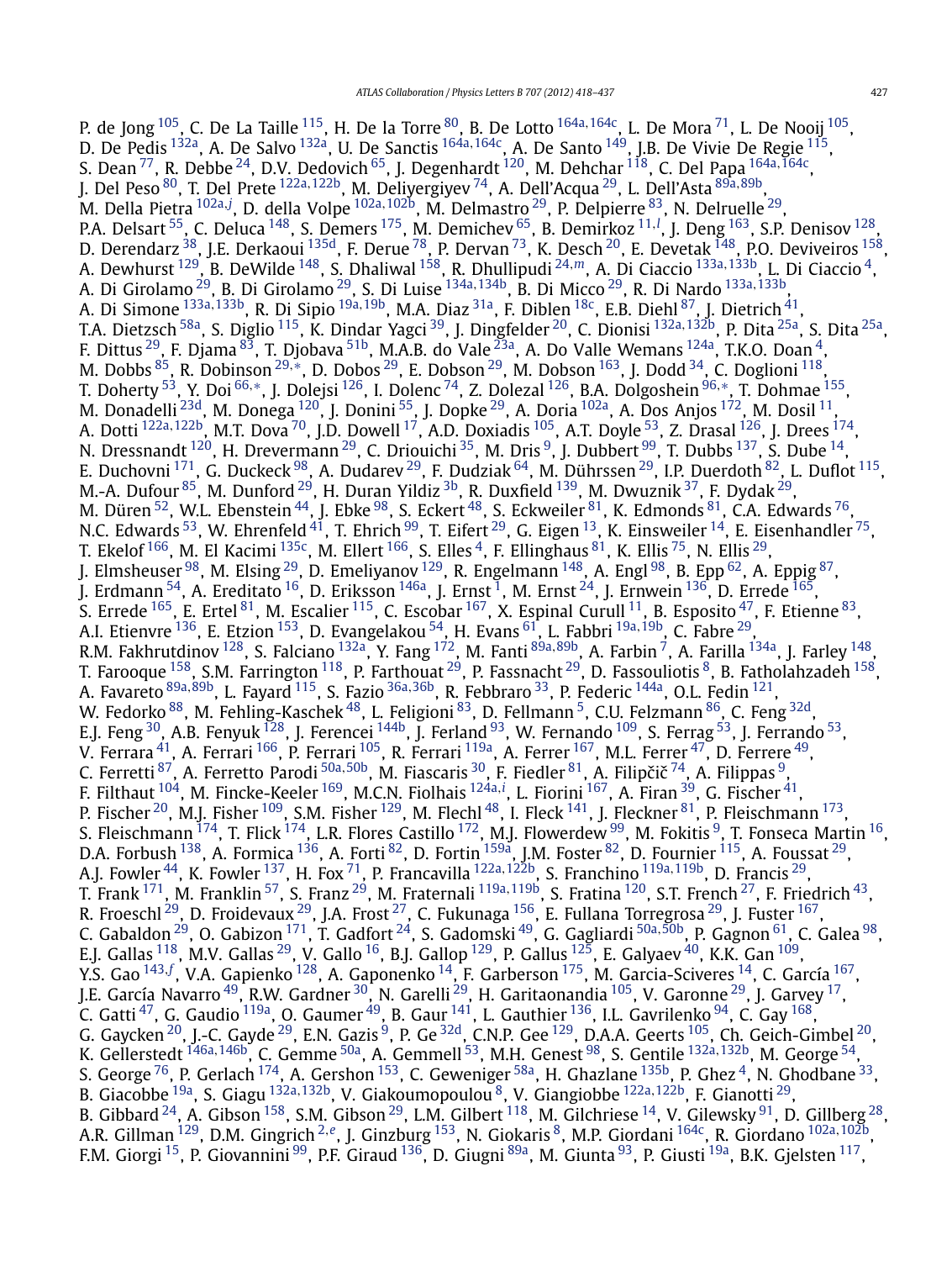L.K. Gladilin  $^{97}$ , C. Glasman  $^{80}$ , J. Glatzer  $^{48}$ , A. Glazov  $^{41}$  $^{41}$  $^{41}$ , K.W. Glitza  $^{174}$ , G.L. Glonti  $^{65}$ , J. Godfrey  $^{142}$ , J. Godlewski <sup>[29](#page-16-0)</sup>, M. Goebel <sup>41</sup>, T. Göpfert <sup>43</sup>, C. Goeringer <sup>81</sup>, C. Gössling <sup>42</sup>, T. Göttfert <sup>99</sup>, S. Goldfarb <sup>87</sup>, T. Golling [175,](#page-18-0) S.N. Golovnia [128,](#page-17-0) A. Gomes [124a](#page-17-0)*,[b](#page-18-0)*, L.S. Gomez Fajardo [41,](#page-16-0) R. Gonçalo [76,](#page-17-0) J. Goncalves Pinto Firmino Da Costa <sup>41</sup>, L. Gonella <sup>20</sup>, A. Gonidec <sup>29</sup>, S. Gonzalez <sup>172</sup>, S. González de la Hoz <sup>167</sup>, M.L. Gonzalez Silva <sup>26</sup>, S. Gonzalez-Sevilla <sup>49</sup>, J.J. Goodson <sup>148</sup>, L. Goossens <sup>29</sup>, P.A. Gorbounov [95,](#page-17-0) H.A. Gordon [24,](#page-16-0) I. Gorelov [103,](#page-17-0) G. Gorfine [174,](#page-18-0) B. Gorini [29,](#page-16-0) E. Gorini [72a](#page-17-0)*,*[72b,](#page-17-0) A. Gorišek  $^{74}$ , E. Gornicki  $^{38}$ , S.A. Gorokhov  $^{128}$ , V.N. Goryachev  $^{128}$ , B. Gosdzik  $^{41}$ , M. Gosselink  $^{105}$ , M.I. Gostkin <sup>65</sup>, I. Gough Eschrich <sup>163</sup>, M. Gouighri <sup>135a</sup>, D. Goujdami <sup>135c</sup>, M.P. Goulette <sup>49</sup>, A.G. Goussiou [138,](#page-18-0) C. Goy [4,](#page-16-0) I. Grabowska-Bold [163](#page-18-0)*,[g](#page-18-0)*, V. Grabski [176](#page-18-0), P. Grafström [29,](#page-16-0) C. Grah [174,](#page-18-0) K.-J. Grahn $^{41}$ , F. Grancagnolo $^{72}$ a, S. Grancagnolo $^{15}$ , V. Grassi $^{148}$ , V. Gratchev $^{121}$ , N. Grau $^{34}$ , H.M. Gray $^{29}$ , J.A. Gray [148,](#page-18-0) E. Graziani [134a,](#page-17-0) O.G. Grebenyuk [121,](#page-17-0) D. Greenfield [129,](#page-17-0) T. Greenshaw [73,](#page-17-0) Z.D. Greenwood [24](#page-16-0)*,[m](#page-18-0)*, K. Gregersen  $^{35}$ , I.M. Gregor  $^{41}$  $^{41}$  $^{41}$ , P. Grenier  $^{143}$ , J. Griffiths  $^{138}$ , N. Grigalashvili  $^{65}$ , A.A. Grillo  $^{137},$  $^{137},$  $^{137},$ S. Grinstein  $^{11}$ , Y.V. Grishkevich  $^{97}$ , J.-F. Grivaz  $^{115}$ , J. Grognuz  $^{29}$ , M. Groh  $^{99}$ , E. Gross  $^{171}$ , J. Grosse-Knetter <sup>54</sup>, J. Groth-Jensen <sup>171</sup>, K. Grybel <sup>141</sup>, V.J. Guarino <sup>5</sup>, D. Guest <sup>175</sup>, C. Guicheney <sup>33</sup>, A. Guida [72a](#page-17-0)*,*[72b,](#page-17-0) T. Guillemin [4,](#page-16-0) S. Guindon [54,](#page-16-0) H. Guler [85](#page-17-0)*,[n](#page-18-0)*, J. Gunther [125,](#page-17-0) B. Guo [158,](#page-18-0) J. Guo [34,](#page-16-0) A. Gupta  $^{30}$ , Y. Gusakov  $^{65}$ , V.N. Gushchin  $^{128}$ , A. Gutierrez  $^{93}$ , P. Gutierrez  $^{111}$ , N. Guttman  $^{153}$  $^{153}$  $^{153}$ , O. Gutzwiller  $^{172}$ , C. Guyot  $^{136}$ , C. Gwenlan  $^{118}$ , C.B. Gwilliam  $^{73}$ , A. Haas  $^{143}$  $^{143}$  $^{143}$ , S. Haas  $^{29}$ , C. Haber  $^{14}$ , R. Hackenburg  $^{24}$ , H.K. Hadavand  $^{39}$ , D.R. Hadley  $^{17}$ , P. Haefner  $^{99}$ , F. Hahn  $^{29}$  $^{29}$  $^{29}$ , S. Haider  $^{29}$ , Z. Hajduk  $^{38}$ , H. Hakobyan <sup>176</sup>, J. Haller <sup>[54](#page-16-0)</sup>, K. Hamacher <sup>174</sup>, P. Hamal <sup>113</sup>, A. Hamilton <sup>49</sup>, S. Hamilton <sup>161</sup>, H. Han <sup>[32a](#page-16-0)</sup>, L. Han <sup>32b</sup>, K. Hanagaki <sup>116</sup>, M. Hance <sup>120</sup>, C. Handel <sup>81</sup>, P. Hanke <sup>58a</sup>, J.R. Hansen <sup>[35](#page-16-0)</sup>, J.B. Hansen <sup>35</sup>, J.D. Hansen <sup>35</sup>, P.H. Hansen <sup>35</sup>, P. Hansson <sup>143</sup>, K. Hara <sup>[160](#page-18-0)</sup>, G.A. Hare <sup>137</sup>, T. Harenberg <sup>174</sup>, S. Harkusha <sup>90</sup>, D. Harper  $^{87}$ , R.D. Harrington  $^{21}$ , O.M. Harris  $^{138}$ , K. Harrison  $^{17}$ , J. Hartert  $^{48}$ , F. Hartjes  $^{105}$ , T. Haruyama  $^{66}$ , A. Harvey  $^{56}$ , S. Hasegawa  $^{101}$ , Y. Hasegawa  $^{140}$ , S. Hassani  $^{136}$ , M. Hatch  $^{29}$ , D. Hauff  $^{99}$  $^{99}$  $^{99}$ , S. Haug  $^{16}$ , M. Hauschild  $^{29}$ , R. Hauser  $^{88}$  $^{88}$  $^{88}$ , M. Havranek  $^{20}$ , B.M. Hawes  $^{118}$ , C.M. Hawkes  $^{17}$ , R.J. Hawkings  $^{29}$ , D. Hawkins  $^{163}$ , T. Hayakawa  $^{67}$ , D. Hayden  $^{76}$ , H.S. Hayward  $^{73}$ , S.J. Haywood  $^{129}$  $^{129}$  $^{129}$ , E. Hazen  $^{21}$ , M. He  $^{32{\rm d}}$ , S.J. Head  $^{17}$ , V. Hedberg  $^{79}$ , L. Heelan  $^7$ , S. Heim  $^{88}$ , B. Heinemann  $^{14}$  $^{14}$  $^{14}$ , S. Heisterkamp  $^{35}$ , L. Helary  $^4$ , M. Heller [115,](#page-17-0) S. Hellman [146a](#page-18-0)*,*[146b,](#page-18-0) D. Hellmich [20,](#page-16-0) C. Helsens [11,](#page-16-0) R.C.W. Henderson [71,](#page-17-0) M. Henke [58a,](#page-17-0) A. Henrichs  $^{54}$ , A.M. Henriques Correia  $^{29}$ , S. Henrot-Versille  $^{115}$  $^{115}$  $^{115}$ , F. Henry-Couannier  $^{83}$ , C. Hensel  $^{54}$ , T. Henß  $^{174}$ , C.M. Hernandez  $^7$ , Y. Hernández Jiménez  $^{167}$ , R. Herrberg  $^{15}$ , A.D. Hershenhorn  $^{152}$ , G. Herten  $^{48}$ , R. Hertenberger  $^{98}$ , L. Hervas  $^{29}$ , N.P. Hessey  $^{105}$ , A. Hidvegi  $^{146$ a, E. Higón-Rodriguez  $^{167},$ D. Hill <sup>[5](#page-16-0),[∗](#page-19-0)</sup>, J.C. Hill <sup>27</sup>, N. Hill <sup>5</sup>, K.H. Hiller <sup>41</sup>, S. Hillert <sup>20</sup>, S.J. Hillier <sup>17</sup>, I. Hinchliffe <sup>14</sup>, E. Hines <sup>120</sup>, M. Hirose  $^{116}$ , F. Hirsch $^{42}$ , D. Hirschbuehl  $^{174}$ , J. Hobbs  $^{148}$  $^{148}$  $^{148}$ , N. Hod  $^{153}$ , M.C. Hodgkinson  $^{139}$ , P. Hodgson  $^{139}$ , A. Hoecker  $^{29}$ , M.R. Hoeferkamp  $^{103}$ , J. Hoffman  $^{39}$ , D. Hoffmann  $^{83}$ , M. Hohlfeld  $^{81}$ , M. Holder  $^{141}$ , S.O. Holmgren  $^{146}$ , T. Holy  $^{127}$ , J.L. Holzbauer  $^{88}$ , Y. Homma  $^{67}$ , T.M. Hong  $^{120}$ , L. Hooft van Huysduynen  $^{108}$ , T. Horazdovsky  $^{127}$ , C. Horn  $^{143}$ , S. Horner  $^{48}$ , K. Horton  $^{118}$ , J.-Y. Hostachy  $^{55}$ , S. Hou  $^{151}$ , M.A. Houlden  $^{73}$ , A. Hoummada  $^{135$ a, J. Howarth  $^{82}$  $^{82}$  $^{82}$ , D.F. Howell  $^{118}$ , I. Hristova  $^{15}$ , J. Hrivnac  $^{115}$ , I. Hruska  $^{125}$ , T. Hryn'ova  $^4$  $^4$ , P.J. Hsu  $^{175}$ , S.-C. Hsu  $^{14}$ , G.S. Huang  $^{111}$  $^{111}$  $^{111}$ , Z. Hubacek  $^{127}$ , F. Hubaut  $^{83}$ , F. Huegging <sup>[20](#page-16-0)</sup>, T.B. Huffman  $^{118}$ , E.W. Hughes  $^{34}$ , G. Hughes  $^{71}$ , R.E. Hughes-Jones  $^{82}$ , M. Huhtinen  $^{29}$ , P. Hurst [57,](#page-16-0) M. Hurwitz [14,](#page-16-0) U. Husemann [41,](#page-16-0) N. Huseynov [65](#page-17-0)*,[o](#page-18-0)*, J. Huston [88,](#page-17-0) J. Huth [57,](#page-16-0) G. Iacobucci [49](#page-16-0), G. Iakovidis  $^9$ , M. Ibbotson  $^{82}$ , I. Ibragimov  $^{141}$  $^{141}$  $^{141}$ , R. Ichimiya  $^{67}$ , L. Iconomidou-Fayard  $^{115}$ , J. Idarraga  $^{115}$ , M. Idzik [37,](#page-16-0) P. Iengo [102a](#page-17-0)*,*[102b,](#page-17-0) O. Igonkina [105,](#page-17-0) Y. Ikegami [66,](#page-17-0) M. Ikeno [66,](#page-17-0) Y. Ilchenko [39,](#page-16-0) D. Iliadis [154,](#page-18-0) D. Imbault  $^{78}$ , M. Imhaeuser  $^{174}$ , M. Imori  $^{155}$ , T. Ince  $^{20}$  $^{20}$  $^{20}$ , J. Inigo-Golfin  $^{29}$ , P. Ioannou  $^8$ , M. Iodice  $^{134}$ , G. Ionescu  $^4$ , A. Irles Quiles  $^{167}$ , K. Ishii  $^{66}$ , A. Ishikawa  $^{67}$ , M. Ishino  $^{68}$ , R. Ishmukhametov  $^{39}$ , C. Issever  $^{118}$ , S. Istin  $^{18a}$ , A.V. Ivashin  $^{128}$ , W. Iwanski  $^{38}$ , H. Iwasaki  $^{66}$ , J.M. Izen  $^{40}$ , V. Izzo  $^{102a}$ , B. Jackson  $^{120}$ , J.N. Jackson <sup>73</sup>, P. Jackson <sup>143</sup>, M.R. Jaekel <sup>29</sup>, V. Jain <sup>61</sup>, K. Jakobs <sup>48</sup>, S. Jakobsen <sup>35</sup>, J. Jakubek <sup>127</sup>, D.K. Jana  $^{111}$ , E. Jankowski  $^{158}$ , E. Jansen  $^{77}$ , A. Jantsch  $^{99}$ , M. Janus  $^{20}$ , G. Jarlskog  $^{79}$ , L. Jeanty  $^{57}$ , K. Jelen $^{37}$ , I. Jen-La Plante $^{30}$ , P. Jenni $^{29}$ , A. Jeremie $^4$ , P. Jež $^{35}$ , S. Jézéquel $^4$ , M.K. Jha $^{19a}$ , H. Ji $^{172}$ , W. Ji $^{81}$ , J. Jia <sup>148</sup>, Y. Jiang <sup>32b</sup>, M. Jimenez Belenguer <sup>41</sup>, G. Jin <sup>32b</sup>, S. Jin <sup>32a</sup>, O. Jinnouchi <sup>157</sup>, M.D. Joergensen <sup>35</sup>, D. Joffe [39,](#page-16-0) L.G. Johansen [13](#page-16-0), M. Johansen [146a](#page-18-0)*,*[146b,](#page-18-0) K.E. Johansson [146a,](#page-18-0) P. Johansson [139](#page-18-0), S. Johnert [41,](#page-16-0) K.A. Johns <sup>6</sup>, K. Jon-And <sup>[146a](#page-18-0), 146b</sup>, G. Jones <sup>82</sup>, R.W.L. Jones <sup>71</sup>, T.W. Jones <sup>77</sup>, T.J. Jones <sup>73</sup>, O. Jonsson <sup>[29](#page-16-0)</sup>, C. Joram [29,](#page-16-0) P.M. Jorge [124a](#page-17-0)*,[b](#page-18-0)*, J. Joseph [14,](#page-16-0) T. Jovin [12b,](#page-16-0) X. Ju [130,](#page-17-0) V. Juranek [125,](#page-17-0) P. Jussel [62,](#page-17-0) A. Juste Rozas [11,](#page-16-0) V.V. Kabachenko <sup>128</sup>, S. Kabana <sup>16</sup>, M. Kaci <sup>[167](#page-18-0)</sup>, A. Kaczmarska <sup>38</sup>, P. Kadlecik <sup>35</sup>, M. Kado <sup>115</sup>, H. Kagan <sup>109</sup>,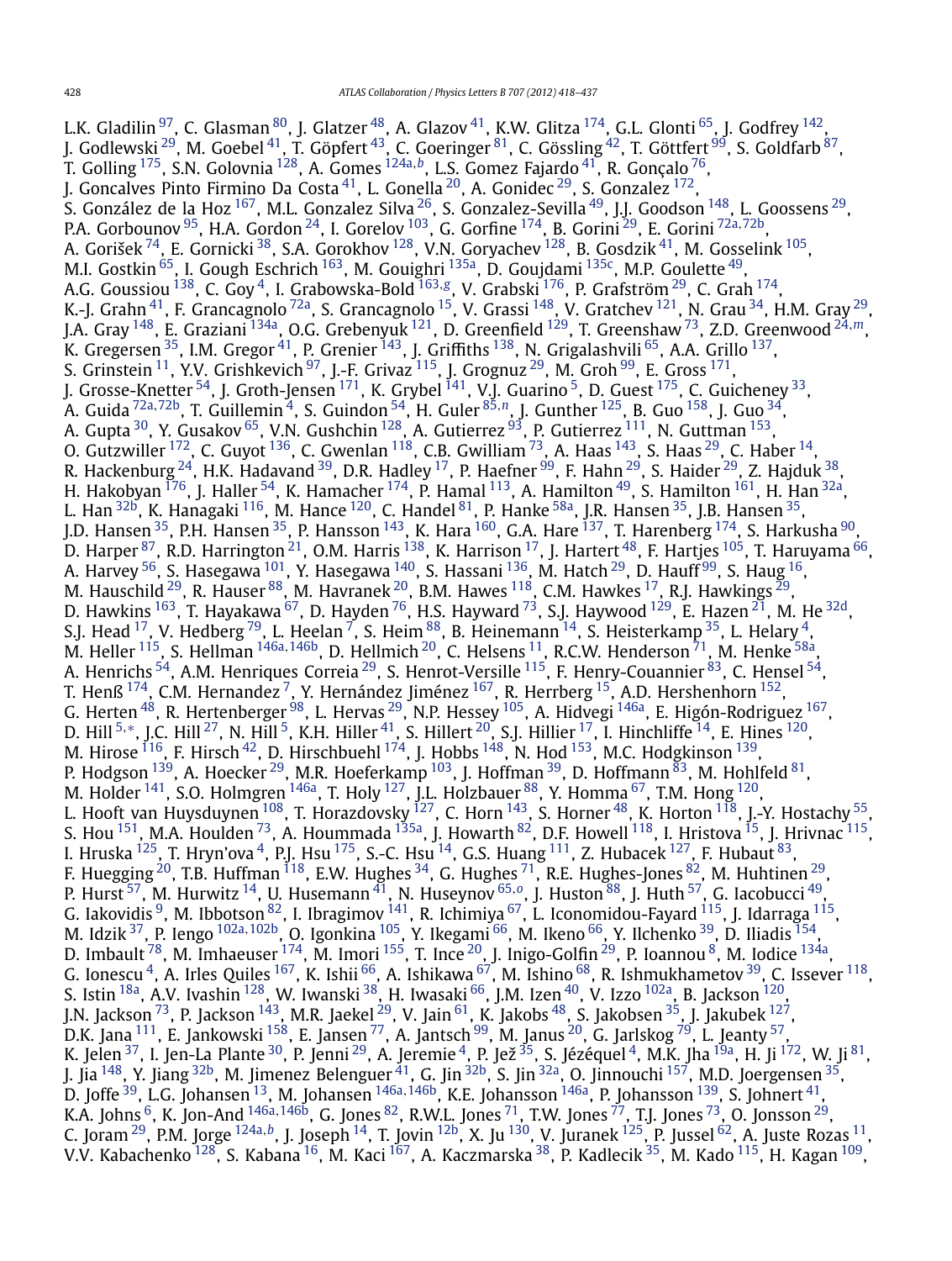M. Kagan <sup>57</sup>, S. Kaiser <sup>99</sup>, E. Kajomovitz <sup>152</sup>, S. Kalinin <sup>174</sup>, L.V. Kalinovskaya <sup>65</sup>, S. Kama <sup>39</sup>, N. Kanaya <sup>[155](#page-18-0)</sup>, M. Kaneda <sup>29</sup>, T. Kanno <sup>157</sup>, V.A. Kantserov <sup>96</sup>, J. Kanzaki <sup>66</sup>, B. Kaplan <sup>175</sup>, A. Kapliy <sup>30</sup>, J. Kaplon <sup>29</sup>, D. Kar $^{43}$ , M. Karagoz  $^{118}$ , M. Karnevskiy $^{41}$ , K. Karr $^5$ , V. Kartvelishvili $^{71}$ , A.N. Karyukhin  $^{128}$ , L. Kashif  $^{172}$ , A. Kasmi  $^{39}$ , R.D. Kass  $^{109}$  $^{109}$  $^{109}$ , A. Kastanas  $^{13}$ , M. Kataoka  $^{4}$ , Y. Kataoka  $^{155}$ , E. Katsoufis  $^{9}$ , J. Katzy  $^{41}$ , V. Kaushik  $^6$ , K. Kawagoe  $^{67}$ , T. Kawamoto  $^{155}$ , G. Kawamura  $^{81}$  $^{81}$  $^{81}$ , M.S. Kayl  $^{105}$ , V.A. Kazanin  $^{107},$ M.Y. Kazarinov  $^{65}$ , J.R. Keates  $^{82}$ , R. Keeler  $^{169}$ , R. Kehoe  $^{39}$ , M. Keil  $^{54}$ , G.D. Kekelidze  $^{65}$ , M. Kelly  $^{82}$ , J. Kennedy  $^{98}$ , C.J. Kenney  $^{143}$ , M. Kenyon  $^{53}$ , O. Kepka  $^{125}$ , N. Kerschen  $^{29}$ , B.P. Kerševan  $^{74}$  $^{74}$  $^{74}$ , S. Kersten  $^{174}$ , K. Kessoku  $^{155}$ , C. Ketterer  $^{48}$  $^{48}$  $^{48}$ , J. Keung  $^{158}$ , M. Khakzad  $^{28}$ , F. Khalil-zada  $^{10}$ , H. Khandanyan  $^{165}$  $^{165}$  $^{165}$ , A. Khanov  $^{112}$  $^{112}$  $^{112}$ , D. Kharchenko  $^{65}$ , A. Khodinov  $^{96}$ , A.G. Kholodenko  $^{128}$ , A. Khomich  $^{58\text{a}}$ , T.J. Khoo  $^{27}$ , G. Khoriauli  $^{20}$ , A. Khoroshilov  $^{174}$ , N. Khovanskiy  $^{65}$ , V. Khovanskiy  $^{95}$ , E. Khramov  $^{65}$ , J. Khubua  $^{51\mathrm{b}}$ , H. Kim <sup>7</sup>, M.S. Kim <sup>[2](#page-16-0)</sup>, P.C. Kim <sup>143</sup>, S.H. Kim <sup>160</sup>, N. Kimura <sup>170</sup>, O. Kind <sup>15</sup>, B.T. King <sup>73</sup>, M. King <sup>67</sup>, R.S.B. King  $^{118}$ , J. Kirk  $^{129}$ , L.E. Kirsch  $^{22}$ , A.E. Kiryunin  $^{99}$ , T. Kishimoto  $^{67}$ , D. Kisielewska  $^{37}$ , T. Kittelmann  $^{123}$  $^{123}$  $^{123}$ , A.M. Kiver  $^{128}$ , E. Kladiva  $^{144\mathrm{b}}$ , J. Klaiber-Lodewigs  $^{42}$ , M. Klein  $^{73}$ , U. Klein  $^{73}$ , K. Kleinknecht  $^{81}$ , M. Klemetti  $^{85}$ , A. Klier  $^{171}$  $^{171}$  $^{171}$ , A. Klimentov  $^{24}$ , R. Klingenberg  $^{42}$ , E.B. Klinkby  $^{35}$  $^{35}$  $^{35}$ , T. Klioutchnikova  $^{29}$ , P.F. Klok  $^{104}$ , S. Klous  $^{105}$ , E.-E. Kluge  $^{58}$ , T. Kluge  $^{73}$ , P. Kluit  $^{105}$ , S. Kluth  $^{99}$ , N.S. Knecht <sup>158</sup>, E. Kneringer <sup>62</sup>, J. Knobloch <sup>29</sup>, E.B.F.G. Knoops <sup>83</sup>, A. Knue <sup>54</sup>, B.R. Ko <sup>44</sup>, T. Kobayashi <sup>155</sup>, M. Kobel $^{43}$ , M. Kocian  $^{143}$ , A. Kocnar  $^{113}$ , P. Kodys  $^{126}$ , K. Köneke  $^{29}$ , A.C. König  $^{104}$  $^{104}$  $^{104}$ , S. Koenig  $^{81}$ , L. Köpke $^{\rm 81}$ , F. Koetsveld  $^{\rm 104}$ , P. Koevesarki  $^{\rm 20}$ , T. Koffas  $^{\rm 28}$ , E. Koffeman  $^{\rm 105}$ , F. Kohn  $^{\rm 54}$ , Z. Kohout  $^{\rm 127}$ , T. Kohriki <sup>66</sup>, T. Koi <sup>143</sup>, T. Kokott <sup>20</sup>, G.M. Kolachev <sup>107</sup>, H. Kolanoski <sup>15</sup>, V. Kolesnikov <sup>[65](#page-17-0)</sup>, I. Koletsou <sup>89a</sup>, J. Koll [88,](#page-17-0) D. Kollar [29,](#page-16-0) M. Kollefrath [48,](#page-16-0) S.D. Kolya [82,](#page-17-0) A.A. Komar [94,](#page-17-0) Y. Komori [155,](#page-18-0) T. Kondo [66,](#page-17-0) T. Kono [41](#page-16-0)*,[p](#page-18-0)*, A.I. Kononov [48,](#page-16-0) R. Konoplich [108](#page-17-0)*,[q](#page-18-0)*, N. Konstantinidis [77,](#page-17-0) A. Kootz [174,](#page-18-0) S. Koperny [37,](#page-16-0) S.V. Kopikov [128,](#page-17-0) K. Korcyl $^{38}$  $^{38}$  $^{38}$ , K. Kordas  $^{154}$  $^{154}$  $^{154}$ , V. Koreshev  $^{128}$ , A. Korn $^{118}$ , A. Korol  $^{107}$ , I. Korolkov  $^{11}$ , E.V. Korolkova  $^{139}$ , V.A. Korotkov  $^{128}$ , O. Kortner  $^{99}$ , S. Kortner  $^{99}$ , V.V. Kostyukhin  $^{20}$ , M.J. Kotamäki  $^{29}$ , S. Kotov  $^{99}$ , V.M. Kotov  $^{65}$ , A. Kotwal  $^{44}$ , C. Kourkoumelis  $^8$ , V. Kouskoura  $^{154}$ , A. Koutsman  $^{105}$ , R. Kowalewski  $^{169}$ , T.Z. Kowalski  $^{37}$ , W. Kozanecki  $^{136}$ , A.S. Kozhin  $^{128}$ , V. Kral  $^{127}$  $^{127}$  $^{127}$ , V.A. Kramarenko  $^{97}$ , G. Kramberger  $^{74}$ , M.W. Krasny  $^{78}$ , A. Krasznahorkay  $^{108}$ , J. Kraus  $^{88}$ , A. Kreisel  $^{153}$ , F. Krejci  $^{127}$ , J. Kretzschmar  $^{73},$ N. Krieger <sup>54</sup>, P. Krieger <sup>[158](#page-18-0)</sup>, K. Kroeninger <sup>54</sup>, H. Kroha <sup>99</sup>, J. Kroll <sup>[120](#page-17-0)</sup>, J. Kroseberg <sup>20</sup>, J. Krstic <sup>12a</sup>, U. Kruchonak  $^{65}$ , H. Krüger  $^{20}$ , T. Kruker  $^{16}$ , Z.V. Krumshteyn  $^{65}$ , A. Kruth  $^{20}$ , T. Kubota  $^{86}$ , S. Kuehn  $^{48}$ , A. Kugel  $^{58\mathrm{c}}$ , T. Kuhl  $^{41}$ , D. Kuhn  $^{62}$ , V. Kukhtin  $^{65}$ , Y. Kulchitsky  $^{90}$ , S. Kuleshov  $^{31\mathrm{b}}$ , C. Kummer  $^{98}$ , M. Kuna  $^{78}$ , N. Kundu  $^{118}$ , J. Kunkle  $^{120}$  $^{120}$  $^{120}$ , A. Kupco  $^{125}$ , H. Kurashige  $^{67}$ , M. Kurata  $^{160}$ , Y.A. Kurochkin  $^{90}$  $^{90}$  $^{90}$ , V. Kus  $^{125}$ , W. Kuykendall  $^{138}$ , M. Kuze  $^{157}$ , P. Kuzhir  $^{91}$ , J. Kvita  $^{29}$ , R. Kwee  $^{15}$ , A. La Rosa  $^{172}$ , L. La Rotonda [36a](#page-16-0)*,*[36b,](#page-16-0) L. Labarga [80,](#page-17-0) J. Labbe [4,](#page-16-0) S. Lablak [135a,](#page-18-0) C. Lacasta [167,](#page-18-0) F. Lacava [132a](#page-17-0)*,*[132b,](#page-17-0) H. Lacker [15,](#page-16-0) D. Lacour <sup>78</sup>, V.R. Lacuesta <sup>167</sup>, E. Ladygin <sup>65</sup>, R. Lafaye <sup>4</sup>, B. Laforge <sup>78</sup>, T. Lagouri <sup>80</sup>, S. Lai <sup>48</sup>, E. Laisne <sup>55</sup>, M. Lamanna  $^{29}$ , C.L. Lampen  $^6$ , W. Lampl  $^6$ , E. Lancon  $^{136}$ , U. Landgraf  $^{48}$ , M.P.J. Landon  $^{75}$ , H. Landsman  $^{152}$ , J.L. Lane  $^{82}$ , C. Lange  $^{41}$ , A.J. Lankford  $^{163}$ , F. Lanni  $^{24}$  $^{24}$  $^{24}$ , K. Lantzsch  $^{29}$ , S. Laplace  $^{78}$ , C. Lapoire  $^{20}$ , J.F. Laporte <sup>136</sup>, T. Lari <sup>89a</sup>, A.V. Larionov <sup>128</sup>, A. Larner <sup>118</sup>, C. Lasseur <sup>[29](#page-16-0)</sup>, M. Lassnig <sup>29</sup>, P. Laurelli <sup>47</sup>, A. Lavorato  $^{118}$ , W. Lavrijsen  $^{14}$ , P. Laycock  $^{73}$ , A.B. Lazarev  $^{65}$ , O. Le Dortz  $^{78}$ , E. Le Guirriec  $^{83},$ C. Le Maner  $^{158}$  $^{158}$  $^{158}$ , E. Le Menedeu  $^{136}$ , C. Lebel  $^{93}$ , T. LeCompte <sup>5</sup>, F. Ledroit-Guillon <sup>55</sup>, H. Lee  $^{105}$ J.S.H. Lee  $^{150}$ , S.C. Lee  $^{151}$ , L. Lee  $^{175}$ , M. Lefebvre  $^{169}$ , M. Legendre  $^{136}$  $^{136}$  $^{136}$ , A. Leger  $^{49}$ , B.C. LeGeyt  $^{120}$ , F. Legger  $^{98}$ , C. Leggett  $^{14}$ , M. Lehmacher  $^{20}$ , G. Lehmann Miotto  $^{29}$  $^{29}$  $^{29}$ , X. Lei $^6$ , M.A.L. Leite  $^{23{\rm d}}$ , R. Leitner  $^{126}$ , D. Lellouch  $^{171}$ , M. Leltchouk  $^{34}$ , B. Lemmer  $^{54}$ , V. Lendermann  $^{58a}$ , K.J.C. Leney  $^{145b}$ , T. Lenz  $^{105}$ , G. Lenzen  $^{174}$ , B. Lenzi  $^{29}$ , K. Leonhardt  $^{43}$ , S. Leontsinis  $^9$ , C. Leroy  $^{93}$ , J.-R. Lessard  $^{169}$  $^{169}$  $^{169}$ , J. Lesser  $^{146a}$ , C.G. Lester  $^{27}$  $^{27}$  $^{27}$ , A. Leung Fook Cheong  $^{172}$ , J. Levêque  $^4$ , D. Levin  $^{87}$ , L.J. Levinson  $^{171}$ , M.S. Levitski  $^{128}$  $^{128}$  $^{128}$ , M. Lewandowska [21,](#page-16-0) A. Lewis [118,](#page-17-0) G.H. Lewis [108,](#page-17-0) A.M. Leyko [20,](#page-16-0) M. Leyton [15,](#page-16-0) B. Li [83,](#page-17-0) H. Li [172,](#page-18-0) S. Li [32b](#page-16-0)*,[d](#page-18-0)*, X. Li <sup>87</sup>, Z. Liang <sup>39</sup>, Z. Liang <sup>[118](#page-17-0),[r](#page-18-0)</sup>, H. Liao <sup>[33](#page-16-0)</sup>, B. Liberti <sup>133a</sup>, P. Lichard <sup>29</sup>, M. Lichtnecker <sup>98</sup>, K. Lie <sup>165</sup>, W. Liebig [13,](#page-16-0) R. Lifshitz [152,](#page-18-0) J.N. Lilley [17,](#page-16-0) C. Limbach [20,](#page-16-0) A. Limosani [86,](#page-17-0) M. Limper [63,](#page-17-0) S.C. Lin [151](#page-18-0)*,[s](#page-18-0)* , F. Linde  $^{105}$ , J.T. Linnemann  $^{88}$ , E. Lipeles  $^{120}$ , L. Lipinsky  $^{125}$ , A. Lipniacka  $^{13}$ , T.M. Liss  $^{165}$ , D. Lissauer  $^{24}$  $^{24}$  $^{24}$ , A. Lister [49,](#page-16-0) A.M. Litke [137,](#page-18-0) C. Liu [28,](#page-16-0) D. Liu [151](#page-18-0)*,[t](#page-18-0)* , H. Liu [87,](#page-17-0) J.B. Liu [87](#page-17-0), M. Liu [32b,](#page-16-0) S. Liu [2,](#page-16-0) Y. Liu [32b,](#page-16-0) M. Livan [119a](#page-17-0)*,*[119b,](#page-17-0) S.S.A. Livermore [118,](#page-17-0) A. Lleres [55,](#page-16-0) J. Llorente Merino [80,](#page-17-0) S.L. Lloyd [75,](#page-17-0) E. Lobodzinska [41,](#page-16-0) P. Loch  $^6$ , W.S. Lockman  $^{137}$ , T. Loddenkoetter  $^{20}$ , F.K. Loebinger  $^{82}$ , A. Loginov  $^{175}$ , C.W. Loh  $^{168}$ , T. Lohse  $^{15}$ , K. Lohwasser [48,](#page-16-0) M. Lokajicek [125,](#page-17-0) J. Loken [118,](#page-17-0) V.P. Lombardo [4,](#page-16-0) R.E. Long [71](#page-17-0), L. Lopes [124a](#page-17-0)*,[b](#page-18-0)*, D. Lopez Mateos [57,](#page-16-0) M. Losada [162,](#page-18-0) P. Loscutoff [14,](#page-16-0) F. Lo Sterzo [132a](#page-17-0)*,*[132b,](#page-17-0) M.J. Losty [159a,](#page-18-0) X. Lou [40,](#page-16-0)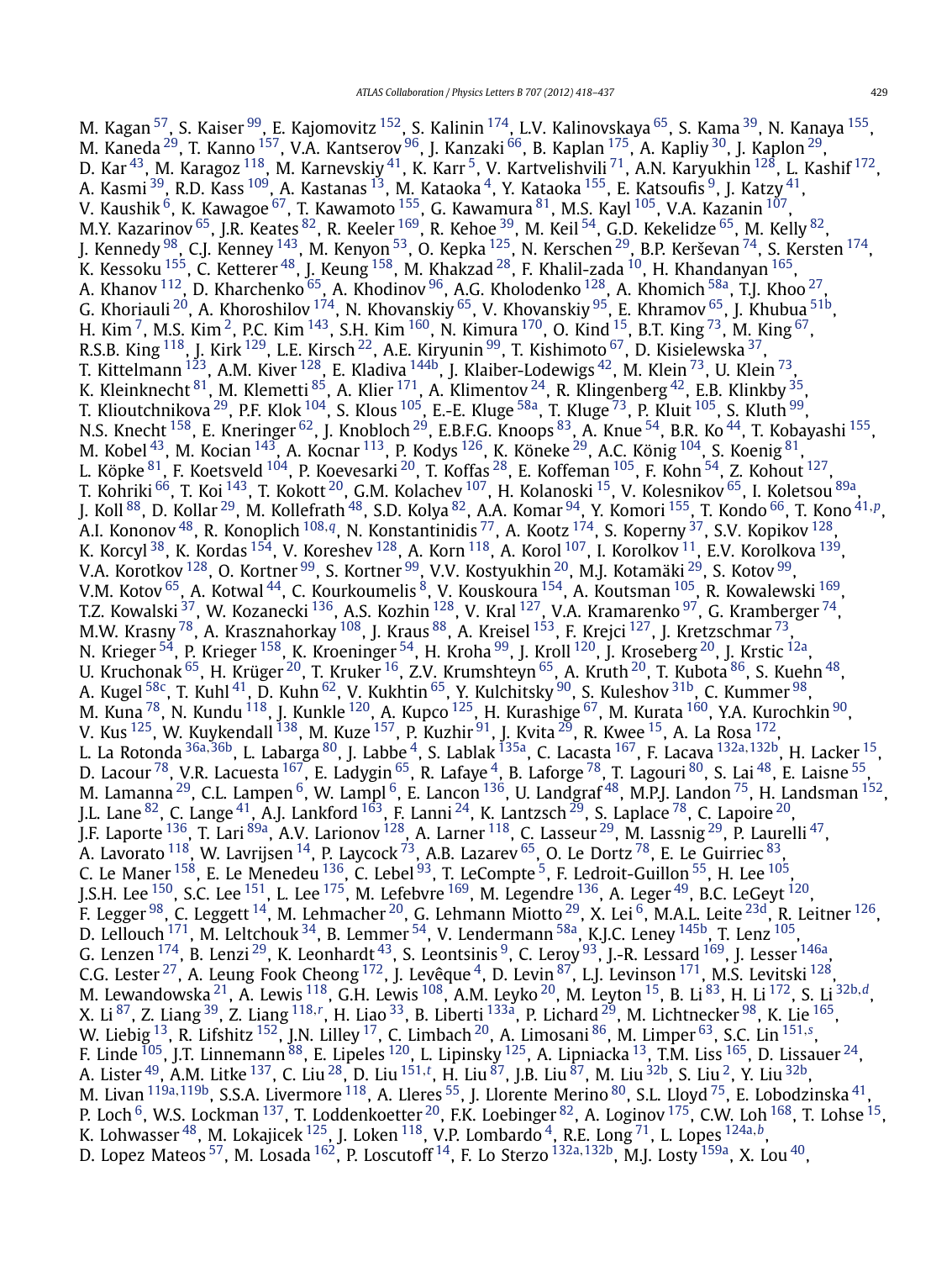A. Lounis <sup>115</sup>, K.F. Loureiro <sup>162</sup>, J. Love <sup>21</sup>, P.A. Love <sup>71</sup>, A.J. Lowe <sup>[143](#page-18-0), [f](#page-18-0)</sup>, F. Lu <sup>32a</sup>, H.J. Lubatti <sup>138</sup>, C. Luci [132a](#page-17-0)*,*[132b,](#page-17-0) A. Lucotte [55,](#page-16-0) A. Ludwig [43,](#page-16-0) D. Ludwig [41,](#page-16-0) I. Ludwig [48,](#page-16-0) J. Ludwig [48,](#page-16-0) F. Luehring [61,](#page-17-0) G. Luijckx  $^{105}$ , D. Lumb $^{48}$ , L. Luminari  $^{132}$ , E. Lund  $^{117}$ , B. Lund-Jensen  $^{147}$ , B. Lundberg  $^{79}$  $^{79}$  $^{79}$ , J. Lundberg [146a](#page-18-0)*,*[146b,](#page-18-0) J. Lundquist [35,](#page-16-0) M. Lungwitz [81,](#page-17-0) A. Lupi [122a](#page-17-0)*,*[122b,](#page-17-0) G. Lutz [99,](#page-17-0) D. Lynn [24](#page-16-0), J. Lys [14,](#page-16-0) E. Lytken $^{79}$  $^{79}$  $^{79}$ , H. Ma $^{24}$ , L.L. Ma $^{172}$  $^{172}$  $^{172}$ , J.A. Macana Goia $^{93}$  $^{93}$  $^{93}$ , G. Maccarrone $^{47}$ , A. Macchiolo $^{99}$ , B. Maček $^{74}$ , J. Machado Miguens <sup>124a</sup>, R. Mackeprang <sup>35</sup>, R.J. Madaras <sup>14</sup>, W.F. Mader <sup>[43](#page-16-0)</sup>, R. Maenner <sup>58c</sup>, T. Maeno <sup>24</sup>, P. Mättig  $^{174}$ , S. Mättig  $^{41}$ , L. Magnoni  $^{29}$ , E. Magradze  $^{54}$ , Y. Mahalalel  $^{153}$ , K. Mahboubi  $^{48}$ , G. Mahout  $^{17}$ , C. Maiani [132a](#page-17-0)*,*[132b](#page-17-0), C. Maidantchik [23a,](#page-16-0) A. Maio [124a](#page-17-0)*,[b](#page-18-0)*, S. Majewski [24,](#page-16-0) Y. Makida [66,](#page-17-0) N. Makovec [115,](#page-17-0) P. Mal $^6$ , Pa. Malecki $^{38}$ , P. Malecki $^{38}$ , V.P. Maleev  $^{121}$ , F. Malek $^{55}$ , U. Mallik $^{63}$ , D. Malon  $^5$ , C. Malone  $^{143}$ , S. Maltezos  $^9$ , V. Malyshev  $^{107}$ , S. Malyukov  $^{29}$ , R. Mameghani  $^{98}$ , J. Mamuzic  $^{12\mathsf{b}}$ , A. Manabe  $^{66}$ , L. Mandelli <sup>89a</sup>, I. Mandić <sup>74</sup>, R. Mandrysch <sup>15</sup>, J. Maneira <sup>124a</sup>, P.S. Mangeard <sup>88</sup>, I.D. Manjavidze <sup>65</sup>, A. Mann <sup>54</sup>, P.M. Manning <sup>137</sup>, A. Manousakis-Katsikakis <sup>8</sup>, B. Mansoulie <sup>136</sup>, A. Manz <sup>99</sup>, A. Mapelli <sup>29</sup>, L. Mapelli [29,](#page-16-0) L. March [80,](#page-17-0) J.F. Marchand [29,](#page-16-0) F. Marchese [133a](#page-17-0)*,*[133b,](#page-17-0) G. Marchiori [78,](#page-17-0) M. Marcisovsky [125,](#page-17-0) A. Marin<sup>[21](#page-16-0),[∗](#page-19-0)</sup>, C.P. Marino<sup>61</sup>, F. Marroquim<sup>23a</sup>, R. Marshall <sup>[82](#page-17-0)</sup>, Z. Marshall <sup>29</sup>, F.K. Martens <sup>158</sup>, S. Marti-Garcia <sup>167</sup>, A.J. Martin <sup>175</sup>, B. Martin <sup>[29](#page-16-0)</sup>, B. Martin <sup>[88](#page-17-0)</sup>, F.F. Martin <sup>120</sup>, J.P. Martin <sup>93</sup>, Ph. Martin <sup>55</sup>, T.A. Martin  $^{17}$ , V.J. Martin  $^{45}$ , B. Martin dit Latour  $^{49}$ , S. Martin-Haugh  $^{149}$ , M. Martinez  $^{11}$ , V. Martinez Outschoorn <sup>57</sup>, A.C. Martyniuk <sup>82</sup>, M. Marx <sup>82</sup>, F. Marzano <sup>132a</sup>, A. Marzin <sup>111</sup>, L. Masetti <sup>81</sup>, T. Mashimo [155](#page-18-0), R. Mashinistov [94,](#page-17-0) J. Masik [82,](#page-17-0) A.L. Maslennikov [107,](#page-17-0) I. Massa [19a](#page-16-0)*,*[19b,](#page-16-0) G. Massaro [105,](#page-17-0) N. Massol [4,](#page-16-0) P. Mastrandrea [132a](#page-17-0)*,*[132b,](#page-17-0) A. Mastroberardino [36a](#page-16-0)*,*[36b](#page-16-0), T. Masubuchi [155,](#page-18-0) M. Mathes [20,](#page-16-0) P. Matricon [115,](#page-17-0) H. Matsumoto [155,](#page-18-0) H. Matsunaga [155,](#page-18-0) T. Matsushita [67,](#page-17-0) C. Mattravers [118](#page-17-0)*,[c](#page-18-0)*, J.M. Maugain [29,](#page-16-0) S.J. Maxfield <sup>73</sup>, D.A. Maximov <sup>107</sup>, E.N. May <sup>5</sup>, A. Mayne <sup>139</sup>, R. Mazini <sup>151</sup>, M. Mazur <sup>20</sup>, M. Mazzanti <sup>89a</sup>, E. Mazzoni [122a](#page-17-0)*,*[122b,](#page-17-0) S.P. Mc Kee [87,](#page-17-0) A. McCarn [165](#page-18-0), R.L. McCarthy [148,](#page-18-0) T.G. McCarthy [28,](#page-16-0) N.A. McCubbin [129,](#page-17-0) K.W. McFarlane  $^{56}$ , J.A. Mcfayden  $^{139}$ , H. McGlone  $^{53}$  $^{53}$  $^{53}$ , G. Mchedlidze  $^{51\mathrm{b}}$ , R.A. McLaren  $^{29}$ , T. Mclaughlan  $^{17}$  $^{17}$  $^{17}$ , S.J. McMahon [129,](#page-17-0) R.A. McPherson [169](#page-18-0)*,[k](#page-18-0)*, A. Meade [84,](#page-17-0) J. Mechnich [105,](#page-17-0) M. Mechtel [174,](#page-18-0) M. Medinnis [41,](#page-16-0) R. Meera-Lebbai  $^{111}$ , T. Meguro  $^{116}$ , R. Mehdiyev  $^{93}$ , S. Mehlhase  $^{35}$ , A. Mehta  $^{73}$ , K. Meier  $^{58\mathrm{a}}$ , J. Meinhardt <sup>48</sup>, B. Meirose <sup>79</sup>, C. Melachrinos <sup>30</sup>, B.R. Mellado Garcia <sup>172</sup>, L. Mendoza Navas <sup>162</sup>, Z. Meng [151](#page-18-0)*,[t](#page-18-0)* , A. Mengarelli [19a](#page-16-0)*,*[19b,](#page-16-0) S. Menke [99,](#page-17-0) C. Menot [29](#page-16-0), E. Meoni [11,](#page-16-0) K.M. Mercurio [57,](#page-16-0) P. Mermod [118,](#page-17-0) L. Merola [102a](#page-17-0)*,*[102b,](#page-17-0) C. Meroni [89a,](#page-17-0) F.S. Merritt [30,](#page-16-0) A. Messina [29,](#page-16-0) J. Metcalfe [103,](#page-17-0) A.S. Mete [64,](#page-17-0) S. Meuser [20,](#page-16-0) C. Meyer  $^{81}$ , J.-P. Meyer  $^{136}$ , J. Meyer  $^{173}$ , J. Meyer  $^{54}$ , T.C. Meyer  $^{29}$ , W.T. Meyer  $^{64}$ , J. Miao  $^{32{\rm d}}$ , S. Michal  $^{29}$ , L. Micu <sup>25a</sup>, R.P. Middleton <sup>[129](#page-17-0)</sup>, P. Miele <sup>29</sup>, S. Migas <sup>73</sup>, L. Mijović <sup>41</sup>, G. Mikenberg <sup>171</sup>, M. Mikestikova <sup>125</sup>, M. Mikuž [74,](#page-17-0) D.W. Miller [30,](#page-16-0) R.J. Miller [88](#page-17-0), W.J. Mills [168,](#page-18-0) C. Mills [57](#page-16-0), A. Milov [171,](#page-18-0) D.A. Milstead [146a](#page-18-0)*,*[146b,](#page-18-0) D. Milstein  $^{171}$ , A.A. Minaenko  $^{128}$ , M. Miñano  $^{167}$ , I.A. Minashvili  $^{65}$  $^{65}$  $^{65}$ , A.I. Mincer  $^{108}$ , B. Mindur  $^{37}$ , M. Mineev  $^{65}$ , Y. Ming  $^{130}$ , L.M. Mir  $^{11}$ , G. Mirabelli  $^{132}$ , L. Miralles Verge  $^{11}$ , A. Misiejuk  $^{76}$ , J. Mitrevski  $^{137}$ , G.Y. Mitrofanov <sup>[128](#page-17-0)</sup>, V.A. Mitsou <sup>167</sup>, S. Mitsui <sup>66</sup>, P.S. Miyagawa <sup>139</sup>, K. Miyazaki <sup>67</sup>, J.U. Mjörnmark <sup>79</sup>, T. Moa [146a](#page-18-0)*,*[146b,](#page-18-0) P. Mockett [138,](#page-18-0) S. Moed [57,](#page-16-0) V. Moeller [27,](#page-16-0) K. Mönig [41,](#page-16-0) N. Möser [20,](#page-16-0) S. Mohapatra [148,](#page-18-0) W. Mohr [48,](#page-16-0) S. Mohrdieck-Möck [99,](#page-17-0) A.M. Moisseev [128](#page-17-0)*,*[∗](#page-19-0), R. Moles-Valls [167,](#page-18-0) J. Molina-Perez [29,](#page-16-0) J. Monk [77,](#page-17-0) E. Monnier [83,](#page-17-0) S. Montesano [89a](#page-17-0)*,*[89b,](#page-17-0) F. Monticelli [70,](#page-17-0) S. Monzani [19a](#page-16-0)*,*[19b,](#page-16-0) R.W. Moore [2,](#page-16-0) G.F. Moorhead [86,](#page-17-0) C. Mora Herrera [49,](#page-16-0) A. Moraes [53](#page-16-0), N. Morange [136,](#page-18-0) J. Morel [54,](#page-16-0) G. Morello [36a](#page-16-0)*,*[36b,](#page-16-0) D. Moreno [81,](#page-17-0) M. Moreno Llácer <sup>[167](#page-18-0)</sup>, P. Morettini <sup>50a</sup>, M. Morii <sup>57</sup>, J. Morin <sup>75</sup>, Y. Morita <sup>66</sup>, A.K. Morley <sup>29</sup>, G. Mornacchi <sup>29</sup>, S.V. Morozov <sup>96</sup>, J.D. Morris <sup>75</sup>, L. Morvaj <sup>101</sup>, H.G. Moser <sup>99</sup>, M. Mosidze <sup>51b</sup>, J. Moss <sup>109</sup>, R. Mount  $^{143}$ , E. Mountricha  $^{136}$ , S.V. Mouraviev  $^{94}$ , E.J.W. Moyse  $^{84}$  $^{84}$  $^{84}$ , M. Mudrinic  $^{12\mathrm{b}}$ , F. Mueller  $^{58\mathrm{a}}$ , J. Mueller  $^{123}$ , K. Mueller  $^{20}$ , T.A. Müller  $^{98}$ , D. Muenstermann  $^{29}$ , A. Muir  $^{168}$  $^{168}$  $^{168}$ , Y. Munwes  $^{153}$ , W.J. Murray [129,](#page-17-0) I. Mussche [105,](#page-17-0) E. Musto [102a](#page-17-0)*,*[102b,](#page-17-0) A.G. Myagkov [128,](#page-17-0) M. Myska [125,](#page-17-0) J. Nadal [11,](#page-16-0) K. Nagai <sup>160</sup>, K. Nagano <sup>66</sup>, Y. Nagasaka <sup>60</sup>, A.M. Nairz <sup>[29](#page-16-0)</sup>, Y. Nakahama <sup>29</sup>, K. Nakamura <sup>155</sup>, I. Nakano <sup>110</sup>, G. Nanava [20,](#page-16-0) A. Napier [161,](#page-18-0) M. Nash [77](#page-17-0)*,[c](#page-18-0)*, N.R. Nation [21,](#page-16-0) T. Nattermann [20,](#page-16-0) T. Naumann [41,](#page-16-0) G. Navarro [162,](#page-18-0) H.A. Neal [87,](#page-17-0) E. Nebot [80,](#page-17-0) P.Yu. Nechaeva [94,](#page-17-0) A. Negri [119a](#page-17-0)*,*[119b,](#page-17-0) G. Negri [29,](#page-16-0) S. Nektarijevic [49](#page-16-0), A. Nelson [64](#page-17-0), S. Nelson [143,](#page-18-0) T.K. Nelson [143,](#page-18-0) S. Nemecek [125,](#page-17-0) P. Nemethy [108,](#page-17-0) A.A. Nepomuceno [23a,](#page-16-0) M. Nessi [29](#page-16-0)*,[u](#page-18-0)*, S.Y. Nesterov<sup>121</sup>, M.S. Neubauer<sup>165</sup>, A. Neusiedl <sup>81</sup>, R.M. Neves <sup>108</sup>, P. Nevski <sup>24</sup>, P.R. Newman <sup>17</sup>, V. Nguyen Thi Hong  $^{136}$ , R.B. Nickerson  $^{118}$ , R. Nicolaidou  $^{136}$ , L. Nicolas  $^{139}$ , B. Nicquevert  $^{29}$ , F. Niedercorn [115,](#page-17-0) J. Nielsen [137,](#page-18-0) T. Niinikoski [29](#page-16-0), N. Nikiforou [34,](#page-16-0) A. Nikiforov [15,](#page-16-0) V. Nikolaenko [128,](#page-17-0) K. Nikolaev  $^{65}$ , I. Nikolic-Audit  $^{78}$ , K. Nikolics  $^{49}$ , K. Nikolopoulos  $^{24}$ , H. Nilsen  $^{48}$ , P. Nilsson  $^7$ , Y. Ninomiya <sup>155</sup>, A. Nisati <sup>[132a](#page-17-0)</sup>, T. Nishiyama <sup>67</sup>, R. Nisius <sup>99</sup>, L. Nodulman <sup>5</sup>, M. Nomachi <sup>116</sup>, I. Nomidis <sup>154</sup>,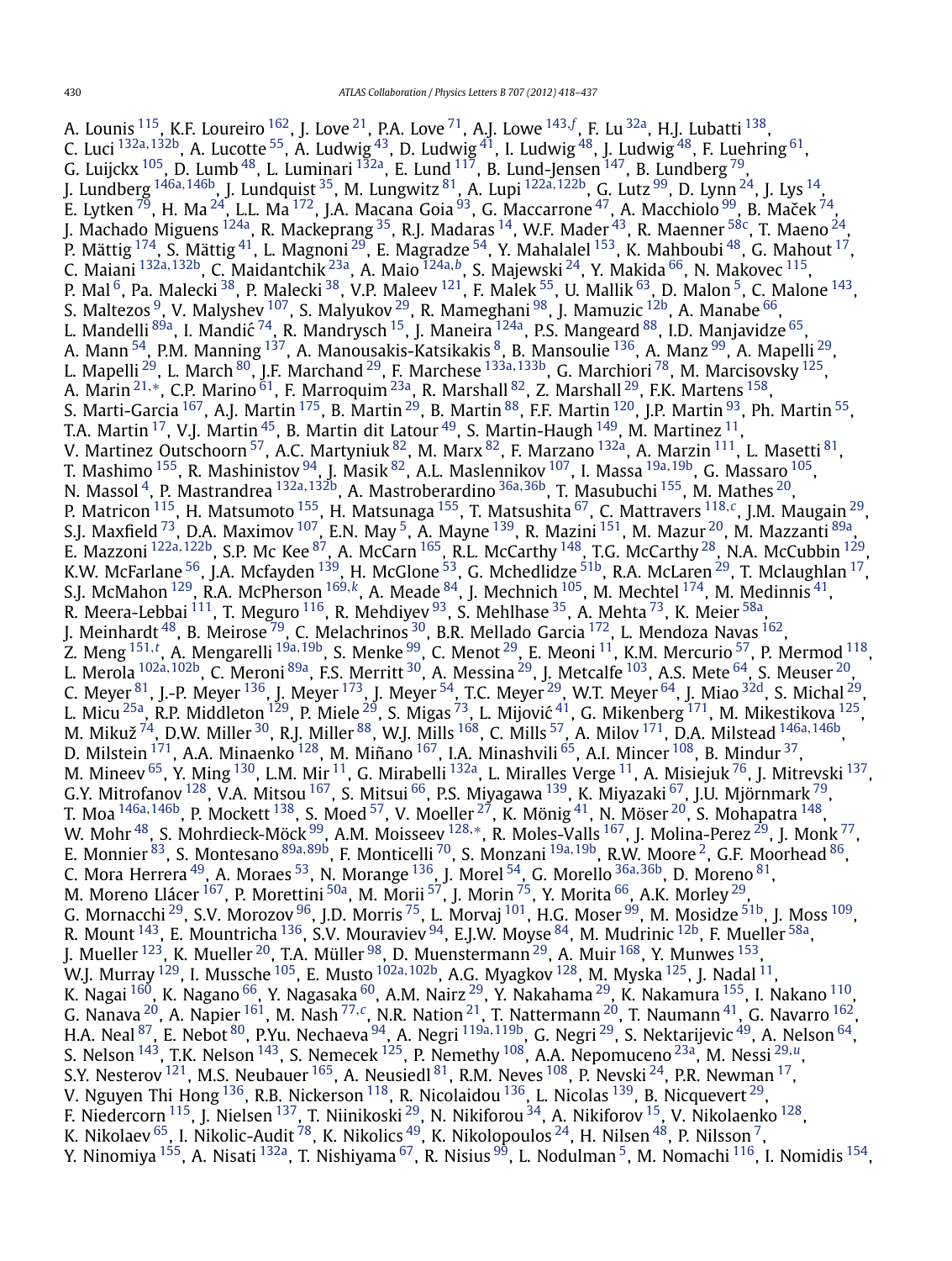M. Nordberg <sup>29</sup>, B. Nordkvist <sup>[146a](#page-18-0), 146b</sup>, P.R. Norton <sup>129</sup>, J. Novakova <sup>126</sup>, M. Nozaki <sup>[66](#page-17-0)</sup>, M. Nožička <sup>41</sup>, L. Nozka <sup>113</sup>, I.M. Nugent <sup>159a</sup>, A.-E. Nuncio-Quiroz <sup>20</sup>, G. Nunes Hanninger <sup>[86](#page-17-0)</sup>, T. Nunnemann <sup>98</sup>, E. Nurse [77](#page-17-0), T. Nyman [29,](#page-16-0) B.J. O'Brien [45,](#page-16-0) S.W. O'Neale [17](#page-16-0)*,*[∗](#page-19-0), D.C. O'Neil [142](#page-18-0), V. O'Shea [53,](#page-16-0) F.G. Oakham [28](#page-16-0)*,[e](#page-18-0)*, H. Oberlack  $^{99}$ , J. Ocariz  $^{78}$ , A. Ochi  $^{67}$ , S. Oda  $^{155}$ , S. Odaka  $^{66}$  $^{66}$  $^{66}$ , J. Odier  $^{83}$ , H. Ogren  $^{61}$ , A. Oh  $^{82}$ , S.H. Oh  $^{44}$ , C.C. Ohm <sup>[146a](#page-18-0), 146b</sup>, T. Ohshima <sup>101</sup>, H. Ohshita <sup>140</sup>, T.K. Ohska <sup>[66](#page-17-0)</sup>, T. Ohsugi <sup>59</sup>, S. Okada <sup>67</sup>, H. Okawa <sup>163</sup>, Y. Okumura [101,](#page-17-0) T. Okuyama [155,](#page-18-0) M. Olcese [50a,](#page-16-0) A.G. Olchevski [65,](#page-17-0) M. Oliveira [124a](#page-17-0)*,[i](#page-18-0)* , D. Oliveira Damazio [24,](#page-16-0) E. Oliver Garcia [167,](#page-18-0) D. Olivito [120,](#page-17-0) A. Olszewski [38,](#page-16-0) J. Olszowska [38,](#page-16-0) C. Omachi [67,](#page-17-0) A. Onofre [124a](#page-17-0)*,[v](#page-18-0)*, P.U.E. Onyisi [30](#page-16-0), C.J. Oram [159a,](#page-18-0) M.J. Oreglia [30,](#page-16-0) Y. Oren [153,](#page-18-0) D. Orestano [134a](#page-17-0)*,*[134b,](#page-18-0) I. Orlov [107,](#page-17-0) C. Oropeza Barrera [53,](#page-16-0) R.S. Orr [158,](#page-18-0) B. Osculati [50a](#page-16-0)*,*[50b,](#page-16-0) R. Ospanov [120,](#page-17-0) C. Osuna [11,](#page-16-0) G. Otero y Garzon [26,](#page-16-0) J.P. Ottersbach <sup>105</sup>, M. Ouchrif <sup>135d</sup>, F. Ould-Saada <sup>117</sup>, A. Ouraou <sup>136</sup>, Q. Ouyang <sup>32a</sup>, M. Owen <sup>82</sup>, S. Owen <sup>139</sup>, V.E. Ozcan <sup>18a</sup>, N. Ozturk<sup>7</sup>, A. Pacheco Pages <sup>11</sup>, C. Padilla Aranda <sup>11</sup>, S. Pagan Griso <sup>14</sup>, E. Paganis  $^{139}$ , F. Paige  $^{24}$ , K. Pajchel  $^{117}$ , G. Palacino  $^{159b}$ , C.P. Paleari  $^6$ , S. Palestini  $^{29}$ , D. Pallin  $^{33}$ , A. Palma [124a](#page-17-0)*,[b](#page-18-0)*, J.D. Palmer [17,](#page-16-0) Y.B. Pan [172,](#page-18-0) E. Panagiotopoulou [9,](#page-16-0) B. Panes [31a,](#page-16-0) N. Panikashvili [87,](#page-17-0) S. Panitkin  $^{24}$ , D. Pantea  $^{25\text{a}}$ , M. Panuskova  $^{125}$ , V. Paolone  $^{123}$ , A. Papadelis  $^{146\text{a}}$ , Th.D. Papadopoulou  $^9$ , A. Paramonov [5,](#page-16-0) W. Park [24](#page-16-0)*,[w](#page-18-0)*, M.A. Parker [27,](#page-16-0) F. Parodi [50a](#page-16-0)*,*[50b,](#page-16-0) J.A. Parsons [34,](#page-16-0) U. Parzefall [48,](#page-16-0) E. Pasqualucci [132a,](#page-17-0) A. Passeri [134a,](#page-17-0) F. Pastore [134a](#page-17-0)*,*[134b,](#page-18-0) Fr. Pastore [76,](#page-17-0) G. Pásztor [49](#page-16-0)*,[x](#page-18-0)*, S. Pataraia [174,](#page-18-0) N. Patel [150,](#page-18-0) J.R. Pater [82,](#page-17-0) S. Patricelli [102a](#page-17-0)*,*[102b,](#page-17-0) T. Pauly [29,](#page-16-0) M. Pecsy [144a,](#page-18-0) M.I. Pedraza Morales [172,](#page-18-0) S.V. Peleganchuk [107,](#page-17-0) H. Peng [32b,](#page-16-0) R. Pengo [29,](#page-16-0) A. Penson [34,](#page-16-0) J. Penwell [61,](#page-17-0) M. Perantoni [23a,](#page-16-0) K. Perez [34](#page-16-0)*,[y](#page-18-0)*, T. Perez Cavalcanti [41,](#page-16-0) E. Perez Codina [11](#page-16-0), M.T. Pérez García-Estañ [167,](#page-18-0) V. Perez Reale [34,](#page-16-0) L. Perini [89a](#page-17-0)*,*[89b,](#page-17-0) H. Pernegger  $^{29}$ , R. Perrino  $^{72}$ a, P. Perrodo  $^4$  $^4$ , S. Persembe  $^{3a}$  $^{3a}$  $^{3a}$ , V.D. Peshekhonov  $^{65}$ , B.A. Petersen  $^{29}$ , J. Petersen [29,](#page-16-0) T.C. Petersen [35,](#page-16-0) E. Petit [83,](#page-17-0) A. Petridis [154,](#page-18-0) C. Petridou [154,](#page-18-0) E. Petrolo [132a,](#page-17-0) F. Petrucci [134a](#page-17-0)*,*[134b,](#page-18-0) D. Petschull $^{41}$ , M. Petteni  $^{142}$ , R. Pezoa $^{31\mathrm{b}}$ , A. Phan $^{86}$ , A.W. Phillips  $^{27}$  $^{27}$  $^{27}$ , P.W. Phillips  $^{129}$ , G. Piacquadio  $^{29}$ , E. Piccaro [75,](#page-17-0) M. Piccinini [19a](#page-16-0)*,*[19b,](#page-16-0) A. Pickford [53,](#page-16-0) S.M. Piec [41,](#page-16-0) R. Piegaia [26](#page-16-0), J.E. Pilcher [30,](#page-16-0) A.D. Pilkington [82,](#page-17-0) J. Pina [124a](#page-17-0)*,[b](#page-18-0)*, M. Pinamonti [164a](#page-18-0)*,*[164c](#page-18-0), A. Pinder [118,](#page-17-0) J.L. Pinfold [2,](#page-16-0) J. Ping [32c,](#page-16-0) B. Pinto [124a](#page-17-0)*,[b](#page-18-0)*, O. Pirotte [29,](#page-16-0) C. Pizio [89a](#page-17-0)*,*[89b,](#page-17-0) R. Placakyte [41,](#page-16-0) M. Plamondon [169,](#page-18-0) W.G. Plano [82,](#page-17-0) M.-A. Pleier [24,](#page-16-0) A.V. Pleskach [128,](#page-17-0) A. Poblaguev <sup>24</sup>, S. Poddar <sup>58a</sup>, F. Podlyski <sup>33</sup>, L. Poggioli <sup>115</sup>, T. Poghosyan <sup>20</sup>, M. Pohl <sup>[49](#page-16-0)</sup>, F. Polci <sup>55</sup>, G. Polesello  $^{119a}$ , A. Policicchio  $^{138}$ , A. Polini  $^{19a}$ , J. Poll  $^{75}$ , V. Polychronakos  $^{24}$  $^{24}$  $^{24}$ , D.M. Pomarede  $^{136}$ , D. Pomeroy <sup>22</sup>, K. Pommès <sup>[29](#page-16-0)</sup>, L. Pontecorvo <sup>[132a](#page-17-0)</sup>, B.G. Pope <sup>88</sup>, G.A. Popeneciu <sup>25a</sup>, D.S. Popovic <sup>12a</sup>, A. Poppleton  $^{29}$  $^{29}$  $^{29}$ , X. Portell Bueso  $^{29}$ , R. Porter  $^{163}$ , C. Posch  $^{21}$ , G.E. Pospelov  $^{99}$ , S. Pospisil  $^{127},$ I.N. Potrap <sup>99</sup>, C.J. Potter <sup>149</sup>, C.T. Potter <sup>114</sup>, G. Poulard <sup>29</sup>, J. Poveda <sup>172</sup>, R. Prabhu <sup>[77](#page-17-0)</sup>, P. Pralavorio <sup>83</sup>, S. Prasad  $^{57}$  $^{57}$  $^{57}$ , R. Pravahan  $^7$ , S. Prell  $^{64}$ , K. Pretzl  $^{16}$ , L. Pribyl  $^{29}$  $^{29}$  $^{29}$ , D. Price  $^{61}$  $^{61}$  $^{61}$ , L.E. Price  $^5$ , M.J. Price  $^{29}$ , P.M. Prichard <sup>73</sup>, D. Prieur <sup>123</sup>, M. Primavera <sup>72a</sup>, K. Prokofiev <sup>108</sup>, F. Prokoshin <sup>31b</sup>, S. Protopopescu <sup>24</sup>, J. Proudfoot  $^5$ , X. Prudent  $^{43}$ , H. Przysiezniak  $^4$ , S. Psoroulas  $^{20}$ , E. Ptacek  $^{114}$ , E. Pueschel  $^{84}$ , J. Purdham  $^{87},$ M. Purohit [24](#page-16-0)*,[w](#page-18-0)*, P. Puzo [115,](#page-17-0) Y. Pylypchenko [117](#page-17-0), J. Qian [87,](#page-17-0) Z. Qian [83,](#page-17-0) Z. Qin [41,](#page-16-0) A. Quadt [54,](#page-16-0) D.R. Quarrie [14,](#page-16-0) W.B. Quayle [172](#page-18-0), F. Quinonez [31a](#page-16-0), M. Raas [104,](#page-17-0) V. Radescu [58b,](#page-17-0) B. Radics [20,](#page-16-0) T. Rador [18a,](#page-16-0) F. Ragusa [89a](#page-17-0)*,*[89b,](#page-17-0) G. Rahal  $^{177}$ , A.M. Rahimi  $^{109}$ , D. Rahm  $^{24}$ , S. Rajagopalan  $^{24}$ , M. Rammensee  $^{48}$ , M. Rammes  $^{141}$ , M. Ramstedt [146a](#page-18-0)*,*[146b](#page-18-0), A.S. Randle-Conde [39,](#page-16-0) K. Randrianarivony [28,](#page-16-0) P.N. Ratoff [71](#page-17-0), F. Rauscher [98,](#page-17-0) E. Rauter [99,](#page-17-0) M. Raymond [29,](#page-16-0) A.L. Read [117,](#page-17-0) D.M. Rebuzzi [119a](#page-17-0)*,*[119b,](#page-17-0) A. Redelbach [173,](#page-18-0) G. Redlinger [24,](#page-16-0) R. Reece  $^{120}$ , K. Reeves  $^{40}$ , A. Reichold  $^{105}$ , E. Reinherz-Aronis  $^{153}$ , A. Reinsch  $^{114}$ , I. Reisinger  $^{42}$  $^{42}$  $^{42}$ , D. Reljic <sup>12a</sup>, C. Rembser <sup>29</sup>, Z.L. Ren <sup>151</sup>, A. Renaud <sup>115</sup>, P. Renkel <sup>39</sup>, M. Rescigno <sup>132a</sup>, S. Resconi <sup>89a</sup>, B. Resende <sup>136</sup>, P. Reznicek <sup>98</sup>, R. Rezvani <sup>158</sup>, A. Richards <sup>[77](#page-17-0)</sup>, R. Richter <sup>99</sup>, E. Richter-Was <sup>[4](#page-16-0),[z](#page-18-0)</sup>, M. Ridel <sup>78</sup>, S. Rieke [81,](#page-17-0) M. Rijpstra [105,](#page-17-0) M. Rijssenbeek [148,](#page-18-0) A. Rimoldi [119a](#page-17-0)*,*[119b,](#page-17-0) L. Rinaldi [19a,](#page-16-0) R.R. Rios [39,](#page-16-0) I. Riu [11,](#page-16-0) G. Rivoltella [89a](#page-17-0)*,*[89b,](#page-17-0) F. Rizatdinova [112,](#page-17-0) E. Rizvi [75,](#page-17-0) S.H. Robertson [85](#page-17-0)*,[k](#page-18-0)*, A. Robichaud-Veronneau [118](#page-17-0), D. Robinson [27,](#page-16-0) J.E.M. Robinson [77,](#page-17-0) M. Robinson [114,](#page-17-0) A. Robson [53,](#page-16-0) J.G. Rocha de Lima [106,](#page-17-0) C. Roda [122a](#page-17-0)*,*[122b,](#page-17-0) D. Roda Dos Santos  $^{29}$  $^{29}$  $^{29}$ , S. Rodier  $^{80}$ , D. Rodriguez  $^{162}$  $^{162}$  $^{162}$ , A. Roe  $^{54}$ , S. Roe  $^{29}$ , O. Røhne  $^{117}$ , V. Rojo  $^1$ , S. Rolli [161,](#page-18-0) A. Romaniouk [96,](#page-17-0) V.M. Romanov [65,](#page-17-0) G. Romeo [26](#page-16-0), L. Roos [78,](#page-17-0) E. Ros [167,](#page-18-0) S. Rosati [132a](#page-17-0)*,*[132b,](#page-17-0) K. Rosbach  $^{49}$ , A. Rose  $^{149}$ , M. Rose  $^{76}$ , G.A. Rosenbaum  $^{158}$ , E.I. Rosenberg  $^{64}$ , P.L. Rosendahl  $^{13}$ , O. Rosenthal [141,](#page-18-0) L. Rosselet [49,](#page-16-0) V. Rossetti [11,](#page-16-0) E. Rossi [132a](#page-17-0)*,*[132b,](#page-17-0) L.P. Rossi [50a,](#page-16-0) L. Rossi [89a](#page-17-0)*,*[89b](#page-17-0), M. Rotaru [25a,](#page-16-0) I. Roth  $^{171}$ , J. Rothberg  $^{138}$ , D. Rousseau  $^{115}$ , C.R. Royon  $^{136}$ , A. Rozanov  $^{83}$ , Y. Rozen  $^{152}$ , X. Ruan  $^{115}$ , I. Rubinskiy $^{41}$ , B. Ruckert  $^{98}$ , N. Ruckstuhl  $^{105}$ , V.I. Rud  $^{97}$ , C. Rudolph  $^{43}$ , G. Rudolph  $^{62}$ , F. Rühr  $^6$ , F. Ruggieri [134a](#page-17-0)*,*[134b](#page-18-0), A. Ruiz-Martinez [64](#page-17-0), E. Rulikowska-Zarebska [37,](#page-16-0) V. Rumiantsev [91](#page-17-0)*,*[∗](#page-19-0), L. Rumyantsev [65,](#page-17-0) K. Runge  $^{48}$ , O. Runolfsson  $^{20}$  $^{20}$  $^{20}$ , Z. Rurikova  $^{48}$ , N.A. Rusakovich  $^{65}$ , D.R. Rust  $^{61}$ , J.P. Rutherfoord  $^{6}$ ,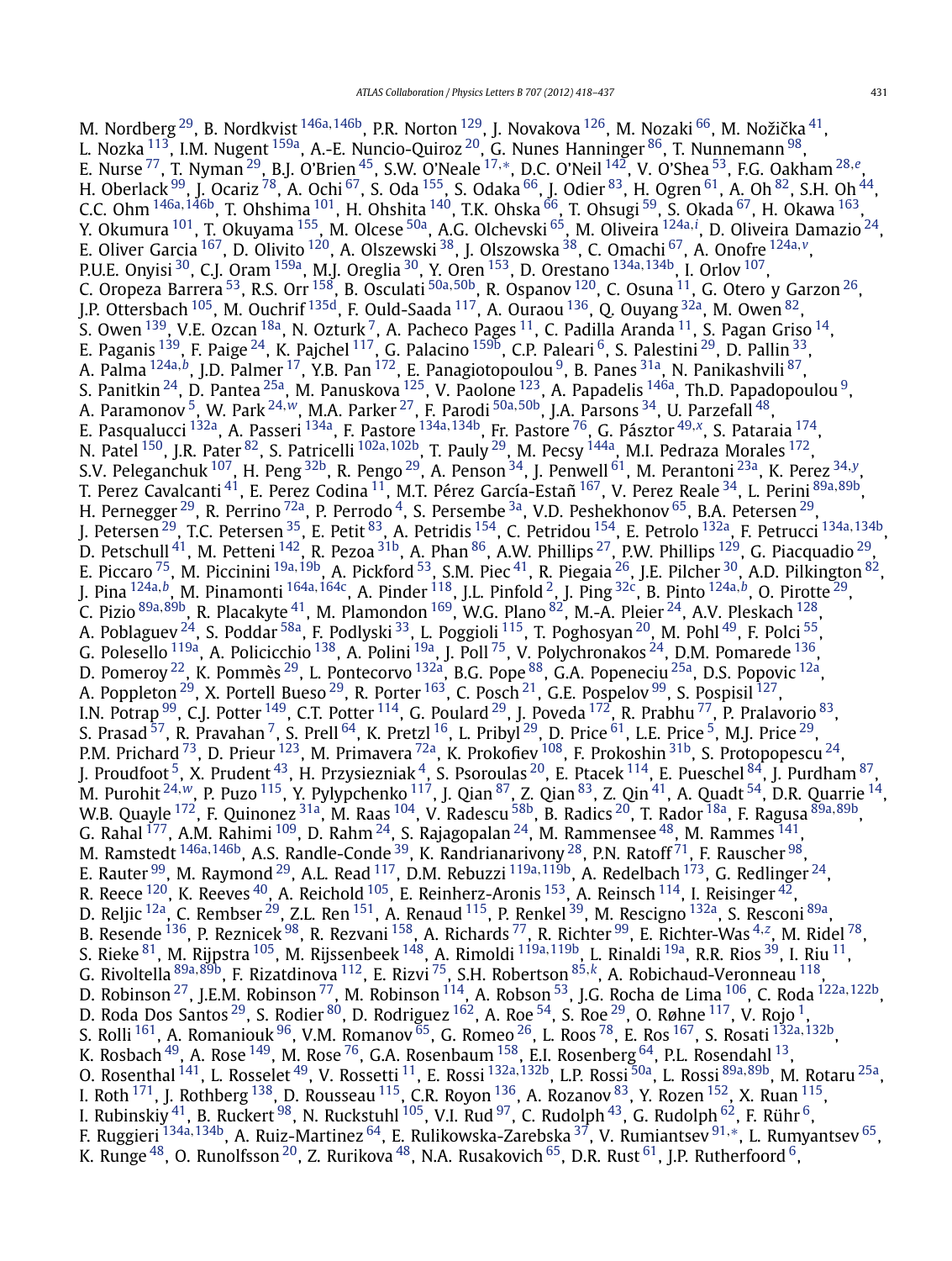C. Ruwiedel  $^{14}$ , P. Ruzicka  $^{125}$ , Y.F. Ryabov  $^{121}$ , V. Ryadovikov  $^{128}$ , P. Ryan  $^{88}$ , M. Rybar  $^{126}$ , G. Rybkin  $^{115}$ , N.C. Ryder <sup>118</sup>, S. Rzaeva <sup>10</sup>, A.F. Saavedra <sup>150</sup>, I. Sadeh <sup>153</sup>, H.F.-W. Sadrozinski <sup>137</sup>, R. Sadykov <sup>65</sup>, F. Safai Tehrani [132a](#page-17-0)*,*[132b,](#page-17-0) H. Sakamoto [155,](#page-18-0) G. Salamanna [75,](#page-17-0) A. Salamon [133a](#page-17-0), M. Saleem [111](#page-17-0), D. Salihagic [99,](#page-17-0) A. Salnikov [143,](#page-18-0) J. Salt [167,](#page-18-0) B.M. Salvachua Ferrando [5](#page-16-0), D. Salvatore [36a](#page-16-0)*,*[36b,](#page-16-0) F. Salvatore [149,](#page-18-0) A. Salvucci [104,](#page-17-0) A. Salzburger [29,](#page-16-0) D. Sampsonidis [154,](#page-18-0) B.H. Samset [117,](#page-17-0) A. Sanchez [102a](#page-17-0)*,*[102b,](#page-17-0) H. Sandaker [13,](#page-16-0) H.G. Sander [81,](#page-17-0) M.P. Sanders  $^{98}$ , M. Sandhoff  $^{174}$ , T. Sandoval  $^{27}$ , C. Sandoval  $^{162}$ , R. Sandstroem  $^{99}$ , S. Sandvoss  $^{174}$ , D.P.C. Sankey [129,](#page-17-0) A. Sansoni [47,](#page-16-0) C. Santamarina Rios [85,](#page-17-0) C. Santoni [33,](#page-16-0) R. Santonico [133a](#page-17-0)*,*[133b,](#page-17-0) H. Santos [124a,](#page-17-0) J.G. Saraiva [124a](#page-17-0)*,[b](#page-18-0)*, T. Sarangi [172,](#page-18-0) E. Sarkisyan-Grinbaum [7,](#page-16-0) F. Sarri [122a](#page-17-0)*,*[122b,](#page-17-0) G. Sartisohn [174](#page-18-0), O. Sasaki [66,](#page-17-0) T. Sasaki [66,](#page-17-0) N. Sasao [68,](#page-17-0) I. Satsounkevitch [90](#page-17-0), G. Sauvage [4,](#page-16-0) E. Sauvan [4,](#page-16-0) J.B. Sauvan [115,](#page-17-0) P. Savard [158](#page-18-0)*,[e](#page-18-0)*, V. Savinov [123](#page-17-0), D.O. Savu [29,](#page-16-0) P. Savva [9](#page-16-0), L. Sawyer [24](#page-16-0)*,[m](#page-18-0)*, D.H. Saxon [53,](#page-16-0) L.P. Says [33,](#page-16-0) C. Sbarra [19a](#page-16-0)*,*[19b,](#page-16-0) A. Sbrizzi [19a](#page-16-0)*,*[19b,](#page-16-0) O. Scallon [93,](#page-17-0) D.A. Scannicchio [163,](#page-18-0) J. Schaarschmidt [115,](#page-17-0) P. Schacht [99,](#page-17-0) U. Schäfer [81,](#page-17-0) S. Schaepe  $^{20}$ , S. Schaetzel  $^{58\mathrm{b}}$ , A.C. Schaffer  $^{115}$ , D. Schaile  $^{98}$  $^{98}$  $^{98}$ , R.D. Schamberger  $^{148}$ , A.G. Schamov  $^{107}$ , V. Scharf [58a,](#page-17-0) V.A. Schegelsky [121](#page-17-0), D. Scheirich [87,](#page-17-0) M. Schernau [163,](#page-18-0) M.I. Scherzer [14,](#page-16-0) C. Schiavi [50a](#page-16-0)*,*[50b,](#page-16-0) J. Schieck [98,](#page-17-0) M. Schioppa [36a](#page-16-0)*,*[36b,](#page-16-0) S. Schlenker [29,](#page-16-0) J.L. Schlereth [5,](#page-16-0) E. Schmidt [48,](#page-16-0) K. Schmieden [20,](#page-16-0) C. Schmitt  $^{81}$ , S. Schmitt  $^{58\text{b}}$ , M. Schmitz  $^{20}$ , A. Schöning  $^{58\text{b}}$ , M. Schott  $^{29}$ , D. Schouten  $^{159\text{a}}$ , J. Schovancova <sup>125</sup>, M. Schram <sup>85</sup>, C. Schroeder <sup>81</sup>, N. Schroer <sup>58c</sup>, S. Schuh <sup>29</sup>, G. Schuler <sup>29</sup>, J. Schultes <sup>174</sup>, H.-C. Schultz-Coulon  $^{58\mathrm{a}}$ , H. Schulz  $^{15}$ , J.W. Schumacher  $^{20}$ , M. Schumacher  $^{48}$ , B.A. Schumm  $^{137}$ , Ph. Schune  $^{136}$  $^{136}$  $^{136}$ , C. Schwanenberger  $^{82}$ , A. Schwartzman  $^{143}$ , Ph. Schwemling  $^{78}$ , R. Schwienhorst  $^{88},$  $^{88},$  $^{88},$ R. Schwierz  $^{43}$ , J. Schwindling  $^{136}$ , T. Schwindt  $^{20}$ , W.G. Scott  $^{129}$ , J. Searcy  $^{114}$ , E. Sedykh  $^{121}$ , E. Segura  $^{11}$ , S.C. Seidel <sup>[103](#page-17-0)</sup>, A. Seiden <sup>137</sup>, F. Seifert <sup>43</sup>, J.M. Seixas <sup>23a</sup>, G. Sekhniaidze <sup>102a</sup>, D.M. Seliverstov <sup>121</sup>, B. Sellden [146a,](#page-18-0) G. Sellers [73,](#page-17-0) M. Seman [144b,](#page-18-0) N. Semprini-Cesari [19a](#page-16-0)*,*[19b,](#page-16-0) C. Serfon [98,](#page-17-0) L. Serin [115,](#page-17-0) R. Seuster <sup>99</sup>, H. Severini <sup>111</sup>, M.E. Sevior <sup>86</sup>, A. Sfyrla <sup>29</sup>, E. Shabalina <sup>54</sup>, M. Shamim <sup>[114](#page-17-0)</sup>, L.Y. Shan <sup>32a</sup>, J.T. Shank [21,](#page-16-0) Q.T. Shao [86,](#page-17-0) M. Shapiro [14,](#page-16-0) P.B. Shatalov [95,](#page-17-0) L. Shaver [6,](#page-16-0) K. Shaw [164a](#page-18-0)*,*[164c,](#page-18-0) D. Sherman [175,](#page-18-0) P. Sherwood <sup>77</sup>, A. Shibata <sup>[108](#page-17-0)</sup>, H. Shichi <sup>101</sup>, S. Shimizu <sup>29</sup>, M. Shimojima <sup>100</sup>, T. Shin <sup>56</sup>, A. Shmeleva <sup>94</sup>, M.J. Shochet [30,](#page-16-0) D. Short [118,](#page-17-0) M.A. Shupe [6,](#page-16-0) P. Sicho [125,](#page-17-0) A. Sidoti [132a](#page-17-0)*,*[132b,](#page-17-0) A. Siebel [174,](#page-18-0) F. Siegert [48,](#page-16-0) J. Siegrist [14,](#page-16-0) Dj. Sijacki [12a,](#page-16-0) O. Silbert [171](#page-18-0), J. Silva [124a](#page-17-0)*,[b](#page-18-0)*, Y. Silver [153,](#page-18-0) D. Silverstein [143,](#page-18-0) S.B. Silverstein [146a,](#page-18-0) V. Simak  $^{127}$ , O. Simard  $^{136}$ , Lj. Simic  $^{12a}$ , S. Simion  $^{115}$ , B. Simmons  $^{77}$ , M. Simonyan  $^{35}$ , P. Sinervo  $^{158}$ , N.B. Sinev  $^{114}$ , V. Sipica  $^{141}$ , G. Siragusa  $^{173}$ , A. Sircar  $^{24}$ , A.N. Sisakyan  $^{65}$ , S.Yu. Sivoklokov  $^{97},$ J. Sjölin [146a](#page-18-0)*,*[146b,](#page-18-0) T.B. Sjursen [13,](#page-16-0) L.A. Skinnari [14,](#page-16-0) K. Skovpen [107,](#page-17-0) P. Skubic [111,](#page-17-0) N. Skvorodnev [22,](#page-16-0) M. Slater  $^{17}$ , T. Slavicek  $^{127}$  $^{127}$  $^{127}$ , K. Sliwa  $^{161}$ , T.J. Sloan  $^{71}$  $^{71}$  $^{71}$ , J. Sloper  $^{29}$ , V. Smakhtin  $^{171}$ , S.Yu. Smirnov  $^{96}$ , L.N. Smirnova  $^{97}$ , O. Smirnova  $^{79}$ , B.C. Smith  $^{57}$ , D. Smith  $^{143}$ , K.M. Smith  $^{53}$ , M. Smizanska  $^{71}$ , K. Smolek  $^{127}$ , A.A. Snesarev  $^{94}$ , S.W. Snow  $^{82}$  $^{82}$  $^{82}$ , J. Snow  $^{111}$ , J. Snuverink  $^{105}$ , S. Snyder  $^{24}$ , M. Soares  $^{124}$ , R. Sobie [169](#page-18-0)*,[k](#page-18-0)*, J. Sodomka [127,](#page-17-0) A. Soffer [153,](#page-18-0) C.A. Solans [167,](#page-18-0) M. Solar [127,](#page-17-0) J. Solc [127,](#page-17-0) E. Soldatov [96,](#page-17-0) U. Soldevila [167,](#page-18-0) E. Solfaroli Camillocci [132a](#page-17-0)*,*[132b,](#page-17-0) A.A. Solodkov [128,](#page-17-0) O.V. Solovyanov [128,](#page-17-0) J. Sondericker [24,](#page-16-0) N. Soni [2](#page-16-0), V. Sopko [127,](#page-17-0) B. Sopko [127,](#page-17-0) M. Sorbi [89a](#page-17-0)*,*[89b,](#page-17-0) M. Sosebee [7,](#page-16-0) A. Soukharev [107](#page-17-0), S. Spagnolo [72a](#page-17-0)*,*[72b,](#page-17-0) F. Spanò [76,](#page-17-0) R. Spighi [19a,](#page-16-0) G. Spigo [29](#page-16-0), F. Spila [132a](#page-17-0)*,*[132b,](#page-17-0) E. Spiriti [134a,](#page-17-0) R. Spiwoks [29,](#page-16-0) M. Spousta [126,](#page-17-0) T. Spreitzer <sup>158</sup>, B. Spurlock <sup>[7](#page-16-0)</sup>, R.D. St. Denis <sup>53</sup>, T. Stahl <sup>141</sup>, J. Stahlman <sup>120</sup>, R. Stamen <sup>58a</sup>, E. Stanecka <sup>29</sup>, R.W. Stanek  $^5$  $^5$ , C. Stanescu  $^{134}$ a, S. Stapnes  $^{117}$ , E.A. Starchenko  $^{128}$ , J. Stark  $^{55}$ , P. Staroba  $^{125}$ , P. Starovoitov  $^{91}$ , A. Staude  $^{98}$ , P. Stavina  $^{144\text{a}}$ , G. Stavropoulos  $^{14}$ , G. Steele  $^{53}$ , P. Steinbach  $^{43}$  $^{43}$  $^{43}$ , P. Steinberg $^{24}$ , I. Stekl $^{127}$ , B. Stelzer $^{142}$ , H.J. Stelzer $^{88}$ , O. Stelzer-Chilton $^{159\mathrm{a}}$ , H. Stenzel $^{52}$ , K. Stevenson  $^{75}$ , G.A. Stewart  $^{29}$ , J.A. Stillings  $^{20}$ , T. Stockmanns  $^{20}$ , M.C. Stockton  $^{29}$ , K. Stoerig  $^{48},$  $^{48},$  $^{48},$ G. Stoicea  $^{25$ a, S. Stonjek  $^{99}$ , P. Strachota  $^{126}$ , A.R. Stradling  $^7$ , A. Straessner  $^{43}$ , J. Strandberg  $^{147},$ S. Strandberg [146a](#page-18-0)*,*[146b](#page-18-0), A. Strandlie [117,](#page-17-0) M. Strang [109,](#page-17-0) E. Strauss [143,](#page-18-0) M. Strauss [111,](#page-17-0) P. Strizenec [144b,](#page-18-0) R. Ströhmer [173,](#page-18-0) D.M. Strom [114,](#page-17-0) J.A. Strong [76](#page-17-0)*,*[∗](#page-19-0), R. Stroynowski [39](#page-16-0), J. Strube [129,](#page-17-0) B. Stugu [13,](#page-16-0) I. Stumer [24](#page-16-0)*,*[∗](#page-19-0), J. Stupak [148](#page-18-0), P. Sturm [174,](#page-18-0) D.A. Soh [151](#page-18-0)*,[r](#page-18-0)* , D. Su [143,](#page-18-0) H.S. Subramania [2,](#page-16-0) A. Succurro [11,](#page-16-0) Y. Sugaya [116,](#page-17-0) T. Sugimoto  $^{101}$ , C. Suhr  $^{106}$ , K. Suita  $^{67}$ , M. Suk  $^{126}$ , V.V. Sulin  $^{94}$ , S. Sultansoy  $^{3{\rm d}}$ , T. Sumida  $^{29}$  $^{29}$  $^{29}$ , X. Sun  $^{55}$ , J.E. Sundermann [48](#page-16-0), K. Suruliz [139](#page-18-0), S. Sushkov [11,](#page-16-0) G. Susinno [36a](#page-16-0)*,*[36b,](#page-16-0) M.R. Sutton [149,](#page-18-0) Y. Suzuki [66,](#page-17-0) Y. Suzuki  $^{67}$ , M. Svatos  $^{125}$ , Yu.M. Sviridov  $^{128}$ , S. Swedish  $^{168}$ , I. Sykora  $^{144}$ , T. Sykora  $^{126}$ , B. Szeless  $^{29}$ , J. Sánchez <sup>167</sup>, D. Ta <sup>105</sup>, K. Tackmann <sup>41</sup>, A. Taffard <sup>163</sup>, R. Tafirout <sup>[159a](#page-18-0)</sup>, N. Taiblum <sup>153</sup>, Y. Takahashi <sup>101</sup>, H. Takai  $^{24}$ , R. Takashima  $^{69}$ , H. Takeda  $^{67}$ , T. Takeshita  $^{140}$ , M. Talby  $^{83}$ , A. Talyshev  $^{107}$ , M.C. Tamsett  $^{24}$ , J. Tanaka <sup>155</sup>, R. Tanaka <sup>115</sup>, S. Tanaka <sup>131</sup>, S. Tanaka <sup>66</sup>, Y. Tanaka <sup>100</sup>, K. Tani <sup>[67](#page-17-0)</sup>, N. Tannoury <sup>83</sup>, G.P. Tappern <sup>29</sup>, S. Tapprogge  $^{81}$ , D. Tardif  $^{158}$ , S. Tarem  $^{152}$ , F. Tarrade  $^{28}$ , G.F. Tartarelli  $^{89a}$ , P. Tas  $^{126},$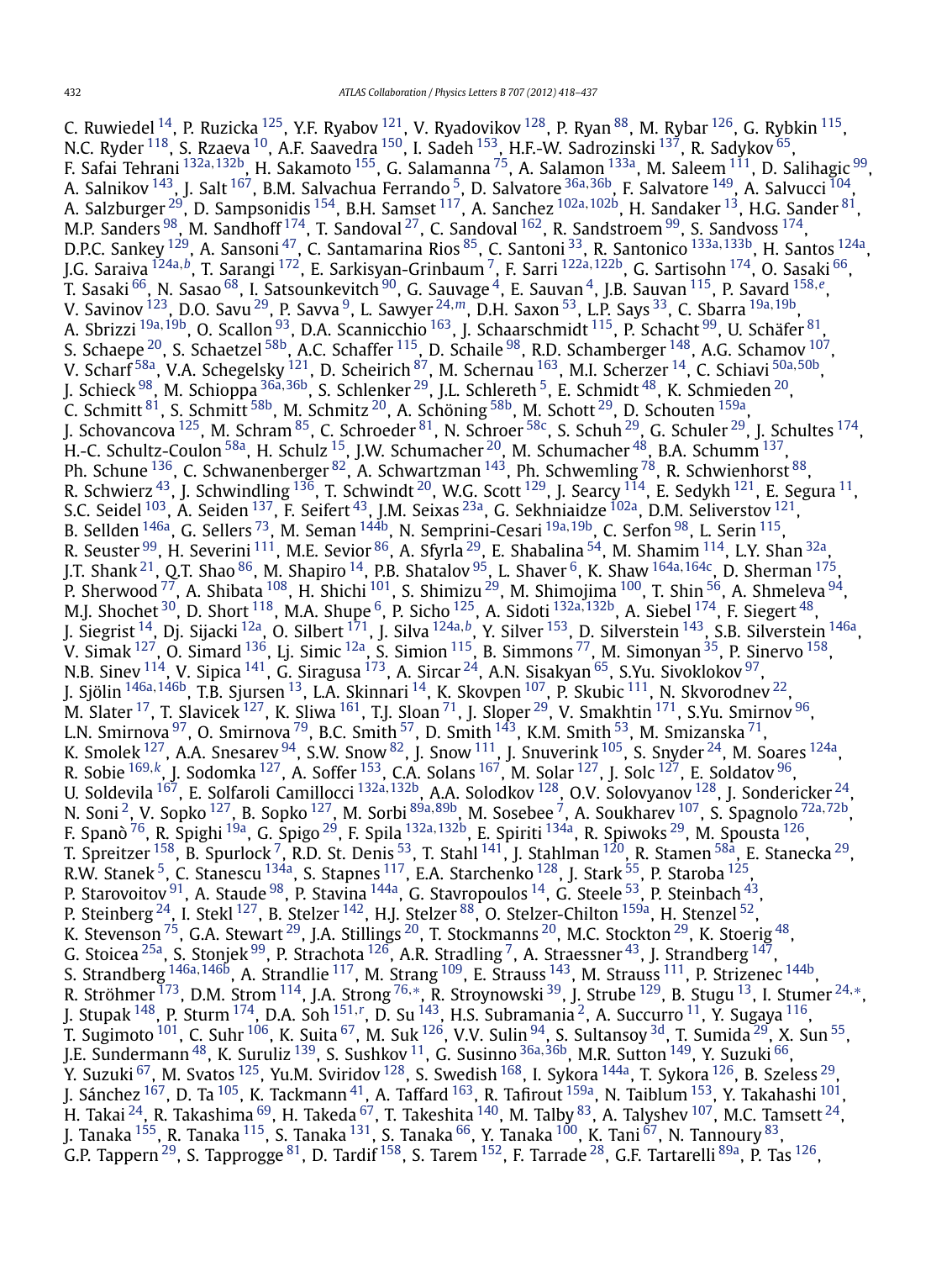M. Tasevsky [125](#page-17-0), E. Tassi [36a](#page-16-0)*,*[36b,](#page-16-0) M. Tatarkhanov [14](#page-16-0), Y. Tayalati [135d,](#page-18-0) C. Taylor [77,](#page-17-0) F.E. Taylor [92,](#page-17-0) G.N. Taylor  $^{86}$  $^{86}$  $^{86}$ , W. Taylor  $^{159\mathrm{b}}$ , M. Teinturier  $^{115}$ , M. Teixeira Dias Castanheira  $^{75}$ , P. Teixeira-Dias  $^{76}$ , K.K. Temming [48,](#page-16-0) H. Ten Kate [29,](#page-16-0) P.K. Teng [151,](#page-18-0) S. Terada [66,](#page-17-0) K. Terashi [155,](#page-18-0) J. Terron [80,](#page-17-0) M. Terwort [41](#page-16-0)*,[p](#page-18-0)*, M. Testa [47,](#page-16-0) R.J. Teuscher [158](#page-18-0)*,[k](#page-18-0)*, J. Thadome [174,](#page-18-0) J. Therhaag [20,](#page-16-0) T. Theveneaux-Pelzer [78,](#page-17-0) M. Thioye [175,](#page-18-0) S. Thoma  $^{48}$ , J.P. Thomas  $^{17}$  $^{17}$  $^{17}$ , E.N. Thompson  $^{84}$  $^{84}$  $^{84}$ , P.D. Thompson  $^{17}$ , P.D. Thompson  $^{158}$ , A.S. Thompson  $^{53},$ E. Thomson  $^{120}$ , M. Thomson  $^{27}$ , R.P. Thun  $^{87}$ , F. Tian  $^{34}$ , T. Tic  $^{125}$ , V.O. Tikhomirov  $^{94}$ , Y.A. Tikhonov  $^{107}$ , C.J.W.P. Timmermans  $^{104}$ , P. Tipton  $^{175}$ , F.J. Tique Aires Viegas  $^{29}$ , S. Tisserant  $^{83}$ , J. Tobias  $^{48}$ , B. Toczek  $^{37}$ , T. Todorov <sup>4</sup>, S. Todorova-Nova <sup>161</sup>, B. Toggerson <sup>163</sup>, J. Tojo <sup>66</sup>, S. Tokár <sup>144a</sup>, K. Tokunaga <sup>67</sup>, K. Tokushuku  $^{66}$ , K. Tollefson  $^{88}$ , M. Tomoto  $^{101}$  $^{101}$  $^{101}$ , L. Tompkins  $^{14}$ , K. Toms  $^{103}$ , G. Tong  $^{32a}$  $^{32a}$  $^{32a}$ , A. Tonoyan  $^{13}$ , C. Topfel [16,](#page-16-0) N.D. Topilin [65,](#page-17-0) I. Torchiani [29,](#page-16-0) E. Torrence [114,](#page-17-0) H. Torres [78,](#page-17-0) E. Torró Pastor [167,](#page-18-0) J. Toth [83](#page-17-0)*,[x](#page-18-0)*, F. Touchard <sup>83</sup>, D.R. Tovey <sup>139</sup>, D. Traynor <sup>75</sup>, T. Trefzger <sup>173</sup>, L. Tremblet <sup>29</sup>, A. Tricoli <sup>29</sup>, I.M. Trigger <sup>159a</sup>, S. Trincaz-Duvoid [78,](#page-17-0) T.N. Trinh [78,](#page-17-0) M.F. Tripiana [70](#page-17-0), W. Trischuk [158,](#page-18-0) A. Trivedi [24](#page-16-0)*,[w](#page-18-0)*, B. Trocmé [55,](#page-16-0) C. Troncon [89a,](#page-17-0) M. Trottier-McDonald [142,](#page-18-0) A. Trzupek [38,](#page-16-0) C. Tsarouchas [29,](#page-16-0) J.C.-L. Tseng [118,](#page-17-0) M. Tsiakiris [105](#page-17-0), P.V. Tsiareshka <sup>[90](#page-17-0)</sup>, D. Tsionou <sup>4</sup>, G. Tsipolitis <sup>9</sup>, V. Tsiskaridze <sup>48</sup>, E.G. Tskhadadze <sup>51a</sup>, I.I. Tsukerman <sup>95</sup>, V. Tsulaia  $^{14}$ , J.-W. Tsung  $^{20}$ , S. Tsuno  $^{66}$ , D. Tsybychev  $^{148}$ , A. Tua  $^{139}$ , J.M. Tuggle  $^{30}$ , M. Turala  $^{38}$ , D. Turecek [127,](#page-17-0) I. Turk Cakir [3e,](#page-16-0) E. Turlay [105,](#page-17-0) R. Turra [89a](#page-17-0)*,*[89b,](#page-17-0) P.M. Tuts [34,](#page-16-0) A. Tykhonov [74,](#page-17-0) M. Tylmad [146a](#page-18-0)*,*[146b](#page-18-0), M. Tyndel [129](#page-17-0), H. Tyrvainen [29,](#page-16-0) G. Tzanakos [8](#page-16-0), K. Uchida [20](#page-16-0), I. Ueda [155,](#page-18-0) R. Ueno [28,](#page-16-0) M. Ugland  $^{13}$  $^{13}$  $^{13}$ , M. Uhlenbrock  $^{20}$ , M. Uhrmacher  $^{54}$ , F. Ukegawa  $^{160}$ , G. Unal  $^{29}$ , D.G. Underwood  $^{5}$ , A. Undrus <sup>24</sup>, G. Unel <sup>[163](#page-18-0)</sup>, Y. Unno <sup>66</sup>, D. Urbaniec <sup>34</sup>, E. Urkovsky <sup>153</sup>, P. Urrejola <sup>31a</sup>, G. Usai <sup>7</sup>, M. Uslenghi <sup>[119a](#page-17-0),119b</sup>, L. Vacavant <sup>83</sup>, V. Vacek <sup>127</sup>, B. Vachon <sup>85</sup>, S. Vahsen <sup>14</sup>, J. Valenta <sup>125</sup>, P. Valente <sup>[132a](#page-17-0)</sup>, S. Valentinetti [19a](#page-16-0)*,*[19b,](#page-16-0) S. Valkar [126,](#page-17-0) E. Valladolid Gallego [167](#page-18-0), S. Vallecorsa [152,](#page-18-0) J.A. Valls Ferrer [167](#page-18-0), H. van der Graaf <sup>105</sup>, E. van der Kraaij <sup>105</sup>, R. Van Der Leeuw <sup>105</sup>, E. van der Poel <sup>105</sup>, D. van der Ster <sup>29</sup>, B. Van Eijk <sup>105</sup>, N. van Eldik <sup>84</sup>, P. van Gemmeren <sup>5</sup>, Z. van Kesteren <sup>105</sup>, I. van Vulpen <sup>105</sup>, M. Vanadia <sup>99</sup>, W. Vandelli $^{29}$ , G. Vandoni $^{29}$ , A. Vaniachine  $^5$ , P. Vankov $^{41}$ , F. Vannucci  $^{78}$ , F. Varela Rodriguez  $^{29}$ , R. Vari <sup>132a</sup>, D. Varouchas <sup>14</sup>, A. Vartapetian <sup>7</sup>, K.E. Varvell <sup>150</sup>, V.I. Vassilakopoulos <sup>56</sup>, F. Vazeille <sup>33</sup>, G. Vegni [89a](#page-17-0)*,*[89b,](#page-17-0) J.J. Veillet [115,](#page-17-0) C. Vellidis [8,](#page-16-0) F. Veloso [124a,](#page-17-0) R. Veness [29,](#page-16-0) S. Veneziano [132a,](#page-17-0) A. Ventura [72a](#page-17-0)*,*[72b,](#page-17-0) D. Ventura [138,](#page-18-0) M. Venturi [48,](#page-16-0) N. Venturi [16,](#page-16-0) V. Vercesi [119a,](#page-17-0) M. Verducci [138,](#page-18-0) W. Verkerke [105,](#page-17-0) J.C. Vermeulen [105](#page-17-0), A. Vest [43,](#page-16-0) M.C. Vetterli [142](#page-18-0)*,[e](#page-18-0)*, I. Vichou [165,](#page-18-0) T. Vickey [145b](#page-18-0)*,[aa](#page-18-0)*, O.E. Vickey Boeriu [145b,](#page-18-0) G.H.A. Viehhauser [118,](#page-17-0) S. Viel [168,](#page-18-0) M. Villa [19a](#page-16-0)*,*[19b,](#page-16-0) M. Villaplana Perez [167,](#page-18-0) E. Vilucchi [47,](#page-16-0) M.G. Vincter [28,](#page-16-0) E. Vinek [29,](#page-16-0) V.B. Vinogradov [65,](#page-17-0) M. Virchaux [136](#page-18-0)*,*[∗](#page-19-0), J. Virzi [14,](#page-16-0) O. Vitells [171,](#page-18-0) M. Viti  $^{41}$ , I. Vivarelli  $^{48}$ , F. Vives Vaque <sup>2</sup>, S. Vlachos <sup>9</sup>, M. Vlasak  $^{127}$ , N. Vlasov  $^{20}$ , A. Vogel  $^{20}$ , P. Vokac  $^{127}$ , G. Volpi <sup>47</sup>, M. Volpi <sup>86</sup>, G. Volpini <sup>89a</sup>, H. von der Schmitt <sup>99</sup>, J. von Loeben <sup>99</sup>, H. von Radziewski <sup>48</sup>, E. von Toerne $^{20}$ , V. Vorobel  $^{126}$ , A.P. Vorobiev  $^{128}$ , V. Vorwerk  $^{11}$ , M. Vos  $^{167}$ , R. Voss  $^{29}$  $^{29}$  $^{29}$ , T.T. Voss  $^{174}$ , J.H. Vossebeld [73,](#page-17-0) N. Vranjes [12a,](#page-16-0) M. Vranjes Milosavljevic [105](#page-17-0), V. Vrba [125](#page-17-0), M. Vreeswijk [105,](#page-17-0) T. Vu Anh [81,](#page-17-0) R. Vuillermet  $^{29}$  $^{29}$  $^{29}$ , I. Vukotic  $^{115}$ , W. Wagner  $^{174}$  $^{174}$  $^{174}$ , P. Wagner  $^{120}$ , H. Wahlen  $^{174}$ , J. Wakabayashi  $^{101}$ , J. Walbersloh  $42$ , S. Walch  $87$ , J. Walder  $71$ , R. Walker  $98$ , W. Walkowiak  $141$ , R. Wall  $175$ , P. Waller  $73$ , C. Wang [44](#page-16-0), H. Wang [172,](#page-18-0) H. Wang [32b](#page-16-0)*,[ab](#page-18-0)*, J. Wang [151,](#page-18-0) J. Wang [32d,](#page-16-0) J.C. Wang [138,](#page-18-0) R. Wang [103,](#page-17-0) S.M. Wang  $^{151}$ , A. Warburton  $^{85}$  $^{85}$  $^{85}$ , C.P. Ward  $^{27}$ , M. Warsinsky  $^{48}$ , P.M. Watkins  $^{17}$ , A.T. Watson  $^{17}$ , M.F. Watson  $^{17}$ , G. Watts  $^{138}$ , S. Watts  $^{82}$ , A.T. Waugh  $^{150}$ , B.M. Waugh  $^{77}$ , J. Weber  $^{42}$ , M. Weber  $^{129}$ , M.S. Weber  $^{16}$ , P. Weber  $^{54}$ , A.R. Weidberg  $^{118}$ , P. Weigell  $^{99}$ , J. Weingarten  $^{54}$ , C. Weiser  $^{48}$ , H. Wellenstein [22,](#page-16-0) P.S. Wells [29,](#page-16-0) M. Wen [47,](#page-16-0) T. Wenaus [24](#page-16-0), S. Wendler [123,](#page-17-0) Z. Weng [151](#page-18-0)*,[r](#page-18-0)* , T. Wengler [29,](#page-16-0) S. Wenig  $^{29}$  $^{29}$  $^{29}$ , N. Wermes  $^{20}$  $^{20}$  $^{20}$ , M. Werner  $^{48}$  $^{48}$  $^{48}$ , P. Werner  $^{29}$ , M. Werth  $^{163}$ , M. Wessels  $^{58\mathrm{a}}$ , C. Weydert  $^{55}$ , K. Whalen  $^{28}$ , S.J. Wheeler-Ellis  $^{163}$ , S.P. Whitaker  $^{21}$ , A. White  $^{7}$  $^{7}$  $^{7}$ , M.J. White  $^{86}$ , S.R. Whitehead  $^{118}$ , D. Whiteson  $^{163}$ , D. Whittington  $^{61}$ , F. Wicek  $^{115}$ , D. Wicke  $^{174}$  $^{174}$  $^{174}$ , F.J. Wickens  $^{129}$  $^{129}$  $^{129}$ , W. Wiedenmann  $^{172}$ , M. Wielers  $^{129}$ , P. Wienemann  $^{20}$ , C. Wiglesworth  $^{75}$ , L.A.M. Wiik  $^{48}$  $^{48}$  $^{48}$ , P.A. Wijeratne  $^{77}$ , A. Wildauer  $^{167},$ M.A. Wildt [41](#page-16-0)*,[p](#page-18-0)*, I. Wilhelm [126,](#page-17-0) H.G. Wilkens [29,](#page-16-0) J.Z. Will [98](#page-17-0), E. Williams [34,](#page-16-0) H.H. Williams [120,](#page-17-0) W. Willis [34,](#page-16-0) S. Willocq  $84$ , J.A. Wilson  $17$ , M.G. Wilson  $143$ , A. Wilson  $87$ , I. Wingerter-Seez  $4$ , S. Winkelmann  $48$ , F. Winklmeier [29,](#page-16-0) M. Wittgen [143,](#page-18-0) M.W. Wolter [38,](#page-16-0) H. Wolters [124a](#page-17-0)*,[i](#page-18-0)* , W.C. Wong [40,](#page-16-0) G. Wooden [87,](#page-17-0) B.K. Wosiek  $^{38}$ , J. Wotschack  $^{29}$ , M.J. Woudstra  $^{84}$ , K. Wraight  $^{53}$ , C. Wright  $^{53}$ , B. Wrona  $^{73}$  $^{73}$  $^{73}$ , S.L. Wu  $^{172}$ , X. Wu [49,](#page-16-0) Y. Wu [32b](#page-16-0)*,[ac](#page-19-0)*, E. Wulf [34,](#page-16-0) R. Wunstorf [42,](#page-16-0) B.M. Wynne [45,](#page-16-0) L. Xaplanteris [9,](#page-16-0) S. Xella [35,](#page-16-0) S. Xie [48,](#page-16-0) Y. Xie [32a,](#page-16-0) C. Xu [32b](#page-16-0)*,[ad](#page-19-0)*, D. Xu [139,](#page-18-0) G. Xu [32a,](#page-16-0) B. Yabsley [150,](#page-18-0) S. Yacoob [145b,](#page-18-0) M. Yamada [66,](#page-17-0) H. Yamaguchi [155,](#page-18-0) A. Yamamoto <sup>66</sup>, K. Yamamoto <sup>64</sup>, S. Yamamoto <sup>155</sup>, T. Yamamura <sup>155</sup>, T. Yamanaka <sup>155</sup>, J. Yamaoka <sup>44</sup>,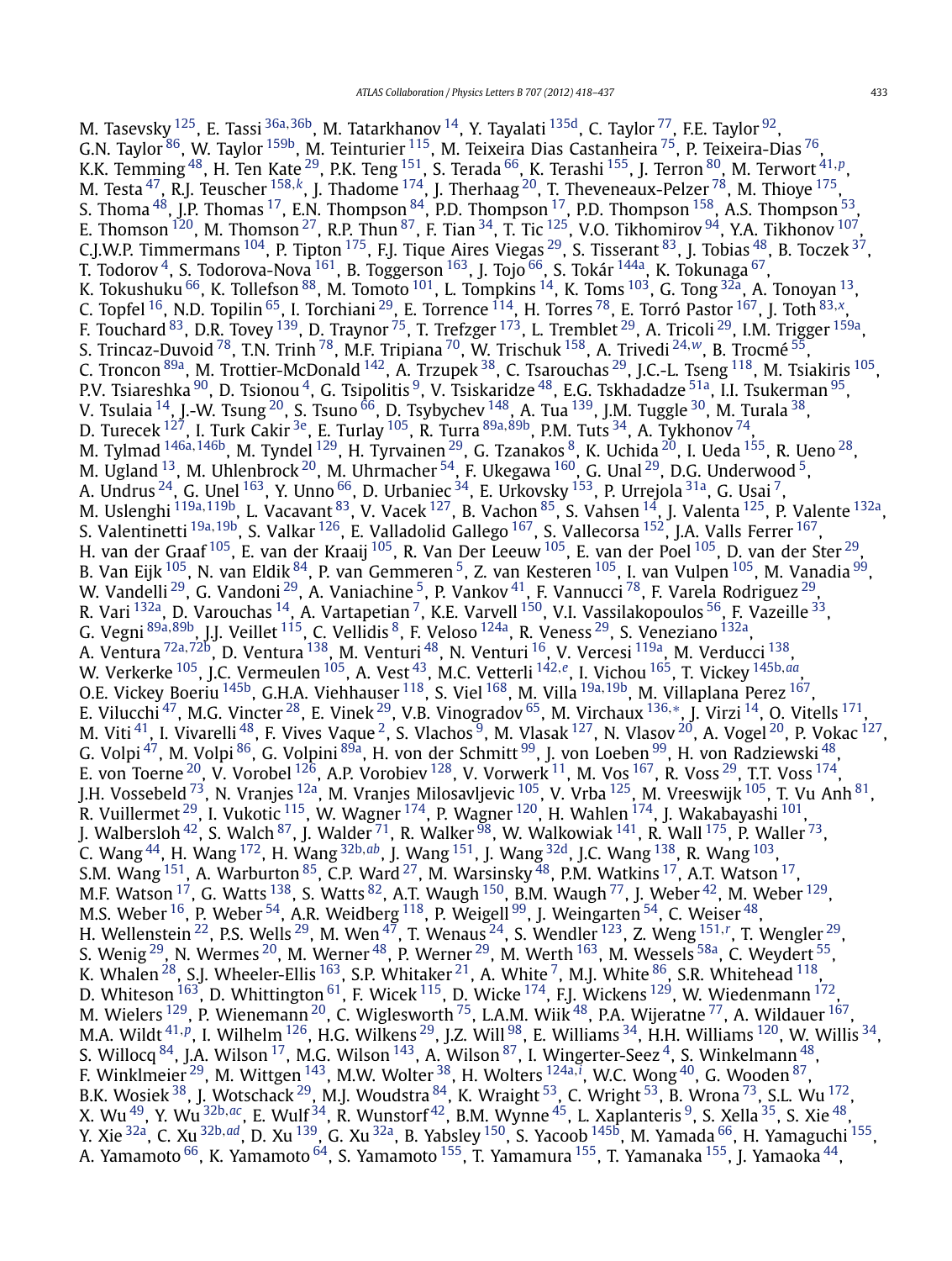<span id="page-16-0"></span>T. Yamazaki [155,](#page-18-0) Y. Yamazaki [67,](#page-17-0) Z. Yan 21, H. Yang [87,](#page-17-0) U.K. Yang [82](#page-17-0), Y. Yang [61,](#page-17-0) Y. Yang 32a, Z. Yang [146a](#page-18-0)*,*[146b,](#page-18-0) S. Yanush $^{91}$ , Y. Yao  $^{14}$ , Y. Yasu  $^{66}$ , G.V. Ybeles Smit  $^{130}$ , J. Ye  $^{39}$ , S. Ye  $^{24}$ , M. Yilmaz  $^{3c}$ , R. Yoosoofmiya  $^{123},$ K. Yorita [170,](#page-18-0) R. Yoshida 5, C. Young [143,](#page-18-0) S. Youssef 21, D. Yu 24, J. Yu 7, J. Yu 32c*,[ad](#page-19-0)*, L. Yuan 32a*,[ae](#page-19-0)*, A. Yurkewicz  $^{148}$  $^{148}$  $^{148}$ , V.G. Zaets  $^{128}$  $^{128}$  $^{128}$ , R. Zaidan  $^{63}$ , A.M. Zaitsev  $^{128}$ , Z. Zajacova  $^{29}$ , Yo.K. Zalite  $^{121}$ , L. Zanello [132a](#page-17-0)*,*[132b,](#page-17-0) P. Zarzhitsky 39, A. Zaytsev [107,](#page-17-0) C. Zeitnitz [174,](#page-18-0) M. Zeller [175,](#page-18-0) M. Zeman [125,](#page-17-0) A. Zemla 38, C. Zendler 20, O. Zenin [128,](#page-17-0) T. Ženiš [144a,](#page-18-0) Z. Zenonos [122a](#page-17-0)*,*[122b,](#page-17-0) S. Zenz 14, D. Zerwas [115,](#page-17-0) G. Zevi della Porta 57, Z. Zhan 32d, D. Zhang 32b*,[ab](#page-18-0)*, H. Zhang [88,](#page-17-0) J. Zhang 5, X. Zhang 32d, Z. Zhang [115,](#page-17-0) L. Zhao [108,](#page-17-0) T. Zhao [138,](#page-18-0) Z. Zhao 32b, A. Zhemchugov [65,](#page-17-0) S. Zheng 32a, J. Zhong [151](#page-18-0)*,[af](#page-19-0)* , B. Zhou [87,](#page-17-0) N. Zhou [163,](#page-18-0)

Y. Zhou <sup>151</sup>, C.G. Zhu <sup>32d</sup>, H. Zhu <sup>41</sup>, J. Zhu <sup>87</sup>, Y. Zhu <sup>172</sup>, X. Zhuang <sup>98</sup>, V. Zhuravlov <sup>99</sup>, D. Zieminska <sup>61</sup>, R. Zimmermann $^{20}$ , S. Zimmermann $^{20}$ , S. Zimmermann $^{48}$ , M. Ziolkowski  $^{141}$ , R. Zitoun $^4$ , L. Živković  $^{34}$ ,

V.V. Zmouchko [128](#page-17-0)*,*[∗](#page-19-0), G. Zobernig [172,](#page-18-0) A. Zoccoli 19a*,*19b, Y. Zolnierowski 4, A. Zsenei 29, M. zur Nedden 15, V. Zutshi <sup>106</sup>, L. Zwalinski <sup>29</sup>

- *Department of Physics, University of Alberta, Edmonton AB, Canada*
- <sup>3</sup> (a) Department of Physics, Ankara University, Ankara; <sup>(b)</sup> Department of Physics, Dumlupinar University, Kutahya; <sup>(c)</sup> Department of Physics, Gazi University, Ankara; <sup>(d)</sup> Division of Physics, *TOBB University of Economics and Technology, Ankara; (e)Turkish Atomic Energy Authority, Ankara, Turkey*
- *LAPP, CNRS/IN2P3 and Université de Savoie, Annecy-le-Vieux, France*
- *High Energy Physics Division, Argonne National Laboratory, Argonne IL, United States*
- *Department of Physics, University of Arizona, Tucson AZ, United States*
- *Department of Physics, The University of Texas at Arlington, Arlington TX, United States*
- *Physics Department, University of Athens, Athens, Greece*
- *Physics Department, National Technical University of Athens, Zografou, Greece*
- *Institute of Physics, Azerbaijan Academy of Sciences, Baku, Azerbaijan*
- *Institut de Física d'Altes Energies and Departament de Física de la Universitat Autònoma de Barcelona and ICREA, Barcelona, Spain*
- *(a)Institute of Physics, University of Belgrade, Belgrade; (b)Vinca Institute of Nuclear Sciences, Belgrade, Serbia*
- *Department for Physics and Technology, University of Bergen, Bergen, Norway*
- *Physics Division, Lawrence Berkeley National Laboratory and University of California, Berkeley CA, United States*
- *Department of Physics, Humboldt University, Berlin, Germany*
- *Albert Einstein Center for Fundamental Physics and Laboratory for High Energy Physics, University of Bern, Bern, Switzerland*
- *School of Physics and Astronomy, University of Birmingham, Birmingham, United Kingdom*
- <sup>18 (a)</sup> Department of Physics, Bogazici University, Istanbul; <sup>(b)</sup> Division of Physics, Dogus University, Istanbul; <sup>(c)</sup> Department of Physics Engineering, Gaziantep University, Gaziantep;
- *(d)Department of Physics, Istanbul Technical University, Istanbul, Turkey*
- *(a)INFN Sezione di Bologna; (b)Dipartimento di Fisica, Università di Bologna, Bologna, Italy*
- *Physikalisches Institut, University of Bonn, Bonn, Germany*
- *Department of Physics, Boston University, Boston MA, United States*
- *Department of Physics, Brandeis University, Waltham MA, United States*
- <sup>23</sup> <sup>(a)</sup>Universidade Federal do Rio De Janeiro COPPE/EE/IF, Rio de Janeiro; <sup>(b)</sup>Federal University of Juiz de Fora (UFJF), Juiz de Fora; <sup>(c)</sup>Federal University of Sao Joao del Rei (UFSJ), Sao Joao *del Rei; (d)Instituto de Fisica, Universidade de Sao Paulo, Sao Paulo, Brazil*
- *Physics Department, Brookhaven National Laboratory, Upton NY, United States*
- <sup>25 (a)</sup>National Institute of Physics and Nuclear Engineering, Bucharest; <sup>(b)</sup>University Politehnica Bucharest, Bucharest; <sup>(c)</sup>West University in Timisoara, Timisoara, Romania
- *Departamento de Física, Universidad de Buenos Aires, Buenos Aires, Argentina*
- *Cavendish Laboratory, University of Cambridge, Cambridge, United Kingdom*
- *Department of Physics, Carleton University, Ottawa ON, Canada*
- *CERN, Geneva, Switzerland*
- *Enrico Fermi Institute, University of Chicago, Chicago IL, United States*
- *(a)Departamento de Fisica, Pontificia Universidad Católica de Chile, Santiago; (b)Departamento de Física, Universidad Técnica Federico Santa María, Valparaíso, Chile*
- 32 (a) Institute of High Energy Physics, Chinese Academy of Sciences, Beijing; (b) Department of Modern Physics, University of Science and Technology of China, Anhui; (c) Department of
- *Physics, Nanjing University, Jiangsu; (d)High Energy Physics Group, Shandong University, Shandong, China*
- *Laboratoire de Physique Corpusculaire, Clermont Université and Université Blaise Pascal and CNRS/IN2P3, Aubiere Cedex, France*
- *Nevis Laboratory, Columbia University, Irvington NY, United States*
- *Niels Bohr Institute, University of Copenhagen, Kobenhavn, Denmark*
- *(a)INFN Gruppo Collegato di Cosenza; (b)Dipartimento di Fisica, Università della Calabria, Arcavata di Rende, Italy*
- *Faculty of Physics and Applied Computer Science, AGH-University of Science and Technology, Krakow, Poland*
- *The Henryk Niewodniczanski Institute of Nuclear Physics, Polish Academy of Sciences, Krakow, Poland*
- *Physics Department, Southern Methodist University, Dallas TX, United States*
- *Physics Department, University of Texas at Dallas, Richardson TX, United States*
- *DESY, Hamburg and Zeuthen, Germany*
- *Institut für Experimentelle Physik IV, Technische Universität Dortmund, Dortmund, Germany*
- *Institut für Kern- und Teilchenphysik, Technical University Dresden, Dresden, Germany*
- *Department of Physics, Duke University, Durham NC, United States*
- *SUPA School of Physics and Astronomy, University of Edinburgh, Edinburgh, United Kingdom*
- *Fachhochschule Wiener Neustadt, Johannes Gutenbergstrasse 3, 2700 Wiener Neustadt, Austria*
- *INFN Laboratori Nazionali di Frascati, Frascati, Italy*
- *Fakultät für Mathematik und Physik, Albert-Ludwigs-Universität, Freiburg i.Br., Germany*
- *Section de Physique, Université de Genève, Geneva, Switzerland*
- *(a)INFN Sezione di Genova; (b)Dipartimento di Fisica, Università di Genova, Genova, Italy*
- *(a)E.Andronikashvili Institute of Physics, Georgian Academy of Sciences, Tbilisi; (b)High Energy Physics Institute, Tbilisi State University, Tbilisi, Georgia*
- *II Physikalisches Institut, Justus-Liebig-Universität Giessen, Giessen, Germany*
- *SUPA School of Physics and Astronomy, University of Glasgow, Glasgow, United Kingdom*
- *II Physikalisches Institut, Georg-August-Universität, Göttingen, Germany*
- *Laboratoire de Physique Subatomique et de Cosmologie, Université Joseph Fourier and CNRS/IN2P3 and Institut National Polytechnique de Grenoble, Grenoble, France*
- *Department of Physics, Hampton University, Hampton VA, United States*

*University at Albany, Albany NY, United States*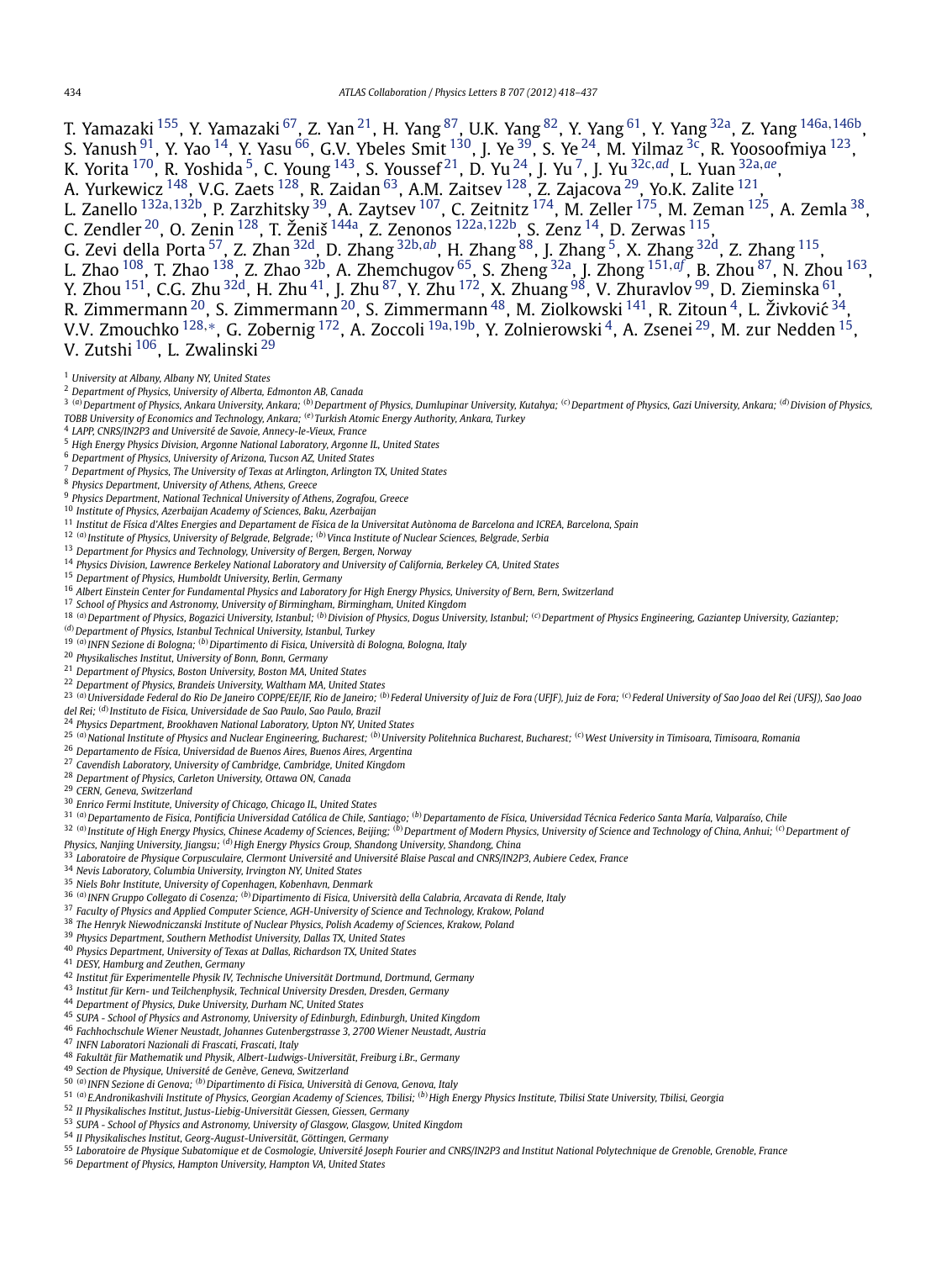<span id="page-17-0"></span>*Laboratory for Particle Physics and Cosmology, Harvard University, Cambridge MA, United States*

58 <sup>(a)</sup> Kirchhoff-Institut für Physik, Ruprecht-Karis-Universität Heidelberg, Heidelberg; <sup>(b)</sup> Physikalisches Institut, Ruprecht-Karls-Universität Heidelberg, Heidelberg, <sup>(c)</sup> ZITI Institut für

*technische Informatik, Ruprecht-Karls-Universität Heidelberg, Mannheim, Germany*

*Faculty of Science, Hiroshima University, Hiroshima, Japan*

*Faculty of Applied Information Science, Hiroshima Institute of Technology, Hiroshima, Japan*

*Department of Physics, Indiana University, Bloomington IN, United States*

- *Institut für Astro- und Teilchenphysik, Leopold-Franzens-Universität, Innsbruck, Austria*
- *University of Iowa, Iowa City IA, United States*

*Department of Physics and Astronomy, Iowa State University, Ames IA, United States*

*Joint Institute for Nuclear Research, JINR Dubna, Dubna, Russia*

*KEK, High Energy Accelerator Research Organization, Tsukuba, Japan*

 *Graduate School of Science, Kobe University, Kobe, Japan Faculty of Science, Kyoto University, Kyoto, Japan*

*Kyoto University of Education, Kyoto, Japan*

*Instituto de Física La Plata, Universidad Nacional de La Plata and CONICET, La Plata, Argentina*

*Physics Department, Lancaster University, Lancaster, United Kingdom*

*(a)INFN Sezione di Lecce; (b)Dipartimento di Fisica, Università del Salento, Lecce, Italy*

*Oliver Lodge Laboratory, University of Liverpool, Liverpool, United Kingdom*

*Department of Physics, Jožef Stefan Institute and University of Ljubljana, Ljubljana, Slovenia*

*Department of Physics, Queen Mary University of London, London, United Kingdom*

 *Department of Physics, Royal Holloway University of London, Surrey, United Kingdom Department of Physics and Astronomy, University College London, London, United Kingdom*

*Laboratoire de Physique Nucléaire et de Hautes Energies, UPMC and Université Paris-Diderot and CNRS/IN2P3, Paris, France*

*Fysiska institutionen, Lunds universitet, Lund, Sweden*

*Departamento de Fisica Teorica C-15, Universidad Autonoma de Madrid, Madrid, Spain*

*Institut für Physik, Universität Mainz, Mainz, Germany*

*School of Physics and Astronomy, University of Manchester, Manchester, United Kingdom*

*CPPM, Aix-Marseille Université and CNRS/IN2P3, Marseille, France*

*Department of Physics, University of Massachusetts, Amherst MA, United States*

*Department of Physics, McGill University, Montreal QC, Canada*

*School of Physics, University of Melbourne, Victoria, Australia*

*Department of Physics, The University of Michigan, Ann Arbor MI, United States*

*Department of Physics and Astronomy, Michigan State University, East Lansing MI, United States*

*(a)INFN Sezione di Milano; (b)Dipartimento di Fisica, Università di Milano, Milano, Italy*

*B.I. Stepanov Institute of Physics, National Academy of Sciences of Belarus, Minsk, Republic of Belarus*

*National Scientific and Educational Centre for Particle and High Energy Physics, Minsk, Republic of Belarus*

*Department of Physics, Massachusetts Institute of Technology, Cambridge MA, United States*

*Group of Particle Physics, University of Montreal, Montreal QC, Canada*

*P.N. Lebedev Institute of Physics, Academy of Sciences, Moscow, Russia*

*Institute for Theoretical and Experimental Physics (ITEP), Moscow, Russia*

*Moscow Engineering and Physics Institute (MEPhI), Moscow, Russia*

*Skobeltsyn Institute of Nuclear Physics, Lomonosov Moscow State University, Moscow, Russia*

*Fakultät für Physik, Ludwig-Maximilians-Universität München, München, Germany*

*Max-Planck-Institut für Physik (Werner-Heisenberg-Institut), München, Germany*

*Nagasaki Institute of Applied Science, Nagasaki, Japan*

*Graduate School of Science, Nagoya University, Nagoya, Japan*

*(a)INFN Sezione di Napoli; (b)Dipartimento di Scienze Fisiche, Università di Napoli, Napoli, Italy*

*Department of Physics and Astronomy, University of New Mexico, Albuquerque NM, United States*

*Institute for Mathematics, Astrophysics and Particle Physics, Radboud University Nijmegen/Nikhef, Nijmegen, Netherlands*

*Nikhef National Institute for Subatomic Physics and University of Amsterdam, Amsterdam, Netherlands*

*Department of Physics, Northern Illinois University, DeKalb IL, United States*

*Budker Institute of Nuclear Physics (BINP), Novosibirsk, Russia*

*Department of Physics, New York University, New York NY, United States*

*Ohio State University, Columbus OH, United States*

*Faculty of Science, Okayama University, Okayama, Japan*

*Homer L. Dodge Department of Physics and Astronomy, University of Oklahoma, Norman OK, United States*

*Department of Physics, Oklahoma State University, Stillwater OK, United States*

*Palacký University, RCPTM, Olomouc, Czech Republic*

*Center for High Energy Physics, University of Oregon, Eugene OR, United States*

*LAL, Univ. Paris-Sud and CNRS/IN2P3, Orsay, France*

*Graduate School of Science, Osaka University, Osaka, Japan*

*Department of Physics, University of Oslo, Oslo, Norway*

*Department of Physics, Oxford University, Oxford, United Kingdom*

*(a)INFN Sezione di Pavia; (b)Dipartimento di Fisica Nucleare e Teorica, Università di Pavia, Pavia, Italy*

*Department of Physics, University of Pennsylvania, Philadelphia PA, United States*

*Petersburg Nuclear Physics Institute, Gatchina, Russia*

*(a)INFN Sezione di Pisa; (b)Dipartimento di Fisica E. Fermi, Università di Pisa, Pisa, Italy*

*Department of Physics and Astronomy, University of Pittsburgh, Pittsburgh PA, United States*

124 (a) Laboratorio de Instrumentacao e Física Experimental de Particulas - LIP, Lisboa, Portugal; <sup>(b)</sup> Departamento de Física Teorica y del Cosmos and CAFPE, Universidad de Granada, *Granada, Spain*

*Institute of Physics, Academy of Sciences of the Czech Republic, Praha, Czech Republic*

*Faculty of Mathematics and Physics, Charles University in Prague, Praha, Czech Republic*

*Czech Technical University in Prague, Praha, Czech Republic*

*State Research Center Institute for High Energy Physics, Protvino, Russia*

*Particle Physics Department, Rutherford Appleton Laboratory, Didcot, United Kingdom*

*Physics Department, University of Regina, Regina SK, Canada*

*Ritsumeikan University, Kusatsu, Shiga, Japan*

*(a)INFN Sezione di Roma I; (b)Dipartimento di Fisica, Università La Sapienza, Roma, Italy*

*(a)INFN Sezione di Roma Tor Vergata; (b)Dipartimento di Fisica, Università di Roma Tor Vergata, Roma, Italy*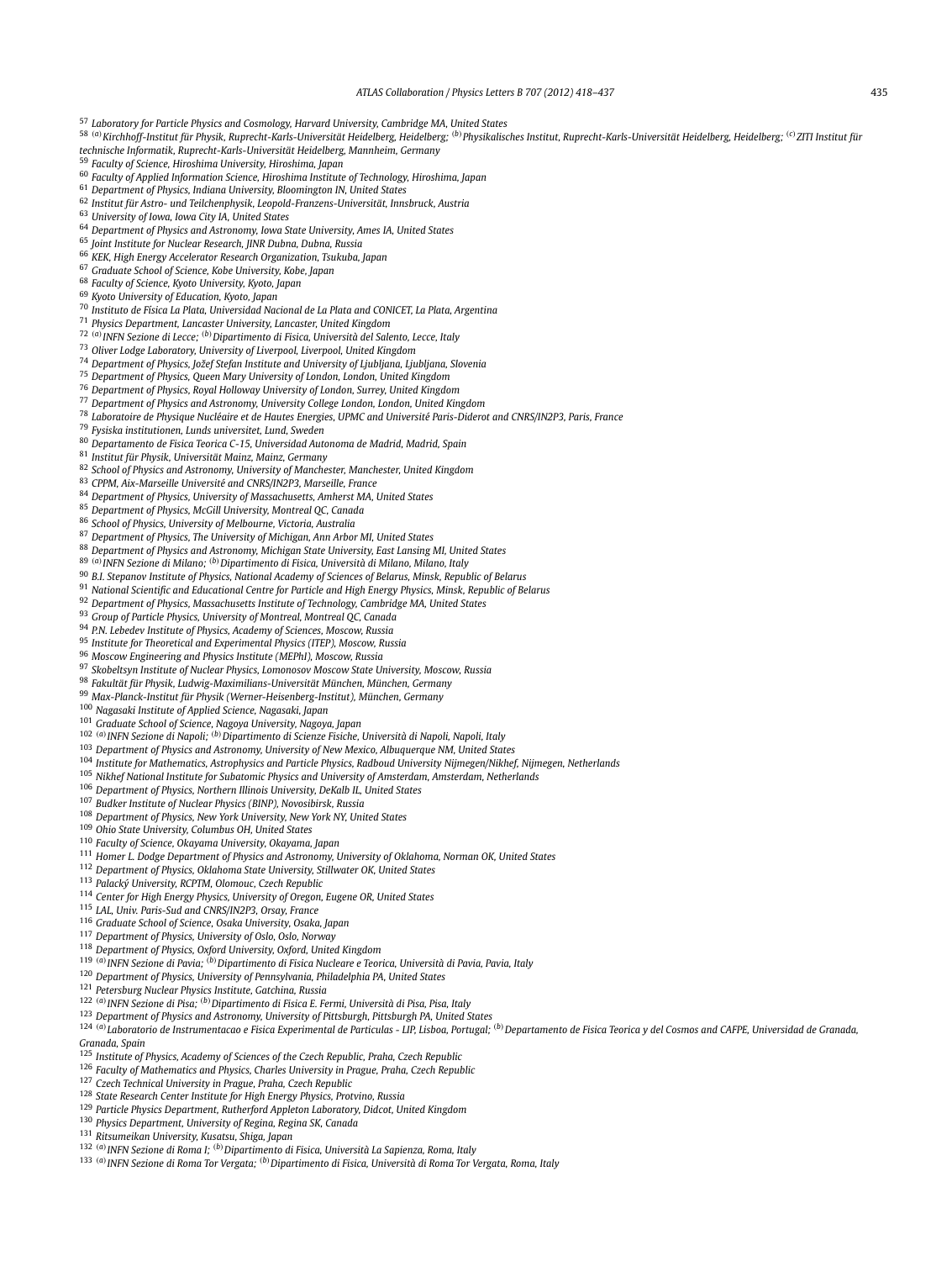<span id="page-18-0"></span><sup>134</sup> *(a)INFN Sezione di Roma Tre; (b)Dipartimento di Fisica, Università Roma Tre, Roma, Italy*

135 (a) Faculté des Sciences Ain Chock, Réseau Universitaire de Physique des Hautes Energies - Université Hassan II, Casablanca; <sup>(b)</sup> Centre National de l'Energie des Sciences Techniques Nucleaires, Rabat; <sup>(c)</sup> Université Cadi Ayyad, Faculté des sciences Semlalia Département de Physique, B.P. 2390 Marrakech 40000; <sup>(d)</sup> Faculté des Sciences, Université Mohamed Premier and *LPTPM, Oujda; (e)Faculté des Sciences, Université Mohammed V, Rabat, Morocco*

- <sup>136</sup> *DSM/IRFU (Institut de Recherches sur les Lois Fondamentales de l'Univers), CEA Saclay (Commissariat a l'Energie Atomique), Gif-sur-Yvette, France*
- <sup>137</sup> *Santa Cruz Institute for Particle Physics, University of California Santa Cruz, Santa Cruz CA, United States*
- <sup>138</sup> *Department of Physics, University of Washington, Seattle WA, United States*
- <sup>139</sup> *Department of Physics and Astronomy, University of Sheffield, Sheffield, United Kingdom*
- <sup>140</sup> *Department of Physics, Shinshu University, Nagano, Japan*
- <sup>141</sup> *Fachbereich Physik, Universität Siegen, Siegen, Germany*
- <sup>142</sup> *Department of Physics, Simon Fraser University, Burnaby BC, Canada*
- <sup>143</sup> *SLAC National Accelerator Laboratory, Stanford CA, United States*
- 144 (a) Faculty of Mathematics, Physics & Informatics, Comenius University, Bratislava; (b) Department of Subnuclear Physics, Institute of Experimental Physics of the Slovak Academy of *Sciences, Kosice, Slovak Republic*
- <sup>145</sup> *(a)Department of Physics, University of Johannesburg, Johannesburg; (b)School of Physics, University of the Witwatersrand, Johannesburg, South Africa*
- <sup>146</sup> *(a)Department of Physics, Stockholm University; (b)The Oskar Klein Centre, Stockholm, Sweden*
- <sup>147</sup> *Physics Department, Royal Institute of Technology, Stockholm, Sweden*
- <sup>148</sup> *Department of Physics and Astronomy, Stony Brook University, Stony Brook NY, United States*
- <sup>149</sup> *Department of Physics and Astronomy, University of Sussex, Brighton, United Kingdom*
- <sup>150</sup> *School of Physics, University of Sydney, Sydney, Australia*
- <sup>151</sup> *Institute of Physics, Academia Sinica, Taipei, Taiwan*
- <sup>152</sup> *Department of Physics, Technion: Israel Inst. of Technology, Haifa, Israel*
- <sup>153</sup> *Raymond and Beverly Sackler School of Physics and Astronomy, Tel Aviv University, Tel Aviv, Israel*
- <sup>154</sup> *Department of Physics, Aristotle University of Thessaloniki, Thessaloniki, Greece*
- <sup>155</sup> *International Center for Elementary Particle Physics and Department of Physics, The University of Tokyo, Tokyo, Japan*
- <sup>156</sup> *Graduate School of Science and Technology, Tokyo Metropolitan University, Tokyo, Japan*
- <sup>157</sup> *Department of Physics, Tokyo Institute of Technology, Tokyo, Japan*
- <sup>158</sup> *Department of Physics, University of Toronto, Toronto ON, Canada*
- <sup>159</sup> *(a)TRIUMF, Vancouver BC; (b)Department of Physics and Astronomy, York University, Toronto ON, Canada*
- <sup>160</sup> *Institute of Pure and Applied Sciences, University of Tsukuba, Ibaraki, Japan*
- <sup>161</sup> *Science and Technology Center, Tufts University, Medford MA, United States*
- <sup>162</sup> *Centro de Investigaciones, Universidad Antonio Narino, Bogota, Colombia*
- <sup>163</sup> *Department of Physics and Astronomy, University of California Irvine, Irvine CA, United States*
- <sup>164</sup> *(a)INFN Gruppo Collegato di Udine; (b)ICTP, Trieste; (c)Dipartimento di Fisica, Università di Udine, Udine, Italy*
- <sup>165</sup> *Department of Physics, University of Illinois, Urbana IL, United States*
- <sup>166</sup> *Department of Physics and Astronomy, University of Uppsala, Uppsala, Sweden*
- <sup>167</sup> Instituto de Física Corpuscular (IFIC) and Departamento de Física Atómica, Molecular y Nuclear and Departamento de Ingenierá Electrónica and Instituto de Microelectrónica de *Barcelona (IMB-CNM), University of Valencia and CSIC, Valencia, Spain*
- <sup>168</sup> *Department of Physics, University of British Columbia, Vancouver BC, Canada*
- <sup>169</sup> *Department of Physics and Astronomy, University of Victoria, Victoria BC, Canada*
- <sup>170</sup> *Waseda University, Tokyo, Japan*
- <sup>171</sup> *Department of Particle Physics, The Weizmann Institute of Science, Rehovot, Israel*
- <sup>172</sup> *Department of Physics, University of Wisconsin, Madison WI, United States*
- <sup>173</sup> *Fakultät für Physik und Astronomie, Julius-Maximilians-Universität, Würzburg, Germany*
- <sup>174</sup> *Fachbereich C Physik, Bergische Universität Wuppertal, Wuppertal, Germany*
- <sup>175</sup> *Department of Physics, Yale University, New Haven CT, United States*
- <sup>176</sup> *Yerevan Physics Institute, Yerevan, Armenia*
- <sup>177</sup> *Domaine scientifique de la Doua, Centre de Calcul CNRS/IN2P3, Villeurbanne Cedex, France*
- *<sup>a</sup>* Also at Laboratorio de Instrumentacao e Fisica Experimental de Particulas LIP, Lisboa, Portugal.
- *b* Also at Faculdade de Ciencias and CFNUL, Universidade de Lisboa, Lisboa, Portugal.<br>C. Also at Particle Physics Porostroom, Puthorford Argleten Johanntony, Pideot United
- *<sup>c</sup>* Also at Particle Physics Department, Rutherford Appleton Laboratory, Didcot, United Kingdom.
- *<sup>d</sup>* Also at CPPM, Aix-Marseille Université and CNRS/IN2P3, Marseille, France.
- *<sup>e</sup>* Also at TRIUMF, Vancouver BC, Canada.
- *<sup>f</sup>* Also at Department of Physics, California State University, Fresno CA, United States.
- *<sup>g</sup>* Also at Faculty of Physics and Applied Computer Science, AGH-University of Science and Technology, Krakow, Poland.
- *h* Also at Fermilab, Batavia IL, United States.
- *<sup>i</sup>* Also at Department of Physics, University of Coimbra, Coimbra, Portugal.
- *<sup>j</sup>* Also at Università di Napoli Parthenope, Napoli, Italy.
- *<sup>k</sup>* Also at Institute of Particle Physics (IPP), Canada.
- *<sup>l</sup>* Also at Department of Physics, Middle East Technical University, Ankara, Turkey.
- *<sup>m</sup>* Also at Louisiana Tech University, Ruston LA, United States.
- *<sup>n</sup>* Also at Group of Particle Physics, University of Montreal, Montreal QC, Canada.
- *<sup>o</sup>* Also at Institute of Physics, Azerbaijan Academy of Sciences, Baku, Azerbaijan.
- *<sup>p</sup>* Also at Institut für Experimentalphysik, Universität Hamburg, Hamburg, Germany.
- *<sup>q</sup>* Also at Manhattan College, New York NY, United States.
- *<sup>r</sup>* Also at School of Physics and Engineering, Sun Yat-sen University, Guanzhou, China.
- *<sup>s</sup>* Also at Academia Sinica Grid Computing, Institute of Physics, Academia Sinica, Taipei, Taiwan.
- *<sup>t</sup>* Also at High Energy Physics Group, Shandong University, Shandong, China.
- *<sup>u</sup>* Also at Section de Physique, Université de Genève, Geneva, Switzerland.
- *<sup>v</sup>* Also at Departamento de Fisica, Universidade de Minho, Braga, Portugal.
- *w* Also at Department of Physics and Astronomy, University of South Carolina, Columbia SC, United States.
- *<sup>x</sup>* Also at KFKI Research Institute for Particle and Nuclear Physics, Budapest, Hungary.
- Also at California Institute of Technology, Pasadena CA, United States.
- *<sup>z</sup>* Also at Institute of Physics, Jagiellonian University, Krakow, Poland.
- *aa* Also at Department of Physics, Oxford University, Oxford, United Kingdom.
- *ab* Also at Institute of Physics, Academia Sinica, Taipei, Taiwan.